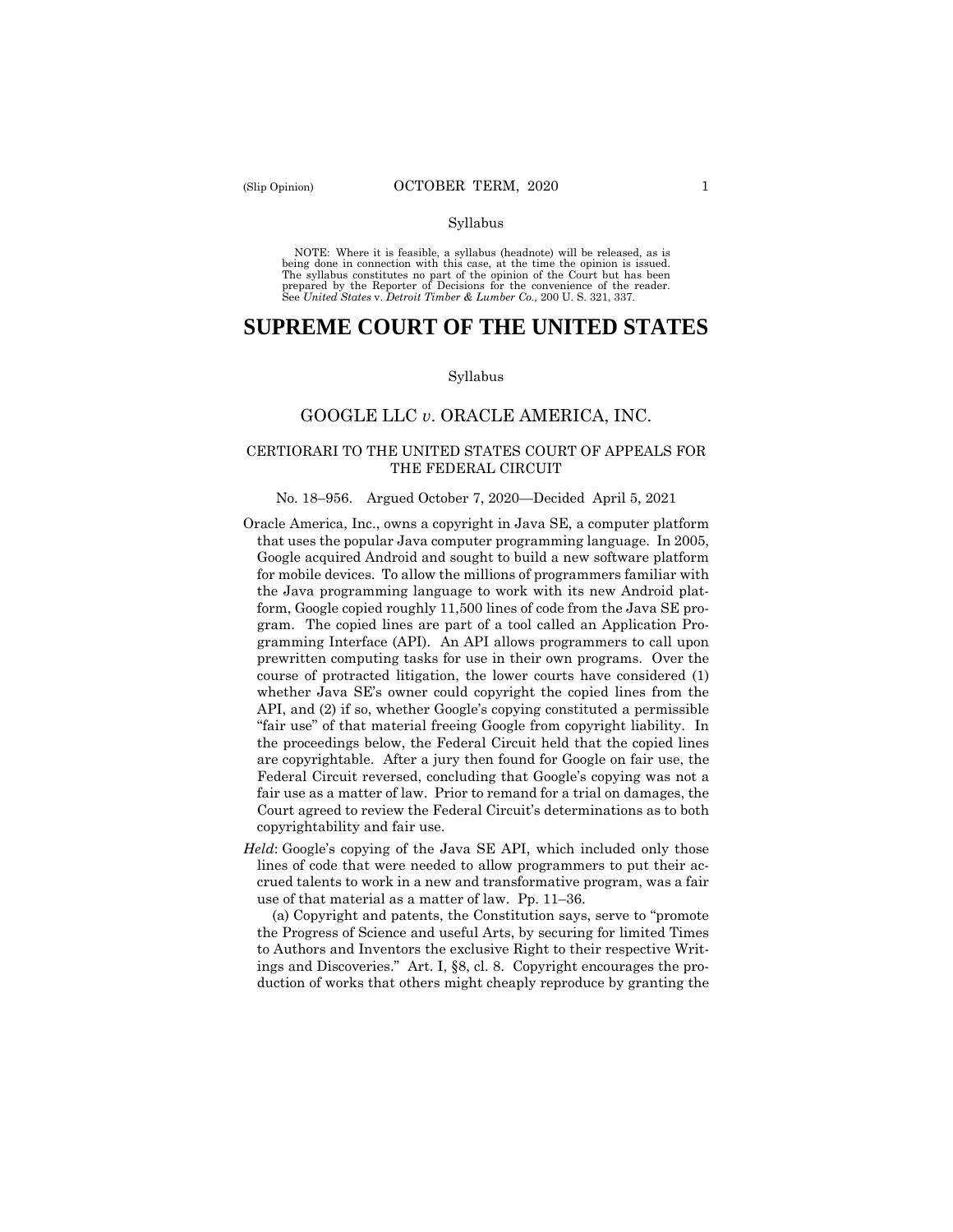author an exclusive right to produce the work for a period of time. Because such exclusivity may trigger negative consequences, Congress and the courts have limited the scope of copyright protection to ensure that a copyright holder's monopoly does not harm the public interest.

This case implicates two of the limits in the current Copyright Act. First, the Act provides that copyright protection cannot extend to "any idea, procedure, process, system, method of operation, concept, principle, or discovery . . . ." 17 U. S. C. §102(b). Second, the Act provides that a copyright holder may not prevent another person from making a "fair use" of a copyrighted work. §107. Google's petition asks the Court to apply both provisions to the copying at issue here. To decide no more than is necessary to resolve this case, the Court assumes for argument's sake that the copied lines can be copyrighted, and focuses on whether Google's use of those lines was a "fair use." Pp. 11–15.

(b) The doctrine of "fair use" is flexible and takes account of changes in technology. Computer programs differ to some extent from many other copyrightable works because computer programs always serve a functional purpose. Because of these differences, fair use has an important role to play for computer programs by providing a contextbased check that keeps the copyright monopoly afforded to computer programs within its lawful bounds. Pp. 15–18.

(c) The fair use question is a mixed question of fact and law. Reviewing courts should appropriately defer to the jury's findings of underlying facts, but the ultimate question whether those facts amount to a fair use is a legal question for judges to decide *de novo*. This approach does not violate the Seventh Amendment's prohibition on courts reexamining facts tried by a jury, because the ultimate question here is one of law, not fact. The "right of trial by jury" does not include the right to have a jury resolve a fair use defense. Pp. 18–21.

(d) To determine whether Google's limited copying of the API here constitutes fair use, the Court examines the four guiding factors set forth in the Copyright Act's fair use provision: the purpose and character of the use; the nature of the copyrighted work; the amount and substantiality of the portion used in relation to the copyrighted work as a whole; and the effect of the use upon the potential market for or value of the copyrighted work. §107. The Court has recognized that some factors may prove more important in some contexts than in others. *Campbell* v. *Acuff-Rose Music, Inc.*, 510 U. S. 569, 577. Pp. 21– 35.

(1) The nature of the work at issue favors fair use. The copied lines of code are part of a "user interface" that provides a way for programmers to access prewritten computer code through the use of simple commands. As a result, this code is different from many other types of code, such as the code that actually instructs the computer to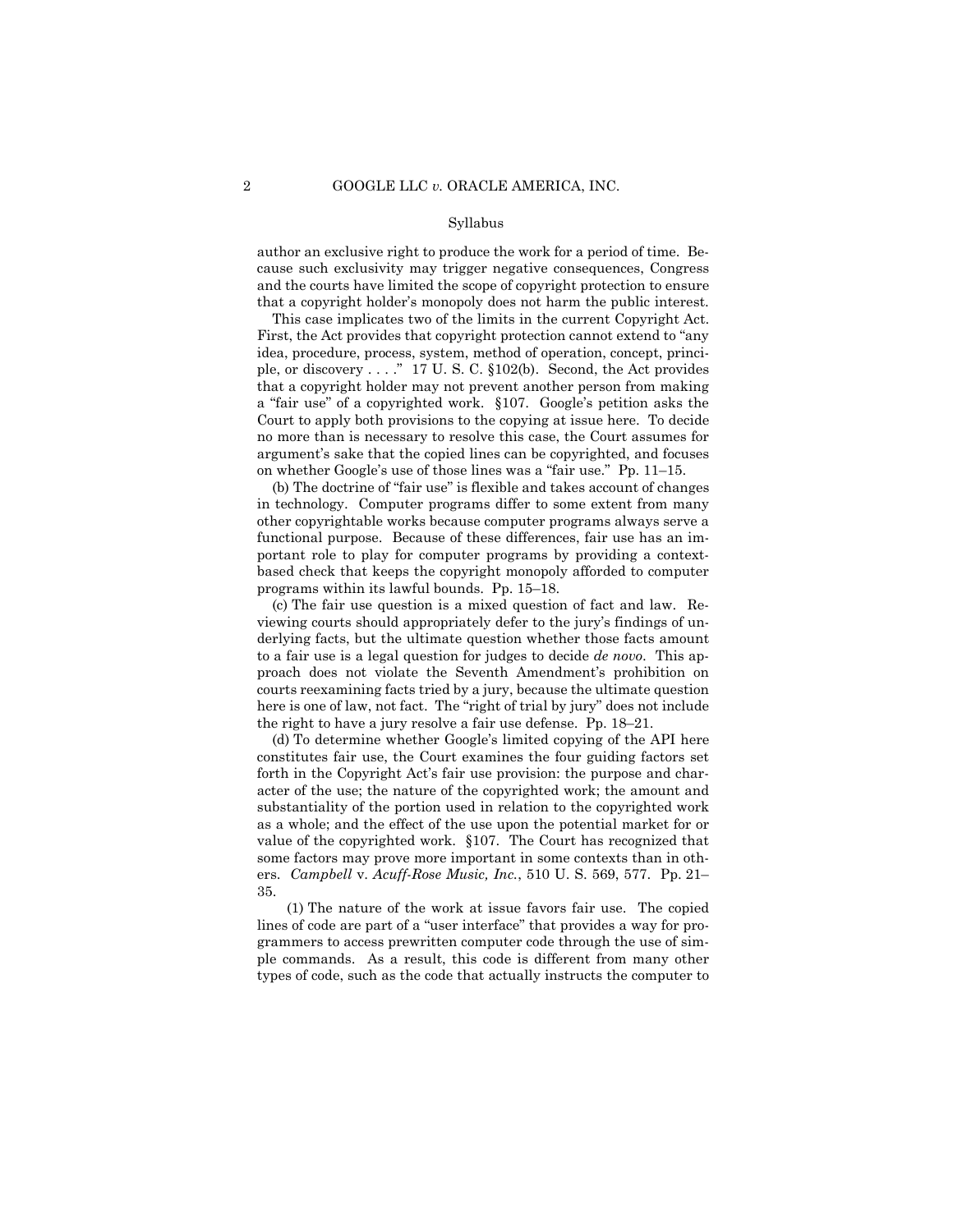execute a task. As part of an interface, the copied lines are inherently bound together with uncopyrightable ideas (the overall organization of the API) and the creation of new creative expression (the code independently written by Google). Unlike many other computer programs, the value of the copied lines is in significant part derived from the investment of users (here computer programmers) who have learned the API's system. Given these differences, application of fair use here is unlikely to undermine the general copyright protection that Congress provided for computer programs. Pp. 21–24.

 pose or different character." *Campbell*, 510 U. S., at 579. Google's ming language. Google's purpose was to create a different task-related (2) The inquiry into the "the purpose and character" of the use turns in large measure on whether the copying at issue was "transformative," *i.e*., whether it "adds something new, with a further purlimited copying of the API is a transformative use. Google copied only what was needed to allow programmers to work in a different computing environment without discarding a portion of a familiar programsystem for a different computing environment (smartphones) and to create a platform—the Android platform—that would help achieve and popularize that objective. The record demonstrates numerous ways in which reimplementing an interface can further the development of computer programs. Google's purpose was therefore consistent with that creative progress that is the basic constitutional objective of copyright itself. Pp. 24–28.

(3) Google copied approximately 11,500 lines of declaring code from the API, which amounts to virtually all the declaring code needed to call up hundreds of different tasks. Those 11,500 lines, however, are only 0.4 percent of the entire API at issue, which consists of 2.86 million total lines. In considering "the amount and substantiality of the portion used" in this case, the 11,500 lines of code should be viewed as one small part of the considerably greater whole. As part of an interface, the copied lines of code are inextricably bound to other lines of code that are accessed by programmers. Google copied these lines not because of their creativity or beauty but because they would allow programmers to bring their skills to a new smartphone computing environment. The "substantiality" factor will generally weigh in favor of fair use where, as here, the amount of copying was tethered to a valid, and transformative, purpose. Pp. 28–30.

 ying in the "market for or value of the copyrighted work." §107(4). (4) The fourth statutory factor focuses upon the "effect" of the cop-Here the record showed that Google's new smartphone platform is not a market substitute for Java SE. The record also showed that Java SE's copyright holder would benefit from the reimplementation of its interface into a different market. Finally, enforcing the copyright on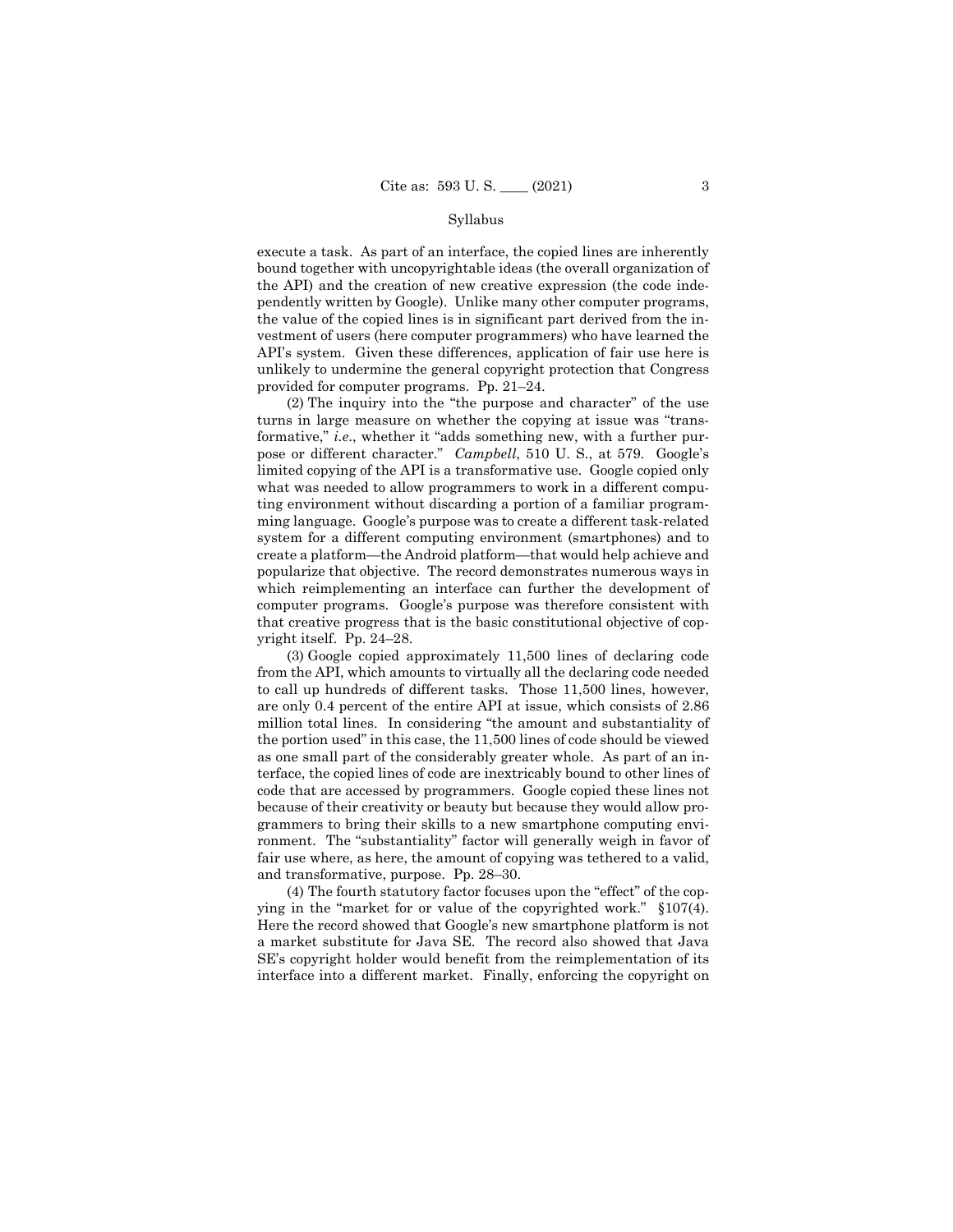these facts risks causing creativity-related harms to the public. When taken together, these considerations demonstrate that the fourth factor—market effects—also weighs in favor of fair use. Pp. 30–35.

(e) The fact that computer programs are primarily functional makes it difficult to apply traditional copyright concepts in that technological world. Applying the principles of the Court's precedents and Congress' codification of the fair use doctrine to the distinct copyrighted work here, the Court concludes that Google's copying of the API to reimplement a user interface, taking only what was needed to allow users to put their accrued talents to work in a new and transformative program, constituted a fair use of that material as a matter of law. In reaching this result, the Court does not overturn or modify its earlier cases involving fair use. Pp. 35–36.

886 F. 3d 1179, reversed and remanded.

 THOMAS, J., filed a dissenting opinion, in which ALITO, J., joined. BAR-BREYER, J., delivered the opinion of the Court, in which ROBERTS, C. J., and SOTOMAYOR, KAGAN, GORSUCH, and KAVANAUGH, JJ., joined. RETT, J., took no part in the consideration or decision of the case.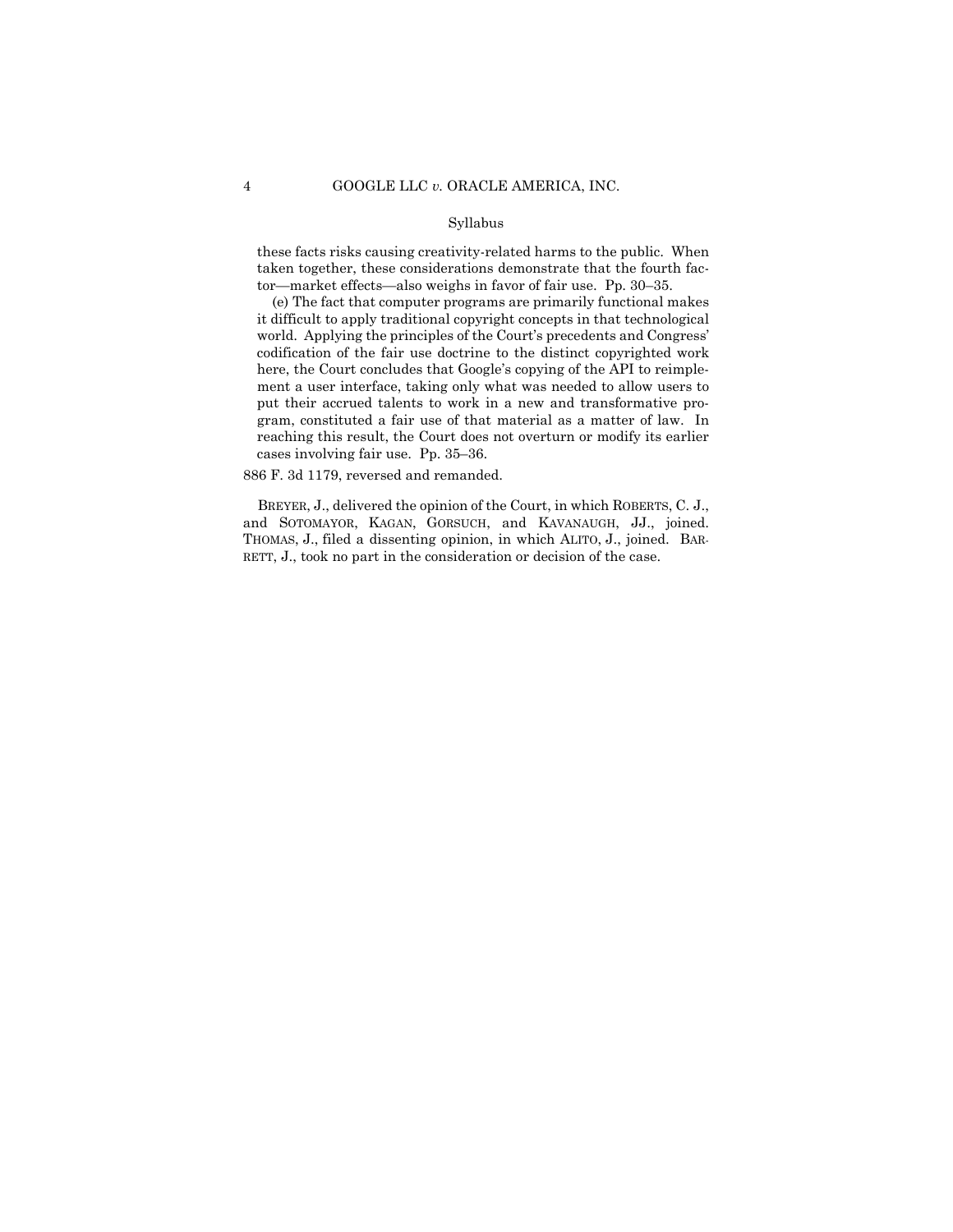NOTICE: This opinion is subject to formal revision before publication in the preliminary print of the United States Reports. Readers are requested to notify the Reporter of Decisions, Supreme Court of the United States, Wash-ington, D. C. 20543, of any typographical or other formal errors, in order that corrections may be made before the preliminary print goes to press.

## $\frac{1}{2}$  ,  $\frac{1}{2}$  ,  $\frac{1}{2}$  ,  $\frac{1}{2}$  ,  $\frac{1}{2}$  ,  $\frac{1}{2}$  ,  $\frac{1}{2}$ **SUPREME COURT OF THE UNITED STATES**

#### $\frac{1}{2}$  ,  $\frac{1}{2}$  ,  $\frac{1}{2}$  ,  $\frac{1}{2}$  ,  $\frac{1}{2}$  ,  $\frac{1}{2}$ No. 18–956

## GOOGLE LLC, PETITIONER *v.* ORACLE AMERICA, INC.

## ON WRIT OF CERTIORARI TO THE UNITED STATES COURT OF APPEALS FOR THE FEDERAL CIRCUIT

### [April 5, 2021]

## JUSTICE BREYER delivered the opinion of the Court.

Oracle America, Inc., is the current owner of a copyright in Java SE, a computer program that uses the popular Java computer programming language. Google, without permission, has copied a portion of that program, a portion that enables a programmer to call up prewritten software that, together with the computer's hardware, will carry out a large number of specific tasks. The lower courts have considered (1) whether Java SE's owner could copyright the portion that Google copied, and (2) if so, whether Google's copying nonetheless constituted a "fair use" of that material, thereby freeing Google from copyright liability. The Federal Circuit held in Oracle's favor (*i.e.*, that the portion is copyrightable and Google's copying did not constitute a "fair use"). In reviewing that decision, we assume, for argument's sake, that the material was copyrightable. But we hold that the copying here at issue nonetheless constituted a fair use. Hence, Google's copying did not violate the copyright law.

In 2005, Google acquired Android, Inc., a startup firm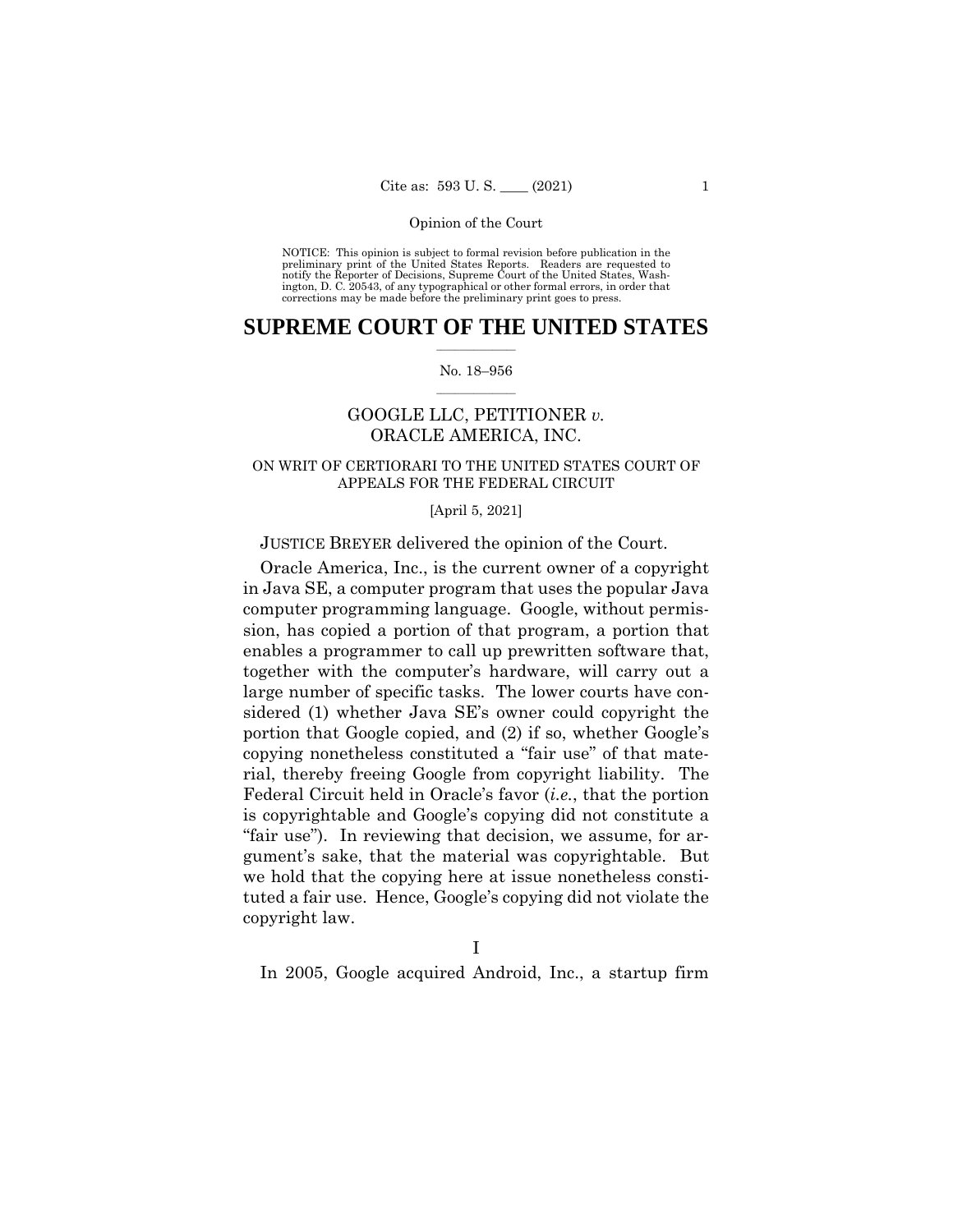that hoped to become involved in smartphone software. Google sought, through Android, to develop a software platform for mobile devices like smartphones. 886 F. 3d 1179, 1187 (CA Fed. 2018); App. 137–138, 242–243. A platform provides the necessary infrastructure for computer programmers to develop new programs and applications. One might think of a software platform as a kind of factory floor where computer programmers (analogous to autoworkers, designers, or manufacturers) might come, use sets of tools found there, and create new applications for use in, say, smartphones. (For visual explanations of "platforms" and other somewhat specialized computer-related terms, you might want to look at the material in Appendix A, *infra*.)

Google envisioned an Android platform that was free and open, such that software developers could use the tools found there free of charge. Its idea was that more and more developers using its Android platform would develop ever more Android-based applications, all of which would make Google's Android-based smartphones more attractive to ultimate consumers. Consumers would then buy and use ever more of those phones. *Oracle America, Inc.* v. *Google Inc.*, 872 F. Supp. 2d 974, 978 (ND Cal. 2012); App. 111, 464. That vision required attracting a sizeable number of skilled programmers.

At that time, many software developers understood and wrote programs using the Java programming language, a language invented by Sun Microsystems (Oracle's predecessor). 872 F. Supp. 2d, at 975, 977. About six million programmers had spent considerable time learning, and then using, the Java language. App. 228. Many of those programmers used Sun's own popular Java SE platform to develop new programs primarily for use in desktop and laptop computers. *Id*., at 151–152, 200. That platform allowed developers using the Java language to write programs that were able to run on any desktop or laptop computer, regardless of the underlying hardware (*i.e.*, the programs were in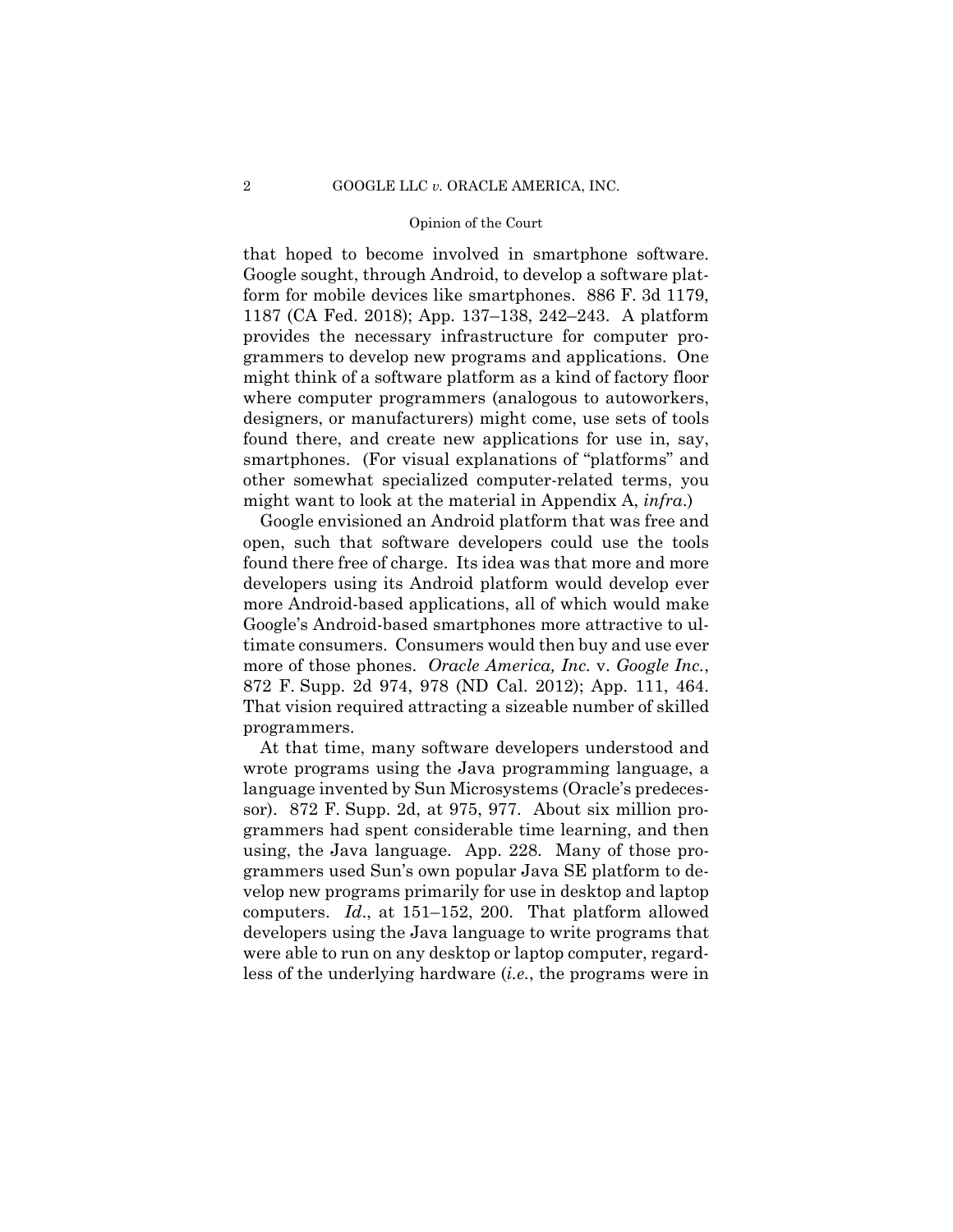large part "interoperable"). 872 F. Supp. 2d, at 977. Indeed, one of Sun's slogans was "'write once, run anywhere.'" 886 F. 3d, at 1186.

Shortly after acquiring the Android firm, Google began talks with Sun about the possibility of licensing the entire Java platform for its new smartphone technology. *Oracle*, 872 F. Supp. 2d, at 978. But Google did not want to insist that all programs written on the Android platform be interoperable. 886 F. 3d, at 1187. As Android's founder explained, "[t]he whole idea about [an] open source [platform] is to have very, very few restrictions on what people can do with it," App. 659, and Sun's interoperability policy would have undermined that free and open business model. Apparently, for reasons related to this disagreement, Google's negotiations with Sun broke down. Google then built its own platform.

The record indicates that roughly 100 Google engineers worked for more than three years to create Google's Android platform software. *Id.*, at 45, 117, 212. In doing so, Google tailored the Android platform to smartphone technology, which differs from desktop and laptop computers in important ways. A smartphone, for instance, may run on a more limited battery or take advantage of GPS technology. *Id.,* at 197–198. The Android platform offered programmers the ability to program for that environment. To build the platform, Google wrote millions of lines of new code. Because Google wanted millions of programmers, familiar with Java, to be able easily to work with its new Android platform, it also copied roughly 11,500 lines of code from the Java SE program. 886 F. 3d, at 1187. The copied lines of code are part of a tool called an Application Programming Interface, or API.

What is an API? The Federal Circuit described an API as a tool that "allow[s] programmers to use . . . prewritten code to build certain functions into their own programs, rather than write their own code to perform those functions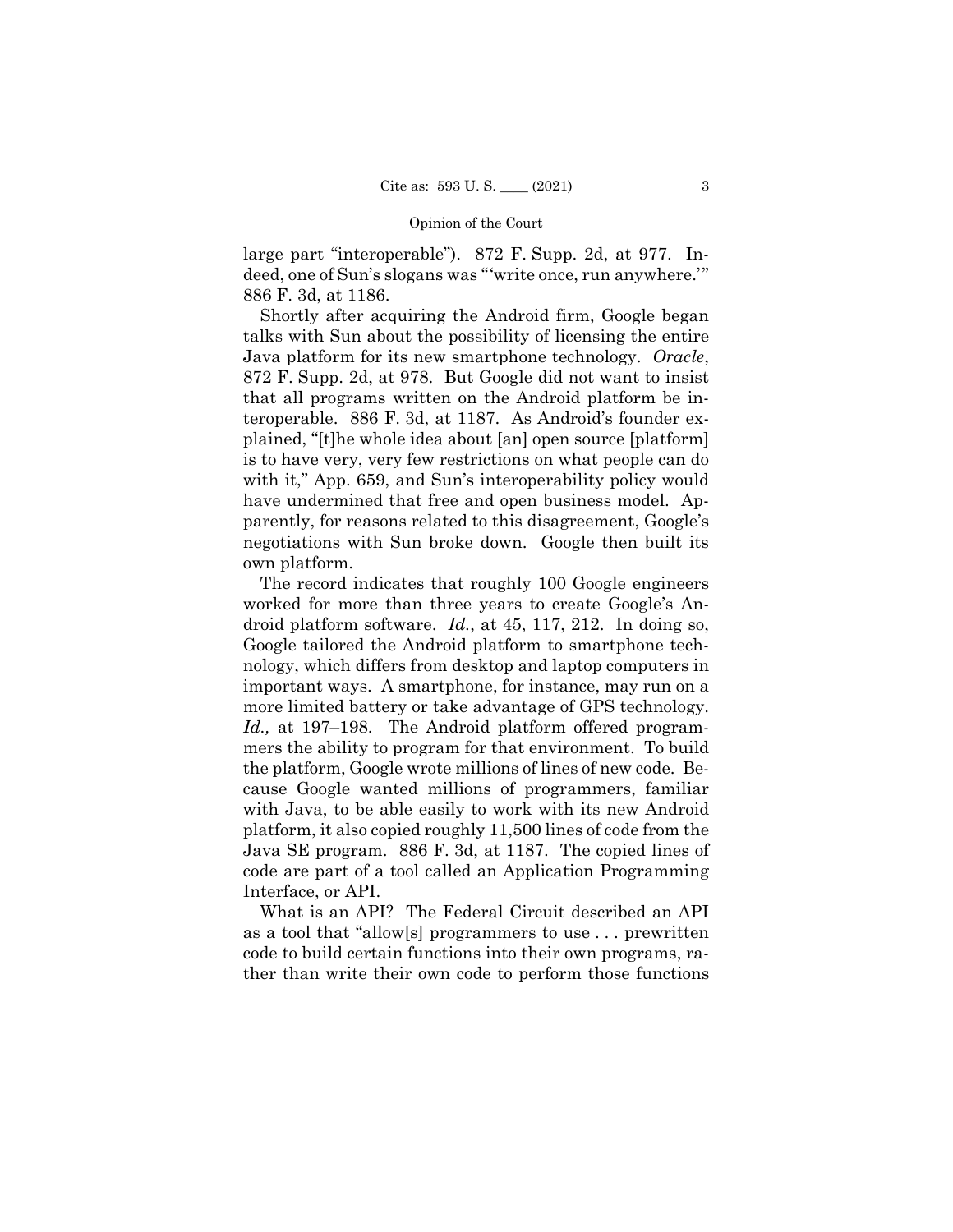from scratch." *Oracle America, Inc.* v. *Google, Inc.*, 750 F. 3d 1339, 1349 (2014). Through an API, a programmer can draw upon a vast library of prewritten code to carry out complex tasks. For lay persons, including judges, juries, and many others, some elaboration of this description may prove useful.

Consider in more detail just what an API does. A computer can perform thousands, perhaps millions, of different tasks that a programmer may wish to use. These tasks range from the most basic to the enormously complex. Ask the computer, for example, to tell you which of two numbers is the higher number or to sort one thousand numbers in ascending order, and it will instantly give you the right answer. An API divides and organizes the world of computing tasks in a particular way. Programmers can then use the API to select the particular task that they need for their programs. In Sun's API (which we refer to as the Sun Java API), each individual task is known as a "method." The API groups somewhat similar methods into larger "classes," and groups somewhat similar classes into larger "packages." This method-class-package organizational structure is referred to as the Sun Java API's "structure, sequence, and organization," or SSO.

For each task, there is computer code, known as "implementing code," that in effect tells the computer how to execute the particular task you have asked it to perform (such as telling you, of two numbers, which is the higher). See *Oracle*, 872 F. Supp. 2d, at 979–980. The implementing code (which Google independently wrote) is not at issue here. For a single task, the implementing code may be hundreds of lines long. It would be difficult, perhaps impossible, for a programmer to create complex software programs without drawing on prewritten task-implementing programs to execute discrete tasks.

But how do you as the programmer tell the computer which of the implementing code programs it should choose,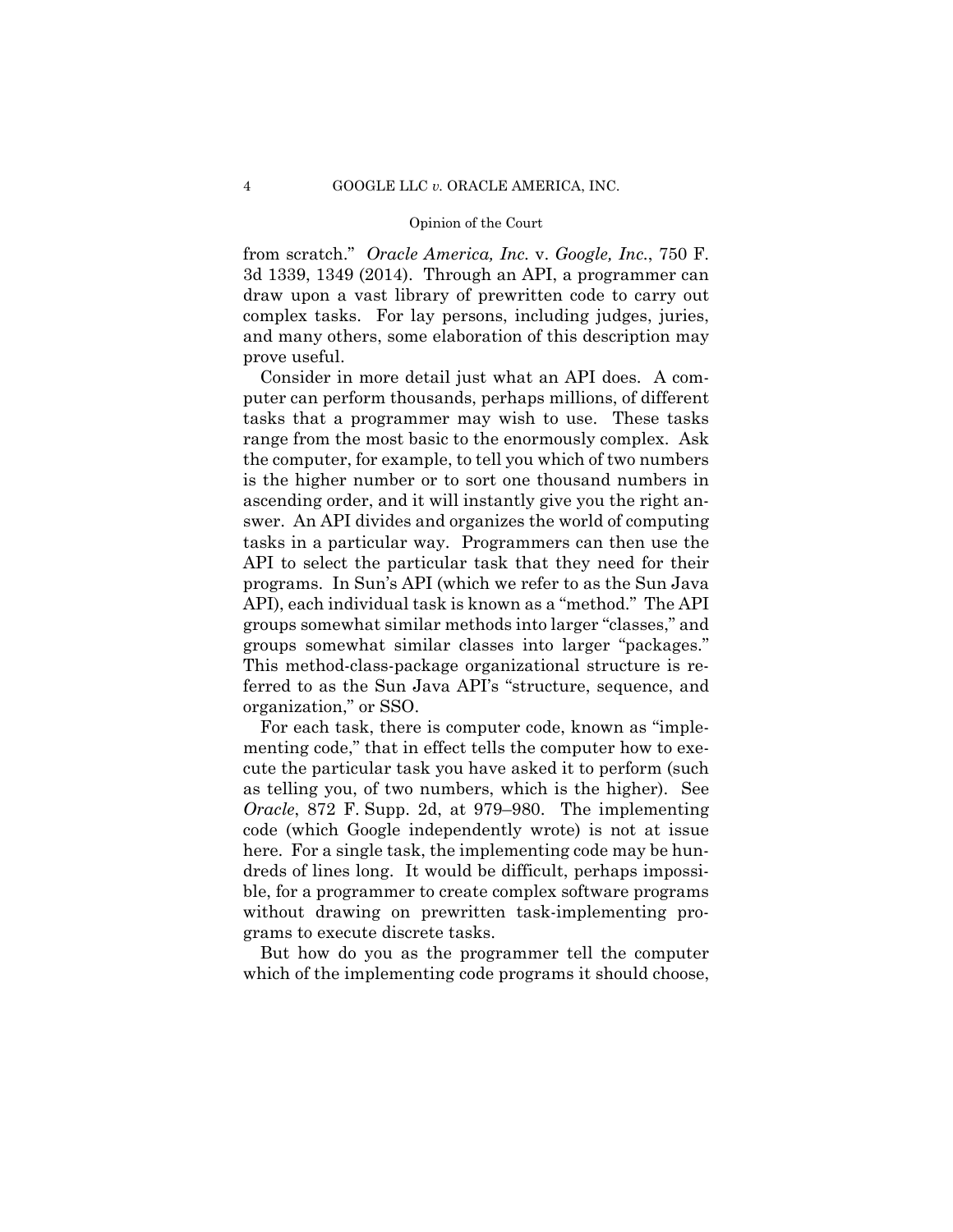*i.e.*, which task it should carry out? You do so by entering into your own program a command that corresponds to the specific task and calls it up. Those commands, known as "method calls," help you carry out the task by choosing those programs written in implementing code that will do the trick, *i.e.*, that will instruct the computer so that your program will find the higher of two numbers. If a particular computer might perform, say, a million different tasks, different method calls will tell the computer which of those tasks to choose. Those familiar with the Java language already know countless method calls that allow them to invoke countless tasks.

And how does the method call (which a programmer types) actually locate and invoke the particular implementing code that it needs to instruct the computer how to carry out a particular task? It does so through another type of code, which the parties have labeled "declaring code." Declaring code is part of the API. For each task, the specific command entered by the programmer matches up with specific declaring code inside the API. That declaring code provides both the name for each task and the location of each task within the API's overall organizational system (*i.e.,* the placement of a method within a particular class and the placement of a class within a particular package). In this sense, the declaring code and the method call form a link, allowing the programmer to draw upon the thousands of prewritten tasks, written in implementing code. See *id.,* at 979–980. Without that declaring code, the method calls entered by the programmer would not call up the implementing code.

The declaring code therefore performs at least two important functions in the Sun Java API. The first, more obvious, function is that the declaring code enables a set of shortcuts for programmers. By connecting complex implementing code with method calls, it allows a programmer to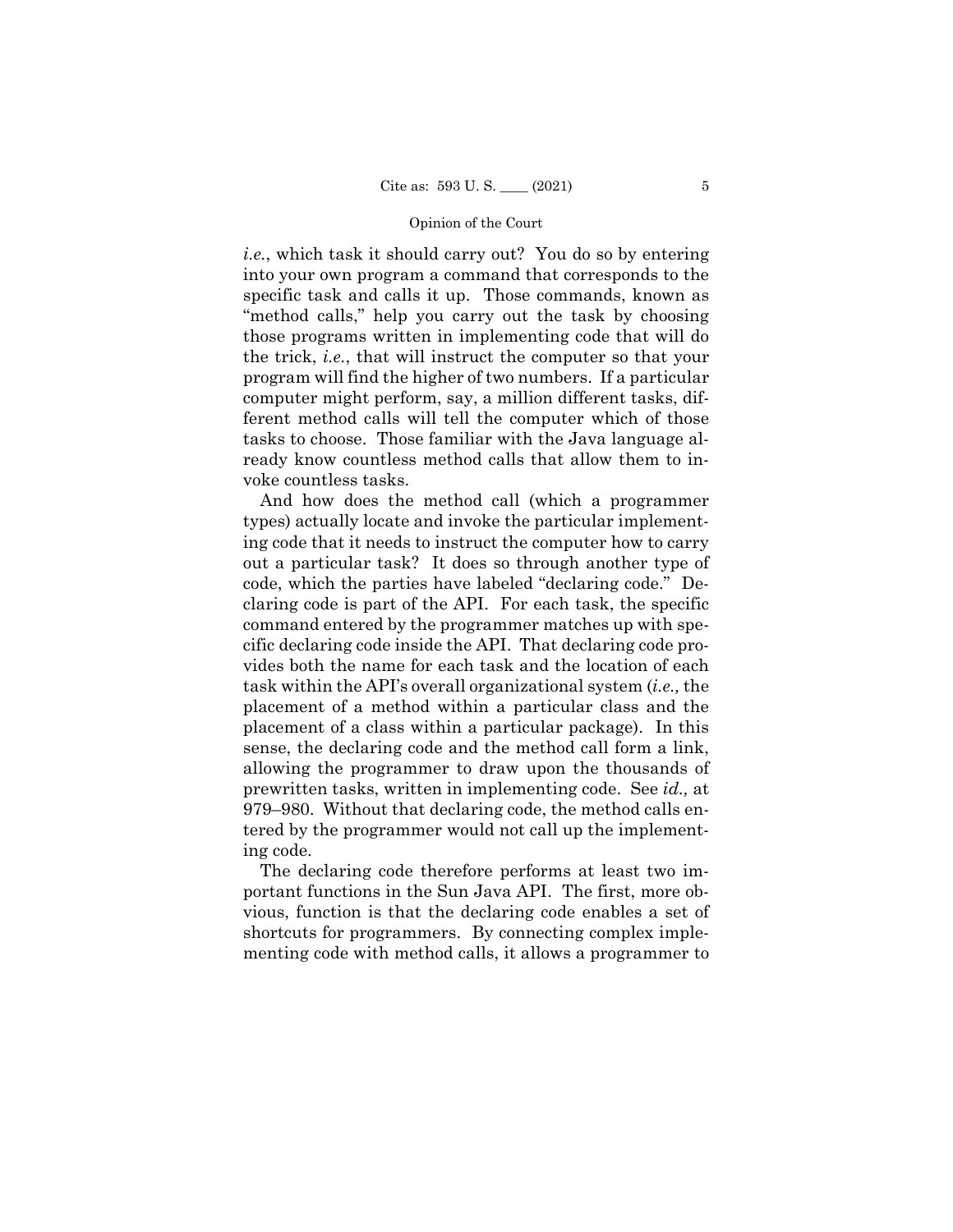pick out from the API's task library a particular task without having to learn anything more than a simple command. For example, a programmer building a new application for personal banking may wish to use various tasks to, say, calculate a user's balance or authenticate a password. To do so, she need only learn the method calls associated with those tasks. In this way, the declaring code's shortcut function is similar to a gas pedal in a car that tells the car to move faster or the QWERTY keyboard on a typewriter that calls up a certain letter when you press a particular key. As those analogies demonstrate, one can think of the declaring code as part of an *interface* between human beings and a machine.

 that arranges a city's attractions into different categories. The second, less obvious, function is to reflect the way in which Java's creators have divided the potential world of different tasks into an actual world, *i.e.*, precisely which set of potentially millions of different tasks we want to have our Java-based computer systems perform and how we want those tasks arranged and grouped. In this sense, the declaring code performs an organizational function. It determines the structure of the task library that Java's creators have decided to build. To understand this organizational system, think of the Dewey Decimal System that categorizes books into an accessible system or a travel guide Language itself provides a rough analogy to the declaring code's organizational feature, for language itself divides into sets of concepts a world that in certain respects other languages might have divided differently. The developers of Java, for example, decided to place a method called "draw image" inside of a class called "graphics."

Consider a comprehensive, albeit farfetched, analogy that illustrates how the API is actually used by a programmer. Imagine that you can, via certain keystrokes, instruct a robot to move to a particular file cabinet, to open a certain drawer, and to pick out a specific recipe. With the proper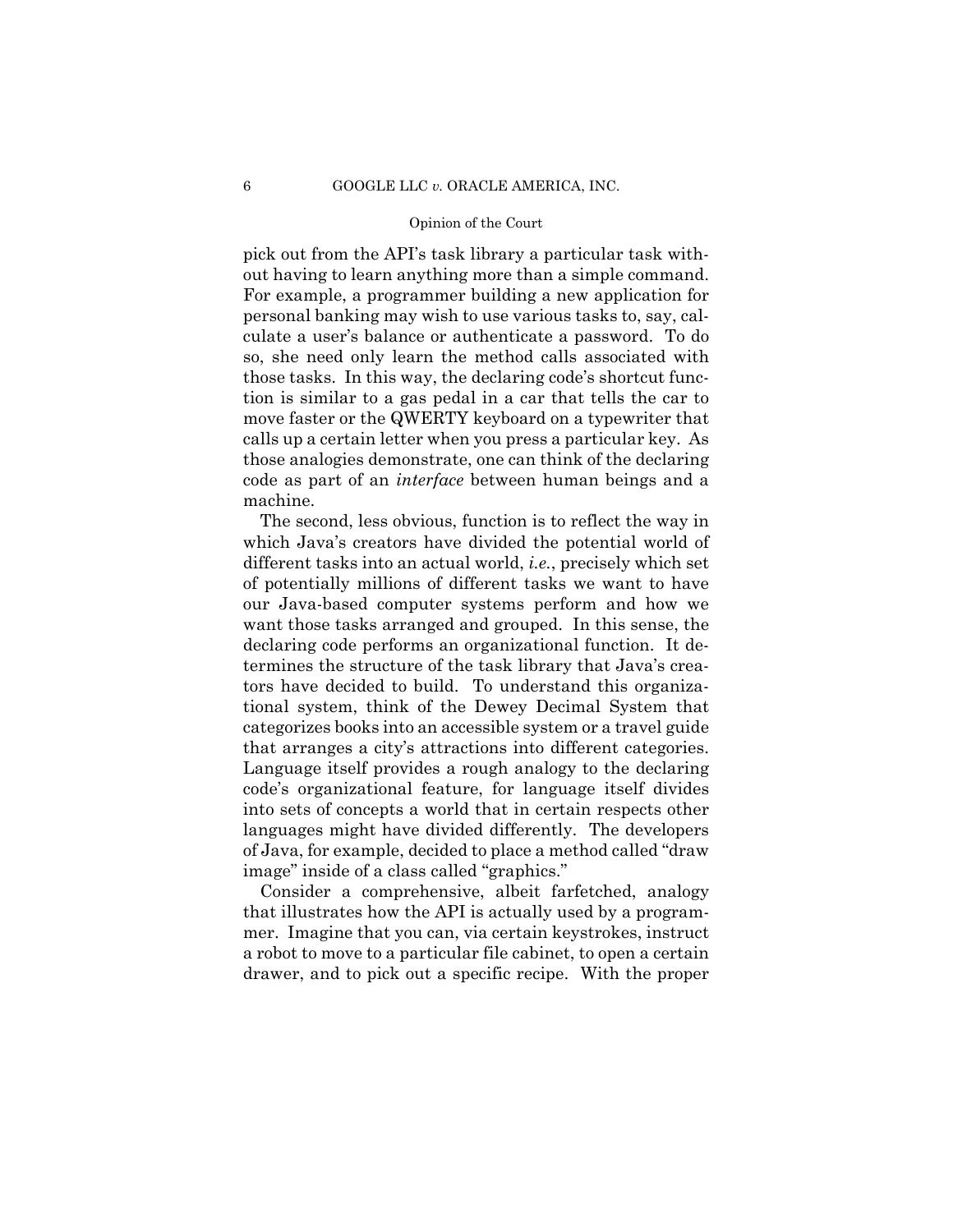recipe in hand, the robot then moves to your kitchen and gives it to a cook to prepare the dish. This example mirrors the API's task-related organizational system. Through your simple command, the robot locates the right recipe and hands it off to the cook. In the same way, typing in a method call prompts the API to locate the correct implementing code and hand it off to your computer. And importantly, to select the dish that you want for your meal, you do not need to know the recipe's contents, just as a programmer using an API does not need to learn the implementing code. In both situations, learning the simple command is enough.

 put two integers, say 4 and 6, that she wishes to compare. Now let us consider the example that the District Court used to explain the precise technology here. *Id.,* at 980– 981. A programmer wishes, as part of her program, to determine which of two integers is the larger. To do so in the Java language, she will first write **java.lang**. Those words (which we have put in bold type) refer to the "package" (or by analogy to the file cabinet). She will then write **Math**. That word refers to the "class" (or by analogy to the drawer). She will then write **max**. That word refers to the "method" (or by analogy to the recipe). She will then make two parentheses ( ). And, in between the parentheses she will The whole expression—the method call—will look like this: "**java.lang.Math.max(4, 6)**." The use of this expression will, by means of the API, call up a task-implementing program that will determine the higher number.

In writing this program, the programmer will use the very symbols we have placed in bold in the precise order we have placed them. But the symbols by themselves do nothing. She must also use software that connects the symbols to the equivalent of file cabinets, drawers, and files. The API is that software. It includes both the declaring code that links each part of the method call to the particular task-implementing program, and the implementing code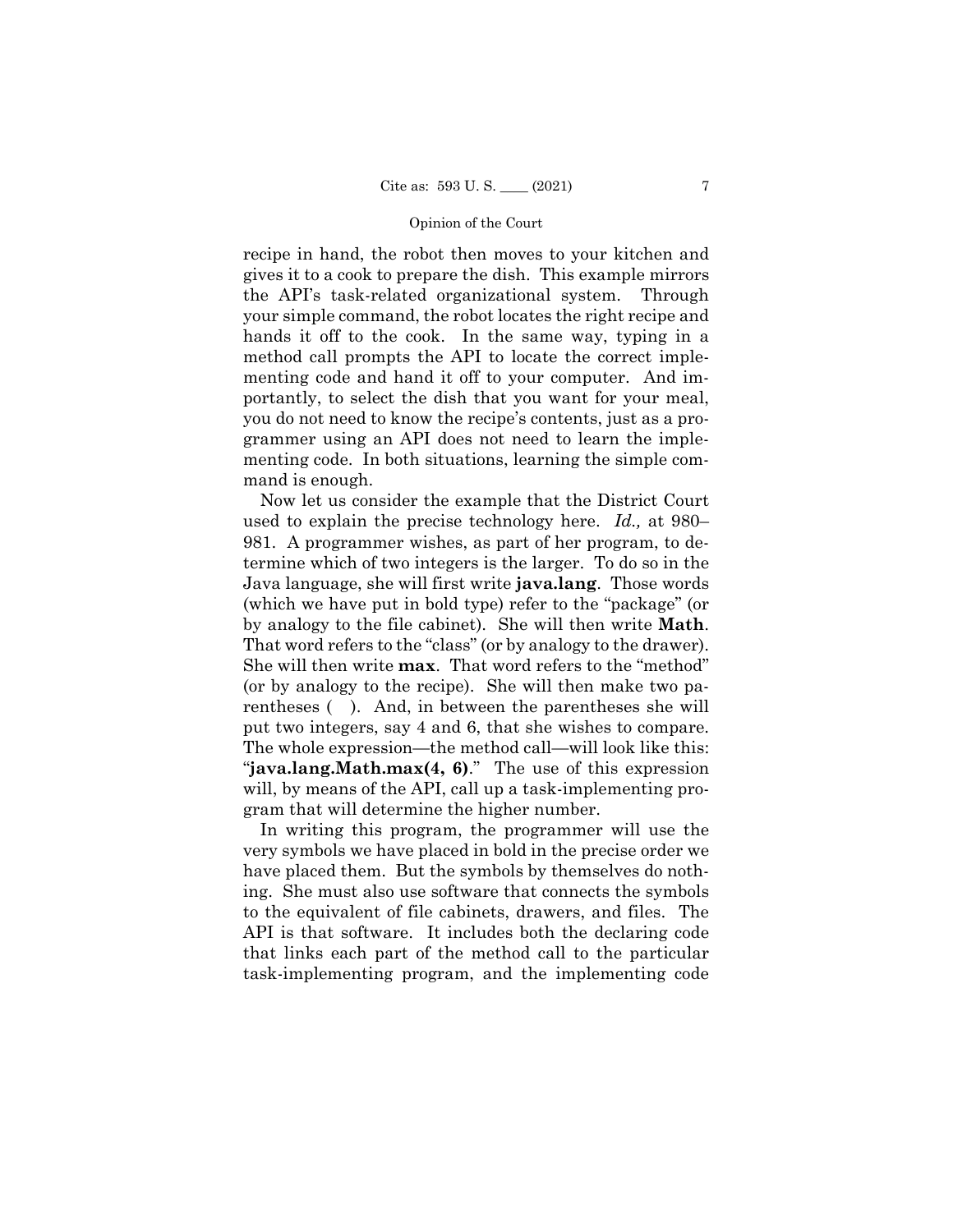that actually carries it out. (For an illustration of this technology, see Appendix B, *infra*.)

Now we can return to the copying at issue in this case. Google did not copy the task-implementing programs, or implementing code, from the Sun Java API. It wrote its own task-implementing programs, such as those that would determine which of two integers is the greater or carry out any other desired (normally far more complex) task. This implementing code constitutes the vast majority of both the Sun Java API and the API that Google created for Android. App. 212. For most of the packages in its new API, Google also wrote its own declaring code. For 37 packages, however, Google copied the declaring code from the Sun Java API. *Id*., at 106–107. As just explained, that means that, for those 37 packages, Google necessarily copied both the names given to particular tasks and the grouping of those tasks into classes and packages.

In doing so, Google copied that portion of the Sun Java API that allowed programmers expert in the Java programming language to use the "task calling" system that they had already learned. As Google saw it, the 37 packages at issue included those tasks that were likely to prove most useful to programmers working on applications for mobile devices. In fact, "three of these packages were . . . fundamental to being able to use the Java language at all." *Oracle*, 872 F. Supp. 2d, at 982. By using the same declaring code for those packages, programmers using the Android platform can rely on the method calls that they are already familiar with to call up particular tasks (*e.g.*, determining which of two integers is the greater); but Google's own implementing programs carry out those tasks. Without that copying, programmers would need to learn an entirely new system to call up the same tasks.

We add that the Android platform has been successful. Within five years of its release in 2007, Android-based devices claimed a large share of the United States market.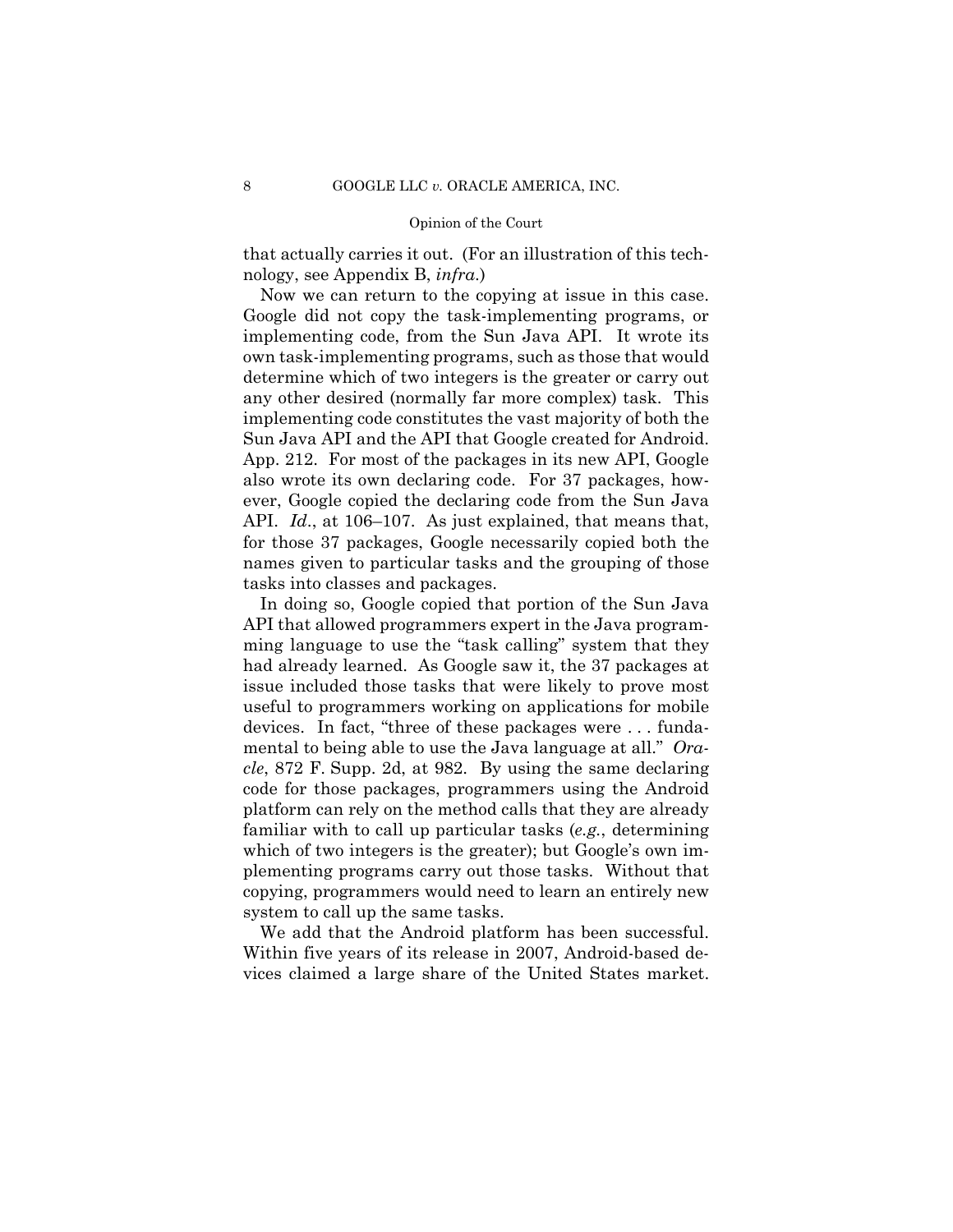*Id.,* at 978. As of 2015, Android sales produced more than \$42 billion in revenue. 886 F. 3d, at 1187.

In 2010 Oracle Corporation bought Sun. Soon thereafter Oracle brought this lawsuit in the United States District Court for the Northern District of California.

II

The case has a complex and lengthy history. At the outset Oracle complained that Google's use of the Sun Java API violated both copyright and patent laws. For its copyright claim, Oracle alleged that Google infringed its copyright by copying, for 37 packages, both the literal declaring code and the nonliteral organizational structure (or SSO) of the API, *i.e.,* the grouping of certain methods into classes and certain classes into packages. For trial purposes the District Court organized three proceedings. The first would cover the copyright issues, the second would cover the patent issues, and the third would, if necessary, calculate damages. *Oracle*, 872 F. Supp. 2d, at 975. The court also determined that a judge should decide whether copyright law could protect an API and that the jury should decide whether Google's use of Oracle's API infringed its copyright and, if so, whether a fair use defense nonetheless applied. *Ibid.* 

After six weeks of hearing evidence, the jury rejected Oracle's patent claims (which have since dropped out of the case). It also found a limited copyright infringement. It deadlocked as to whether Google could successfully assert a fair use defense. *Id.,* at 976. The judge then decided that, regardless, the API's declaring code was not the kind of creation to which copyright law extended its protection. The court noted that Google had written its own implementing code, which constituted the vast majority of its API. It wrote that "anyone is free under the Copyright Act to write his or her own code to carry out exactly the same" tasks that the Sun Java API picks out or specifies. *Ibid*. Google copied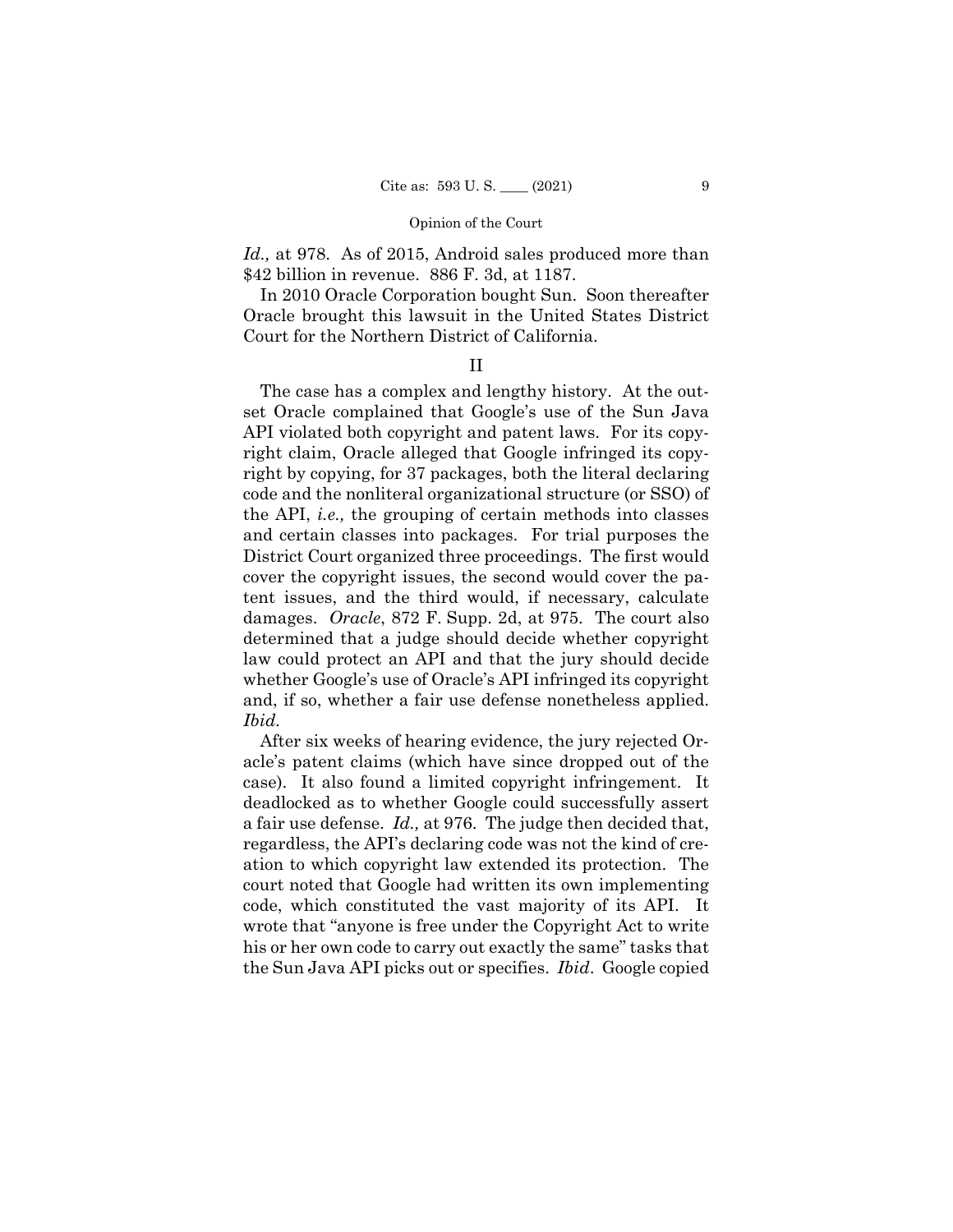only the declaring code and organizational structure that was necessary for Java-trained programmers to activate familiar tasks (while, as we said, writing its own implementing code). Hence the copied material, in the judge's view, was a "system or method of operation," which copyright law specifically states cannot be copyrighted. *Id.,* at 977 (citing 17 U. S. C. §102(b)).

 tem) that made up the Sun Java API was copyrightable. On appeal, the Federal Circuit reversed. That court held that both the API's declaring code and its organizational structure could be copyrighted. *Oracle*, 750 F. 3d, at 1354. It pointed out that Google could have written its own declaring code just as it wrote its own implementing code. And because in principle Google might have created a whole new system of dividing and labeling tasks that could be called up by programmers, the declaring code (and the sys-*Id.,* at 1361.

 sufficient factual findings upon which we could base a de The Federal Circuit also rejected Oracle's plea that it decide whether Google had the right to use the Sun Java API because doing so was a "fair use," immune from copyright liability. The Circuit wrote that fair use "both permits and requires 'courts to avoid rigid application of the copyright statute when, on occasion, it would stifle the very creativity which that law is designed to foster.'" *Id.,* at 1372–1373. But, it added, this "is not a case in which the record contains novo assessment of Google's affirmative defense of fair use." *Id.,* at 1377. And it remanded the case for another trial on that question. Google petitioned this Court for a writ of certiorari, seeking review of the Federal Circuit's copyrightability determination. We denied the petition. *Google, Inc.*  v. *Oracle America, Inc.*, 576 U. S. 1071 (2015).

On remand the District Court, sitting with a jury, heard evidence for a week. The court instructed the jury to answer one question: Has Google "shown by a preponderance of the evidence that its use in Android" of the declaring code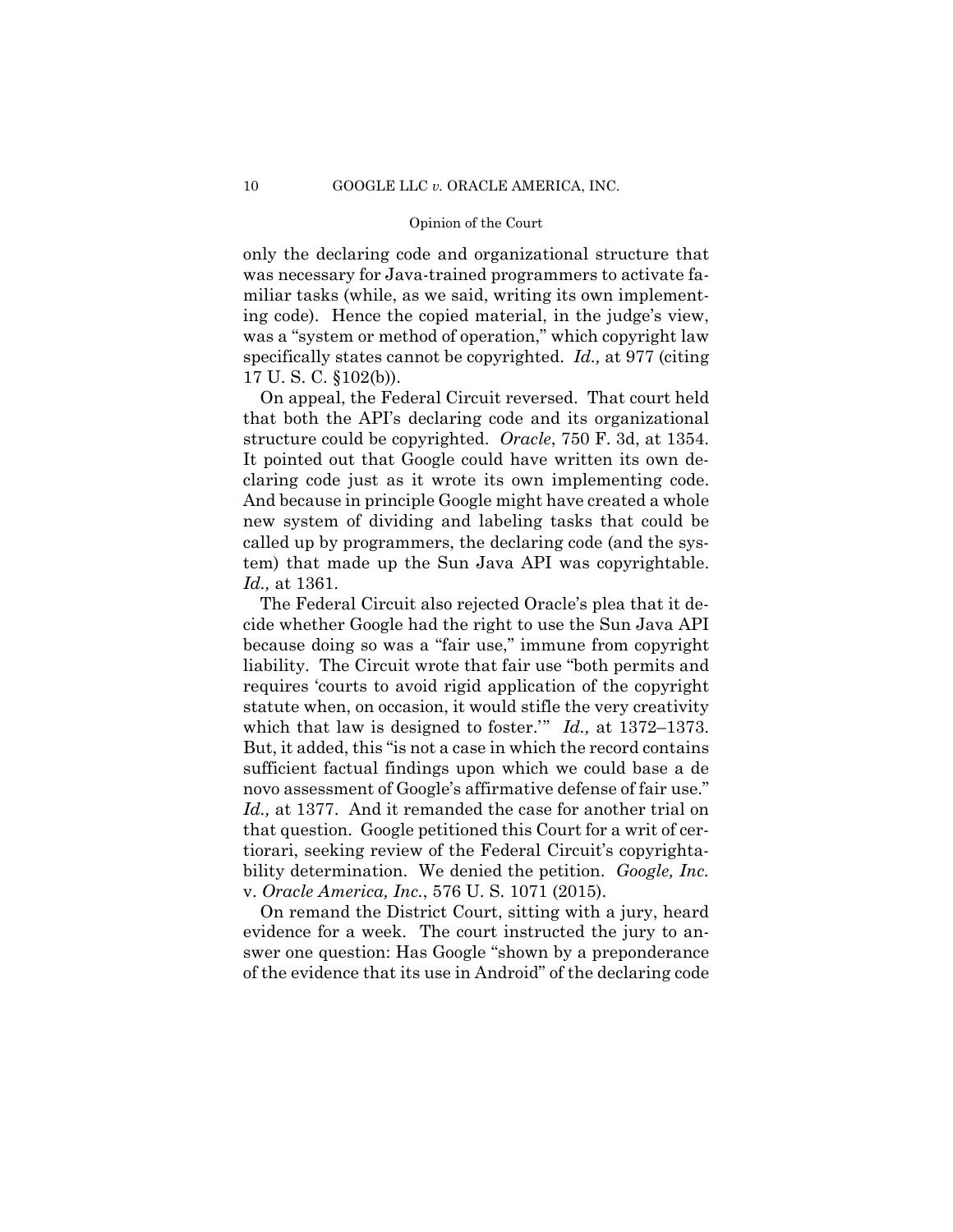and organizational structure contained in the 37 Sun Java API packages that it copied "constitutes a 'fair use' under the Copyright Act?" App. 294. After three days of deliberation the jury answered the question in the affirmative. *Id.*, at 295. Google had shown fair use.

Oracle again appealed to the Federal Circuit. And the Circuit again reversed the District Court. The Federal Circuit assumed all factual questions in Google's favor. But, it said, the question whether those facts constitute a "fair use" is a question of law. 886 F. 3d, at 1193. Deciding that question of law, the court held that Google's use of the Sun Java API was not a fair use. It wrote that "[t]here is nothing fair about taking a copyrighted work verbatim and using it for the same purpose and function as the original in a competing platform." *Id.,* at 1210. It remanded the case again, this time for a trial on damages.

Google then filed a petition for certiorari in this Court. It asked us to review the Federal Circuit's determinations as to both copyrightability and fair use. We granted its petition.

## III A

Copyright and patents, the Constitution says, are to "promote the Progress of Science and useful Arts, by securing for limited Times to Authors and Inventors the exclusive Right to their respective Writings and Discoveries." Art. I, §8, cl. 8. Copyright statutes and case law have made clear that copyright has practical objectives. It grants an author an exclusive right to produce his work (sometimes for a hundred years or more), not as a special reward, but in order to encourage the production of works that others might reproduce more cheaply. At the same time, copyright has negative features. Protection can raise prices to consumers. It can impose special costs, such as the cost of contacting owners to obtain reproduction permission. And the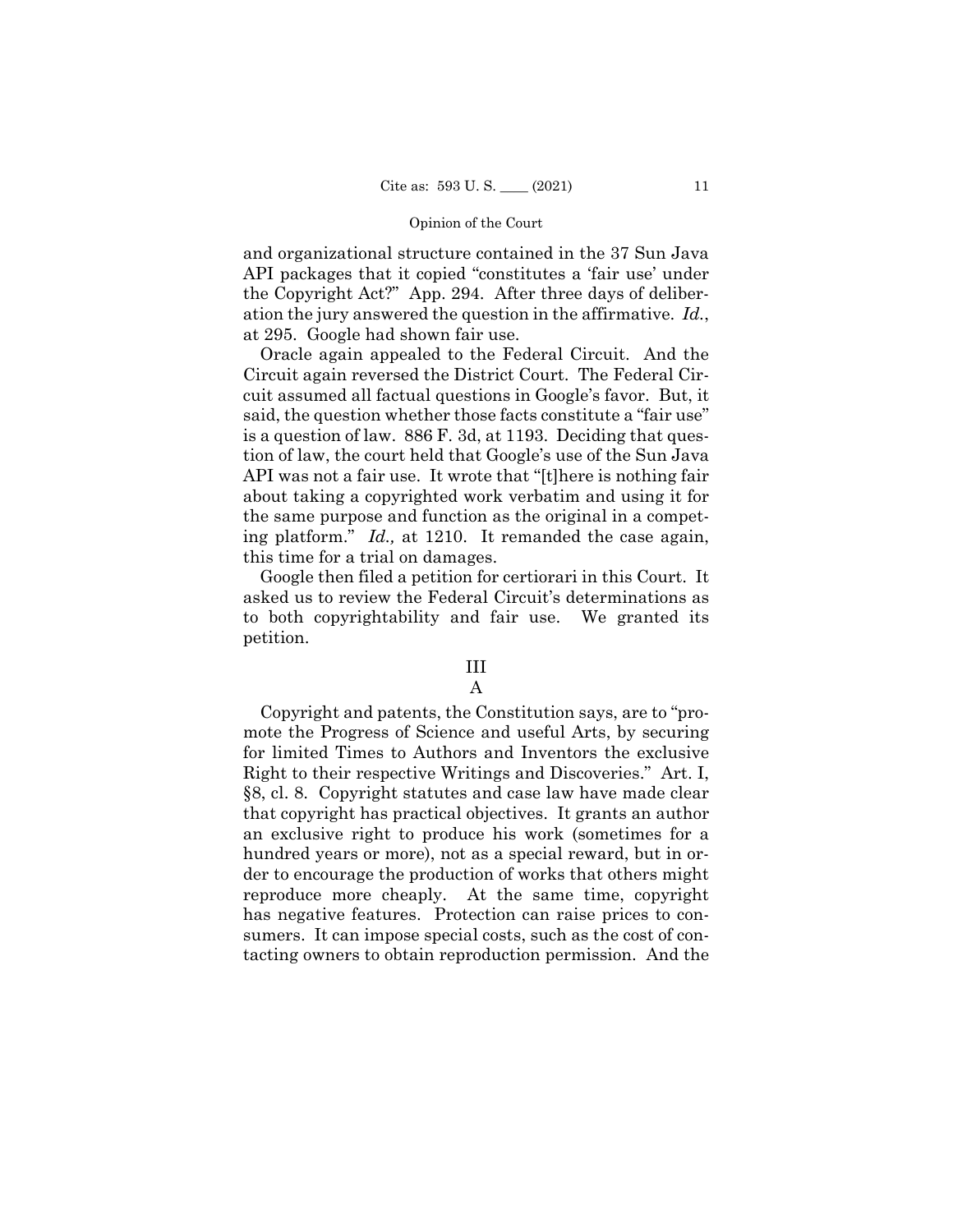exclusive rights it awards can sometimes stand in the way of others exercising their own creative powers. See generally *Twentieth Century Music Corp.* v. *Aiken*, 422 U. S. 151, 156 (1975); *Mazer* v. *Stein*, 347 U. S. 201, 219 (1954).

Macaulay once said that the principle of copyright is a "tax on readers for the purpose of giving a bounty to writers." T. Macaulay, Speeches on Copyright 25 (E. Miller ed. 1913). Congress, weighing advantages and disadvantages, will determine the more specific nature of the tax, its boundaries and conditions, the existence of exceptions and exemptions, all by exercising its own constitutional power to write a copyright statute.

Four provisions of the current Copyright Act are of particular relevance in this case. First, a definitional provision sets forth three basic conditions for obtaining a copyright. There must be a "wor[k] of authorship," that work must be "original," and the work must be "fixed in any tangible medium of expression." 17 U. S. C. §102(a); see also *Feist Publications, Inc.* v. *Rural Telephone Service Co.*, 499 U. S. 340, 345 (1991) (explaining that copyright requires some original "creative spark" and therefore does not reach the facts that a particular expression describes).

Second, the statute lists certain kinds of works that copyright can protect. They include "literary," "musical," "dramatic," "motion pictur[e]," "architectural," and certain other works. §102(a). In 1980, Congress expanded the reach of the Copyright Act to include computer programs. And it defined "computer program" as "'a set of statements or instructions to be used directly or indirectly in a computer in order to bring about a certain result.'" §10, 94 Stat. 3028 (codified at 17 U. S. C. §101).

Third, the statute sets forth limitations on the works that can be copyrighted, including works that the definitional provisions might otherwise include. It says, for example, that copyright protection cannot be extended to "any idea, procedure, process, system, method of operation, concept,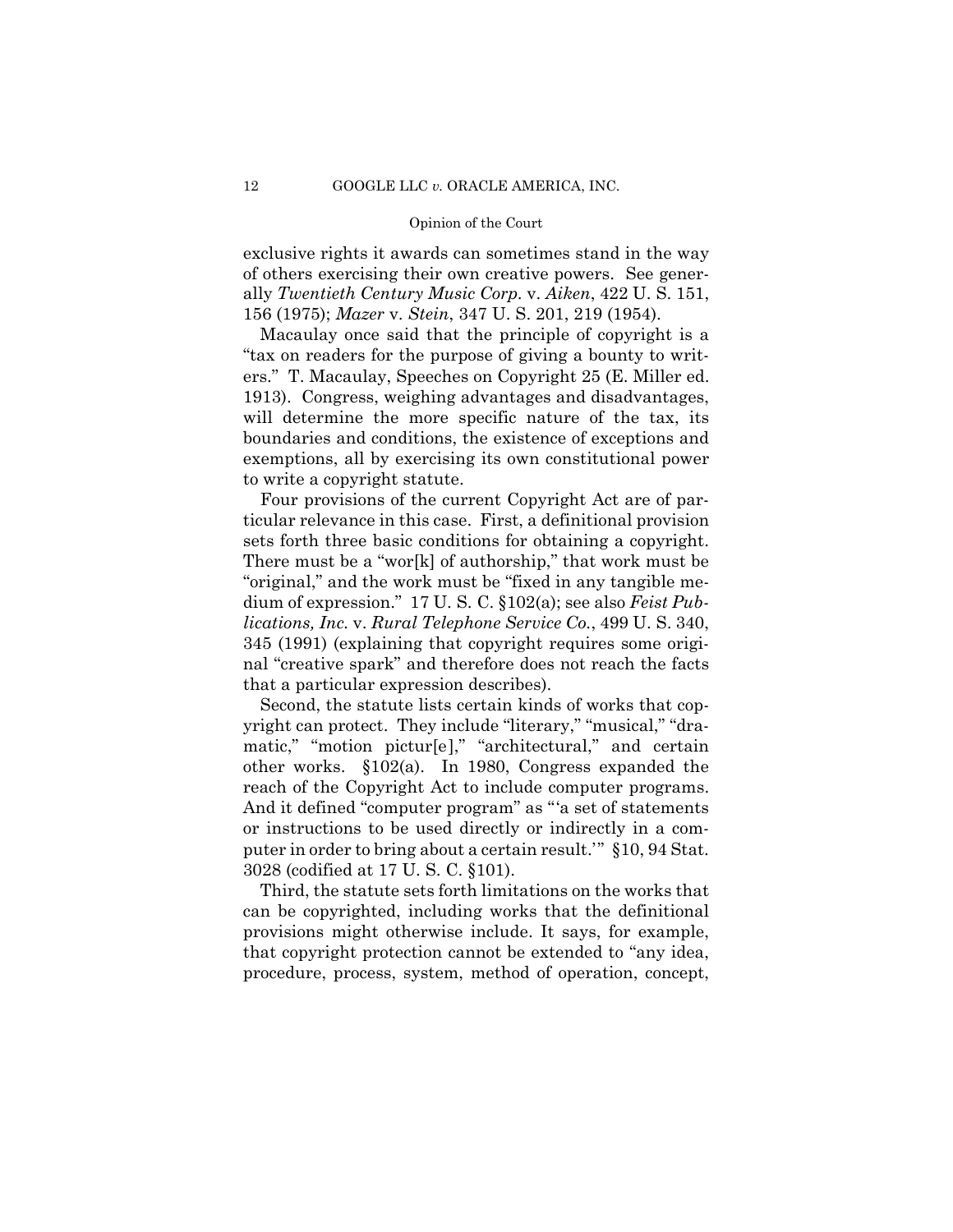principle, or discovery . . . ." §102(b). These limitations, along with the need to "fix" a work in a "tangible medium of expression," have often led courts to say, in shorthand form, that, unlike patents, which protect novel and useful ideas, copyrights protect "expression" but not the "ideas" that lie behind it. See *Sheldon* v. *Metro-Goldwyn Pictures Corp.*, 81 F. 2d 49, 54 (CA2 1936) (Hand, J.); B. Kaplan, An Unhurried View of Copyright 46–52 (1967).

Fourth, Congress, together with the courts, has imposed limitations upon the scope of copyright protection even in respect to works that are entitled to a copyright. For example, the Copyright Act limits an author's exclusive rights in performances and displays, §110, or to performances of sound recordings, §114. And directly relevant here, a copyright holder cannot prevent another person from making a "fair use" of copyrighted material. §107.

We have described the "fair use" doctrine, originating in the courts, as an "equitable rule of reason" that "permits courts to avoid rigid application of the copyright statute when, on occasion, it would stifle the very creativity which that law is designed to foster." *Stewart* v. *Abend*, 495 U. S. 207, 236 (1990) (internal quotation marks omitted). The statutory provision that embodies the doctrine indicates, rather than dictates, how courts should apply it. The provision says:

"[T]he fair use of a copyrighted work, . . . for purposes such as criticism, comment, news reporting, teaching . . . scholarship, or research, is not an infringement of copyright. In determining whether the use made of a work in any particular case is a fair use the factors to be considered shall include—

"(1) the purpose and character of the use, including whether such use is of a commercial nature or is for nonprofit educational purposes;

"(2) the nature of the copyrighted work;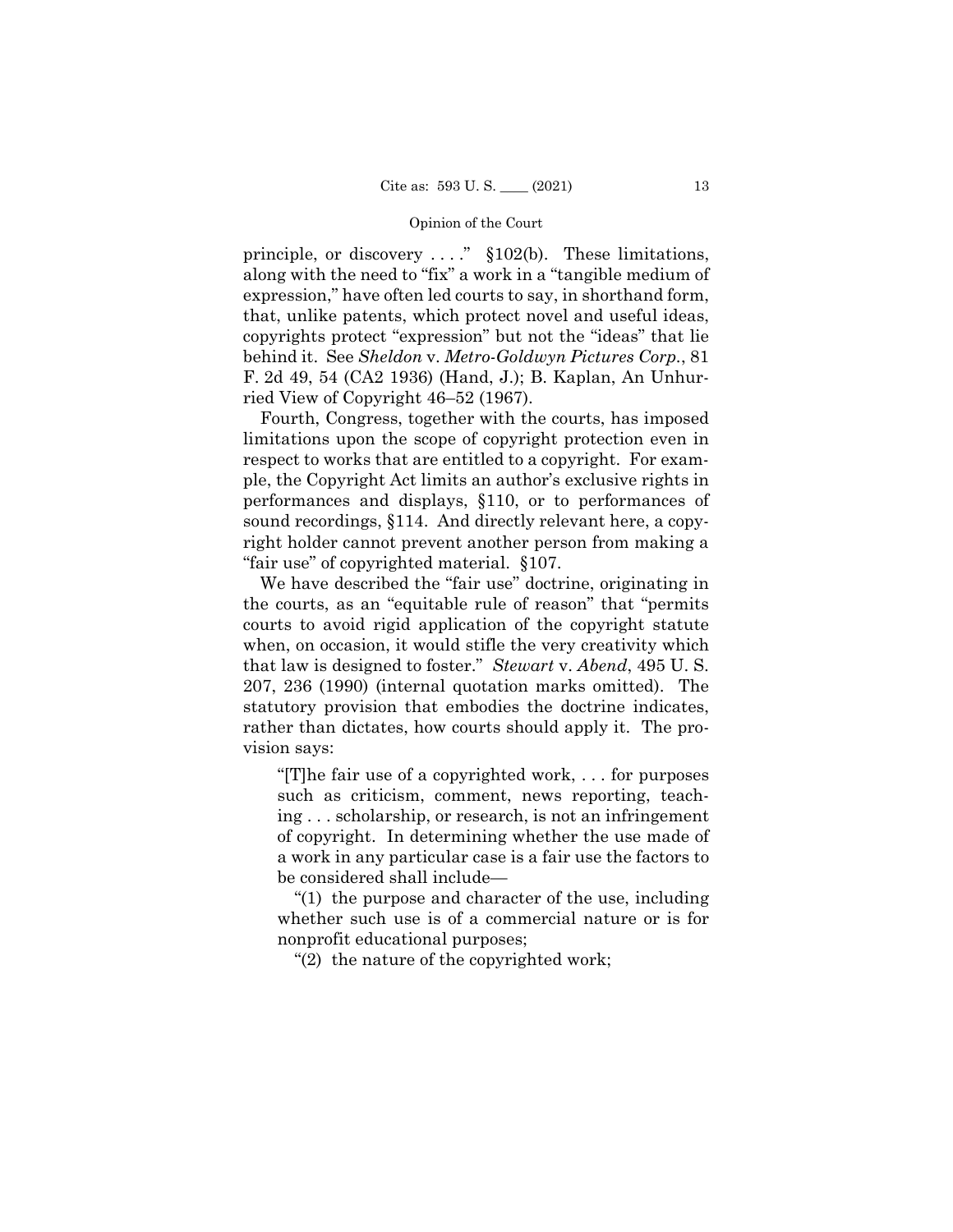"(3) the amount and substantiality of the portion used in relation to the copyrighted work as a whole; and

"(4) the effect of the use upon the potential market for or value of the copyrighted work." §107.

In applying this provision, we, like other courts, have understood that the provision's list of factors is not exhaustive (note the words "include" and "including"), that the examples it sets forth do not exclude other examples (note the words "such as"), and that some factors may prove more important in some contexts than in others. See *Campbell* v. *Acuff-Rose Music, Inc.*, 510 U. S. 569, 577 (1994); *Harper & Row, Publishers, Inc.* v. *Nation Enterprises*, 471 U. S. 539, 560 (1985); see also Leval, Toward a Fair Use Standard, 103 Harv. L. Rev 1105, 1110 (1990) (Leval) ("The factors do not represent a score card that promises victory to the winner of the majority"). In a word, we have understood the provision to set forth general principles, the application of which requires judicial balancing, depending upon relevant circumstances, including "significant changes in technology." *Sony Corp. of America* v. *Universal City Studios, Inc.*, 464 U. S. 417, 430 (1984); see also *Aiken*, 422 U. S., at 156 ("When technological change has rendered its literal terms ambiguous, the Copyright Act must be construed in light of its basic purpose").

B

Google's petition for certiorari poses two questions. The first asks whether Java's API is copyrightable. It asks us to examine two of the statutory provisions just mentioned, one that permits copyrighting computer programs and the other that forbids copyrighting, *e.g.*, "process[es]," "system[s]," and "method[s] of operation." Pet. for Cert. 12. Google believes that the API's declaring code and organization fall into these latter categories and are expressly excluded from copyright protection. The second question asks us to determine whether Google's use of the API was a "fair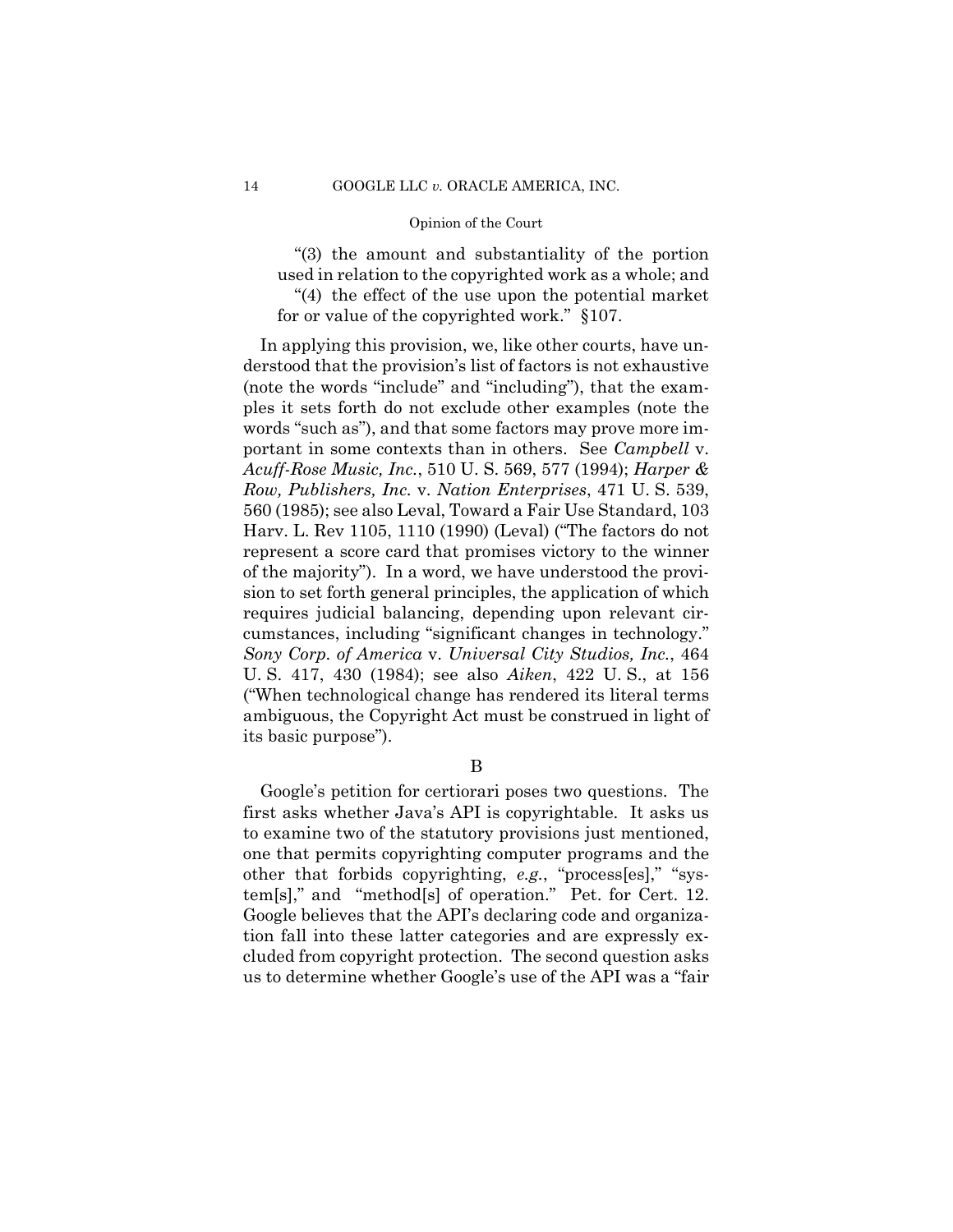use." Google believes that it was.

A holding for Google on either question presented would dispense with Oracle's copyright claims. Given the rapidly changing technological, economic, and business-related circumstances, we believe we should not answer more than is necessary to resolve the parties' dispute. We shall assume, but purely for argument's sake, that the entire Sun Java API falls within the definition of that which can be copyrighted. We shall ask instead whether Google's use of part of that API was a "fair use." Unlike the Federal Circuit, we conclude that it was.

IV

The language of §107, the "fair use" provision, reflects its judge-made origins. It is similar to that used by Justice Story in *Folsom* v. *Marsh*, 9 F. Cas. 342, 348 (No. 4,901) (CC Mass. 1841). See *Campbell*, 510 U. S., at 576 (noting how "Justice Story's summary [of fair use considerations] is discernable" in §107). That background, as well as modern courts' use of the doctrine, makes clear that the concept is flexible, that courts must apply it in light of the sometimes conflicting aims of copyright law, and that its application may well vary depending upon context. Thus, copyright's protection may be stronger where the copyrighted material is fiction, not fact, where it consists of a motion picture rather than a news broadcast, or where it serves an artistic rather than a utilitarian function. See, *e.g.*, *Stewart*, 495 U. S., at 237–238; *Harper & Row*, 471 U. S., at 563; see also 4 M. Nimmer & D. Nimmer, Copyright §13.05[A] [2][a] (2019) (hereinafter Nimmer on Copyright) ("[C]opyright protection is narrower, and the corresponding application of the fair use defense greater, in the case of factual works than in the case of works of fiction or fantasy"). Similarly, courts have held that in some circumstances, say, where copyrightable material is bound up with uncopyrightable material, copyright protection is "thin." See *Feist*,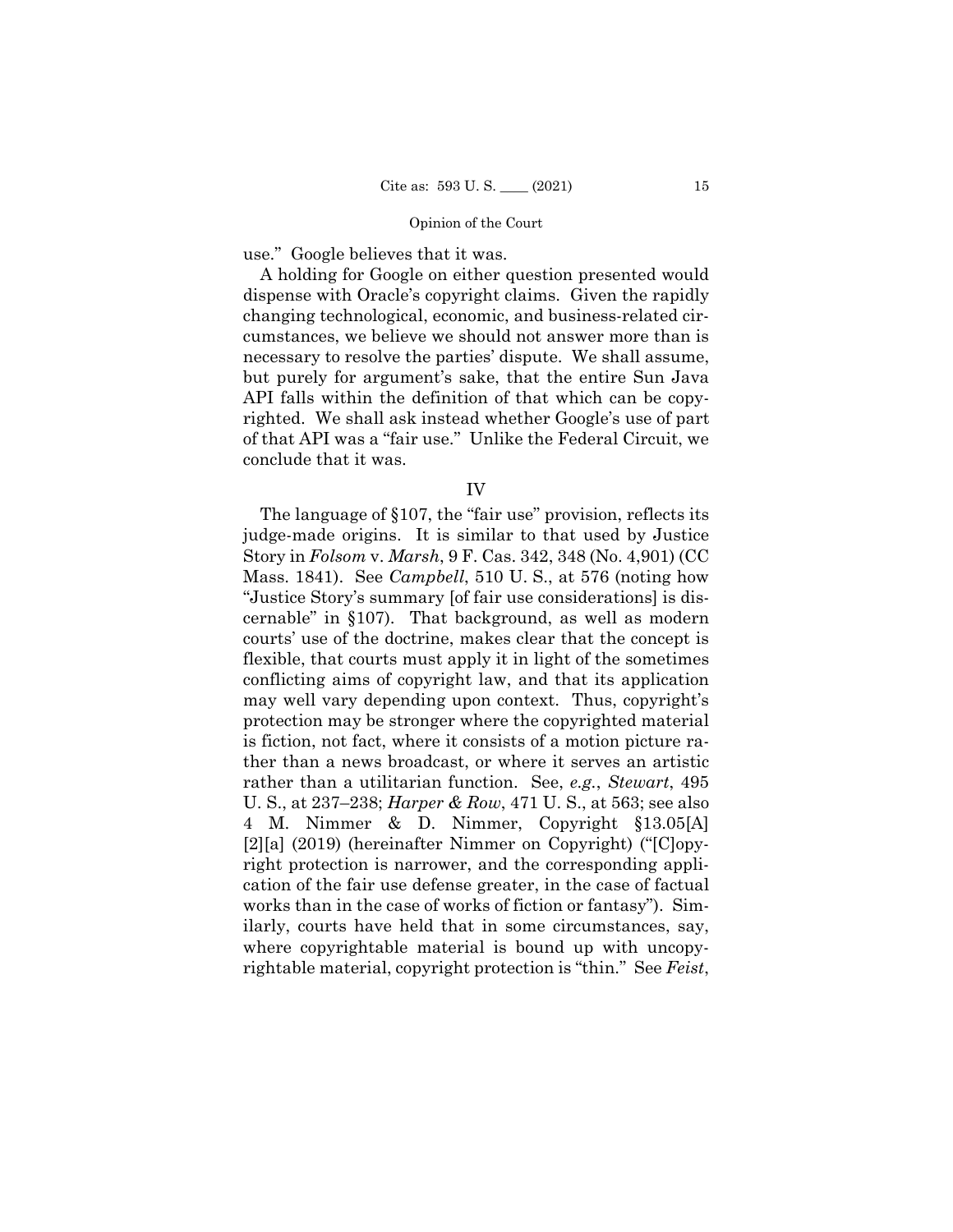499 U. S., at 349 (noting that "the copyright in a factual compilation is thin"); see also *Experian Information Solutions, Inc.* v. *Nationwide Marketing Servs. Inc.*, 893 F. 3d 1176, 1186 (CA9 2018) ("In the context of factual compilations, . . . there can be no infringement unless the works are virtually identical" (internal quotation marks omitted)).

Generically speaking, computer programs differ from books, films, and many other "literary works" in that such programs almost always serve functional purposes. These and other differences have led at least some judges to complain that "applying copyright law to computer programs is like assembling a jigsaw puzzle whose pieces do not quite fit." *Lotus Development Corp.* v. *Borland Int'l, Inc.*, 49 F. 3d 807, 820 (CA1 1995) (Boudin, J., concurring).

These differences also led Congress to think long and hard about whether to grant computer programs copyright protection. In 1974, Congress established a National Commission on New Technological Uses of Copyrighted Works (CONTU) to look into the matter. §§201–208, 88 Stat. 1873–1875. After several years of research, CONTU concluded that the "availability of copyright protection for computer programs is desirable." Final Report 11 (July 31, 1978). At the same time, it recognized that computer programs had unique features. Mindful of not "unduly burdening users of programs and the general public," it wrote that copyright "should not grant anyone more economic power than is necessary to achieve the incentive to create." *Id.,* at 12. And it believed that copyright's existing doctrines (*e.g.*, fair use), applied by courts on a case-by-case basis, could prevent holders from using copyright to stifle innovation. *Ibid.* ("Relatively few changes in the Copyright Act of 1976 are required to attain these objectives"). Congress then wrote computer program protection into the law. See §10, 94 Stat. 3028.

The upshot, in our view, is that fair use can play an important role in determining the lawful scope of a computer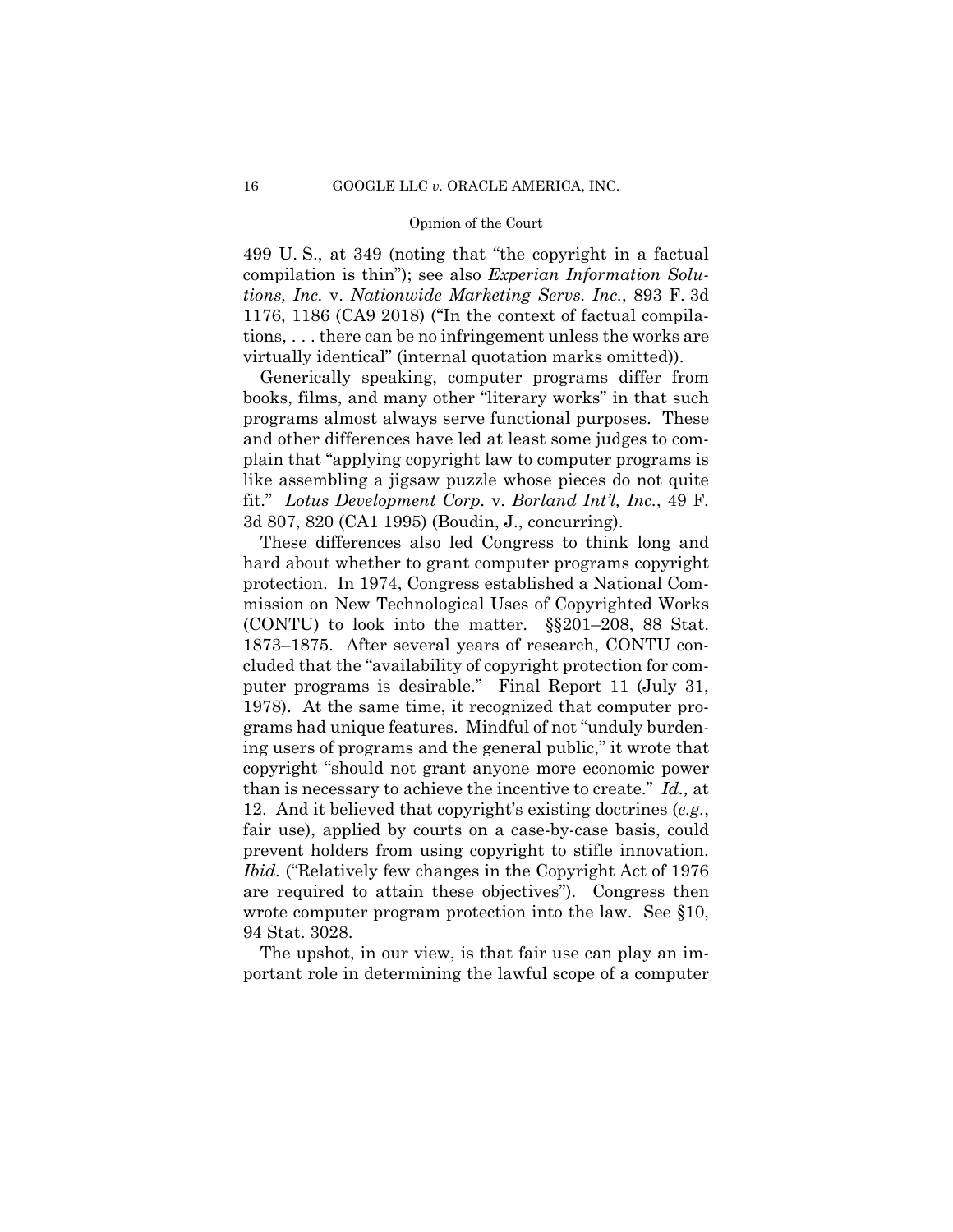in other markets or to the development of other products. program copyright, such as the copyright at issue here. It can help to distinguish among technologies. It can distinguish between expressive and functional features of computer code where those features are mixed. It can focus on the legitimate need to provide incentives to produce copyrighted material while examining the extent to which yet further protection creates unrelated or illegitimate harms In a word, it can carry out its basic purpose of providing a context-based check that can help to keep a copyright monopoly within its lawful bounds. See H. R. Rep. No. 94– 1476, pp. 65–66 (1976) (explaining that courts are to "adapt the doctrine [of fair use] to particular situations on a caseby-case basis" and in light of "rapid technological change"); see, *e.g., Lexmark Int'l, Inc.* v. *Static Control Components, Inc.*, 387 F. 3d 522, 543–545 (CA6 2004) (discussing fair use in the context of copying to preserve compatibility); *Sony Computer Entertainment, Inc.* v. *Connectix Corp.*, 203 F. 3d 596, 603–608 (CA9 2000) (applying fair use to intermediate copying necessary to reverse engineer access to unprotected functional elements within a program); *Sega Enterprises Ltd.* v. *Accolade, Inc.*, 977 F. 2d 1510, 1521–1527 (CA9 1992) (holding that wholesale copying of copyrighted code as a preliminary step to develop a competing product was a fair use).

JUSTICE THOMAS' thoughtful dissent offers a very different view of how (and perhaps whether) fair use has any role to play for computer programs. We are told that no attempt to distinguish among computer code is tenable when considering "the nature of the work," see *post*, at 10, even though there are important distinctions in the ways that programs are used and designed, *post*, at 18 ("The declaring code is what attracted programmers"). We are told that no reuse of code in a new program will ever have a valid "purpose and character," *post*, at 16, even though the reasons for copying computer code may vary greatly and differ from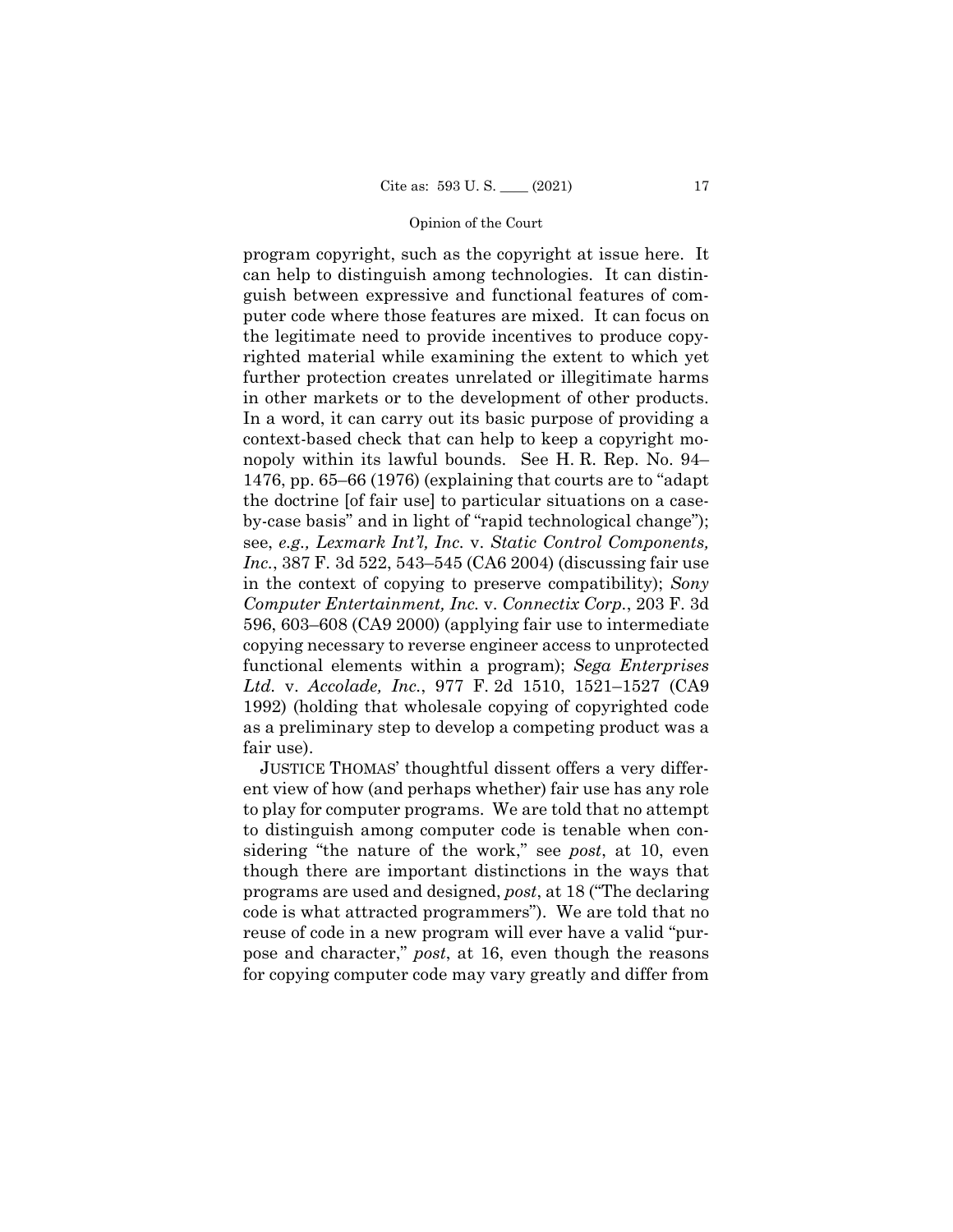those applicable to other sorts of works, *ibid.* (accepting that copying as part of "reverse engineer[ing] a system to ensure compatibility" could be a valid purpose). And we are told that our fair use analysis must prioritize certain factors over others, *post*, at 9, n. 5, even though our case law instructs that fair use depends on the context, see *Campbell*, 510 U. S., at 577–578.

We do not understand Congress, however, to have shielded computer programs from the ordinary application of copyright's limiting doctrines in this way. By defining computer programs in §101, Congress chose to place this subject matter within the copyright regime. Like other protected works, that means that the owners of computer programs enjoy the exclusive rights set forth in the Act, including the right to "reproduce [a] copyrighted work" or to "prepare derivative works." 17 U. S. C. §106. But that also means that exclusive rights in computer programs are limited like any other works. Just as fair use distinguishes among books and films, which are indisputably subjects of copyright, so too must it draw lines among computer programs. And just as fair use takes account of the market in which scripts and paintings are bought and sold, so too must it consider the realities of how technological works are created and disseminated. We do not believe that an approach close to "all or nothing" would be faithful to the Copyright Act's overall design.

V

At the outset, Google argues that "fair use" is a question for a jury to decide; here the jury decided the question in Google's favor; and we should limit our review to determining whether "substantial evidence" justified the jury's decision. The Federal Circuit disagreed. It thought that the "fair use" question was a mixed question of fact and law; that reviewing courts should appropriately defer to the jury's findings of underlying facts; but that the ultimate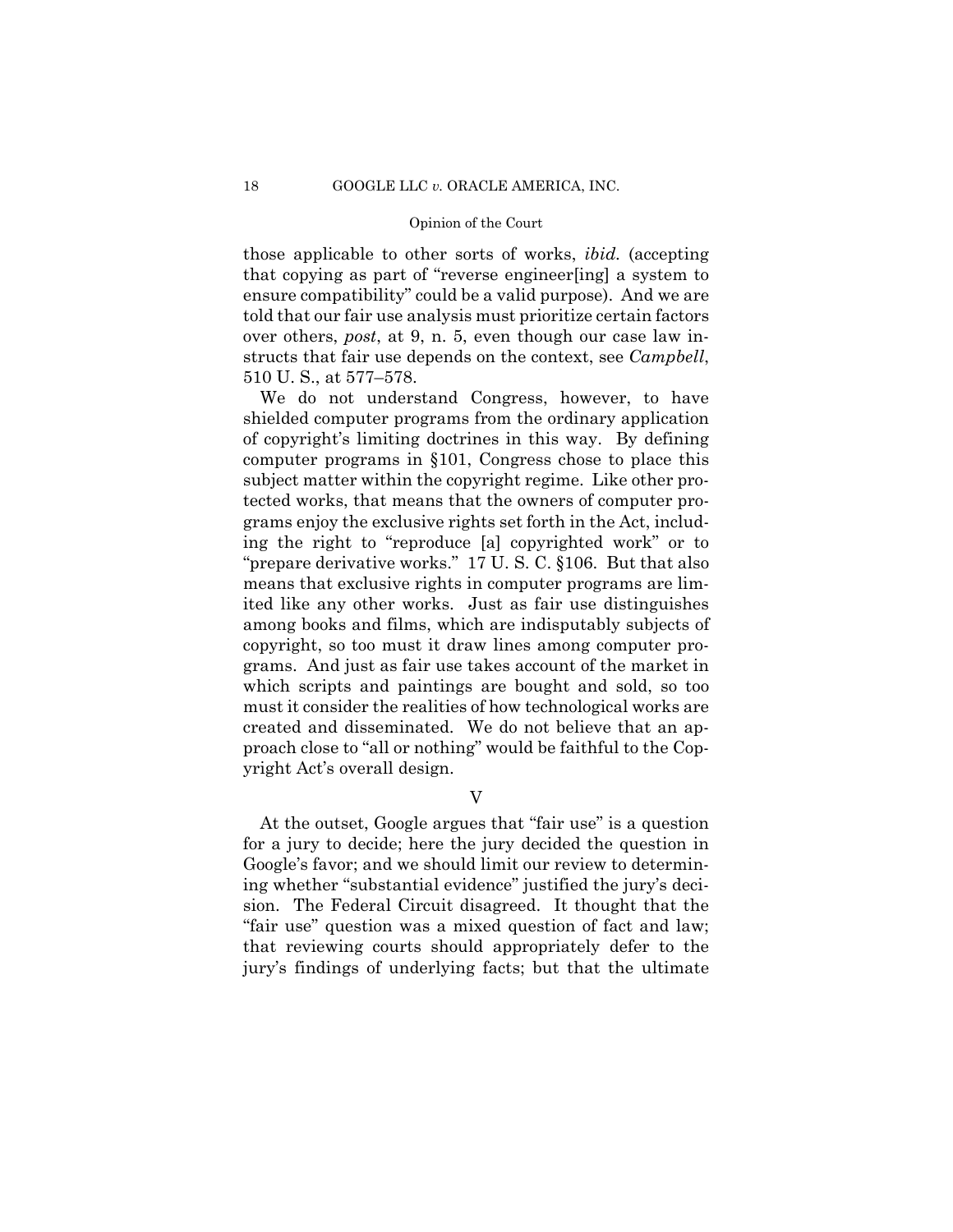question whether those facts showed a "fair use" is a legal question for judges to decide *de novo*.

 work." *U. S. Bank N. A.* v. *Village at Lakeridge, LLC*, 583 We agree with the Federal Circuit's answer to this question. We have said, "[f]air use is a mixed question of law and fact." *Harper & Row*, 471 U. S., at 560. We have explained that a reviewing court should try to break such a question into its separate factual and legal parts, reviewing each according to the appropriate legal standard. But when a question can be reduced no further, we have added that "the standard of review for a mixed question all depends on whether answering it entails primarily legal or factual U. S.  $\_\_\_\_\_\_\_\_\_\_ (2018)$  (slip op., at 9).

In this case, the ultimate "fair use" question primarily involves legal work. "Fair use" was originally a concept fashioned by judges. *Folsom*, 9 F. Cas., at 348. Our cases still provide legal interpretations of the fair use provision. And those interpretations provide general guidance for future cases. See, *e.g.*, *Campbell*, 510 U. S., at 592–593 (describing kinds of market harms that are not the concern of copyright); *Harper & Row*, 471 U. S., at 564 ("scope of fair use is narrower with respect to unpublished works"); *Sony*, 464 U. S., at 451 (wholesale copying aimed at creating a market substitute is presumptively unfair). This type of work is legal work. *U. S. Bank*, 583 U. S., at \_\_\_ (slip op., at 8) ("When applying the law involves developing auxiliary legal principles for use in other cases[,] appellate courts should typically review a decision *de novo*").

Applying a legal "fair use" conclusion may, of course, involve determination of subsidiary factual questions, such as "whether there was harm to the actual or potential markets for the copyrighted work" or "how much of the copyrighted work was copied." 886 F. 3d, at 1196; see, *e.g., Peter F. Gaito Architecture, LLC* v. *Simone Development Corp.*, 602 F. 3d 57, 63 (CA2 2010) (noting that in an infringement suit "the question of substantial similarity typically presents an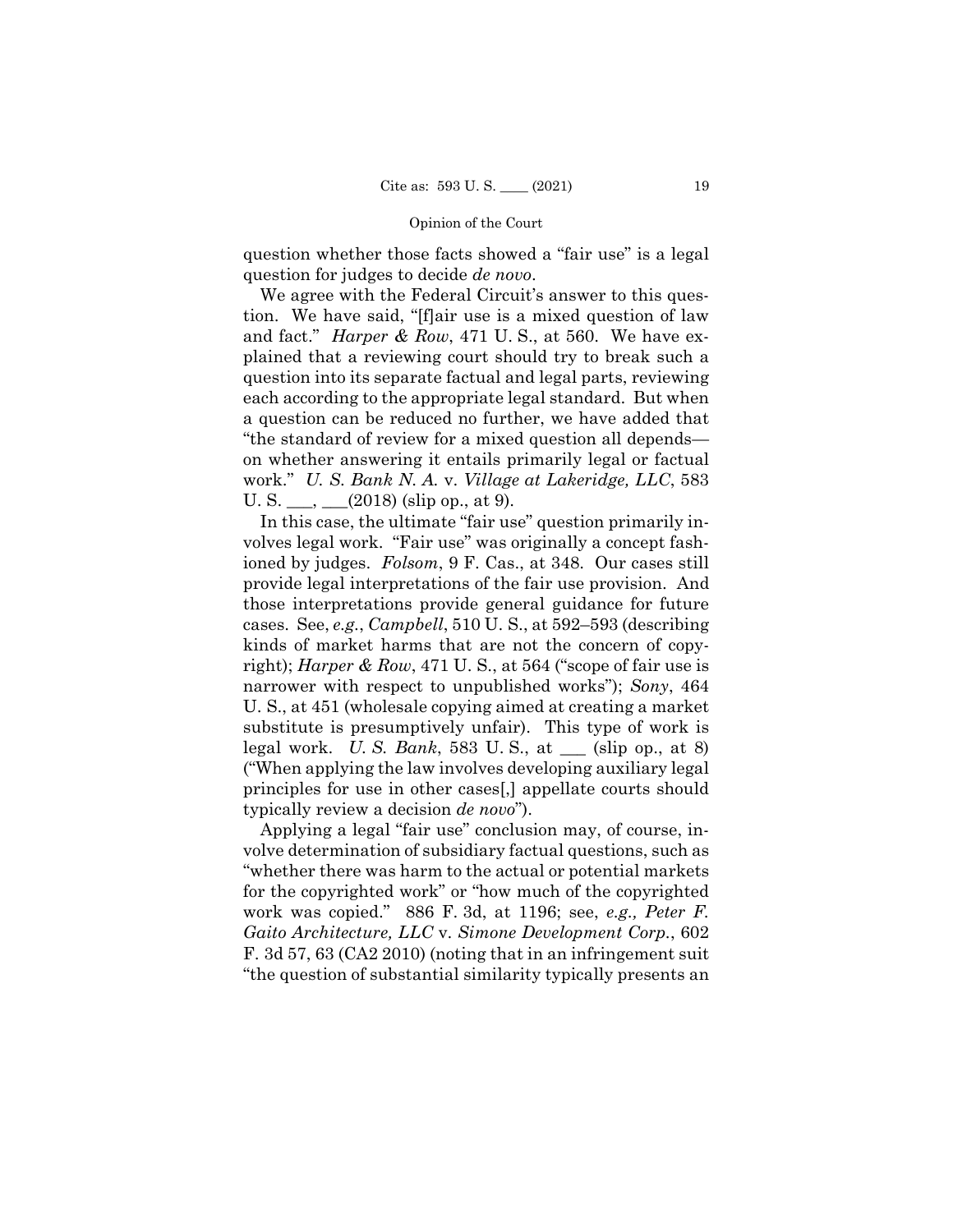extremely close question of fact"). In this case the Federal Circuit carefully applied the fact/law principles we set forth in *U. S. Bank*, leaving factual determinations to the jury and reviewing the ultimate question, a legal question, *de novo*.

Next, Google argues that the Federal Circuit's approach violates the Seventh Amendment. The Amendment both requires that "the right of trial by jury . . . be preserved" and forbids courts to "re-examin[e]" any "fact tried by a jury." U. S. Const., Amdt. 7; see also *Gasperini* v. *Center for Humanities, Inc.*, 518 U. S. 415, 432–433 (1996). The Reexamination Clause is no bar here, however, for, as we have said, the ultimate question here is one of law, not fact. It does not violate the Reexamination Clause for a court to determine the controlling law in resolving a challenge to a jury verdict, as happens any time a court resolves a motion for judgment as a matter of law. See, *e.g., Neely* v. *Martin K. Eby Constr. Co.*, 386 U. S. 317, 322 (1967).

Nor is Google correct that "the right of trial by jury" includes the right to have a jury resolve a fair use defense. That Clause is concerned with "the particular trial decision" at issue. *Markman* v. *Westview Instruments, Inc.*, 517 U. S. 370, 376 (1996). Even though it is possible to find pre-Revolutionary English cases in which a judge sent related questions like fair abridgment to a jury, those questions were significantly different from the "fair use" doctrine as courts apply it today. See, *e.g.*, *Gyles* v. *Wilcox*, 2 Atk. 141, 142– 144, 26 Eng. Rep. 489, 490–491 (Ch. 1740) (asking the Court to resolve the narrow question whether a shortened work could be considered a new work); *Sayre* v. *Moore*, 1 East 361, n., 102 Eng. Rep. 138, 139, n. (K. B. 1785) (discussing the jury's role in resolving whether copying constituted infringement). As far as contemporary fair use is concerned, we have described the doctrine as an "equitable," not a "legal," doctrine. We have found no case suggesting that application of *U. S. Bank* here would fail "to preserve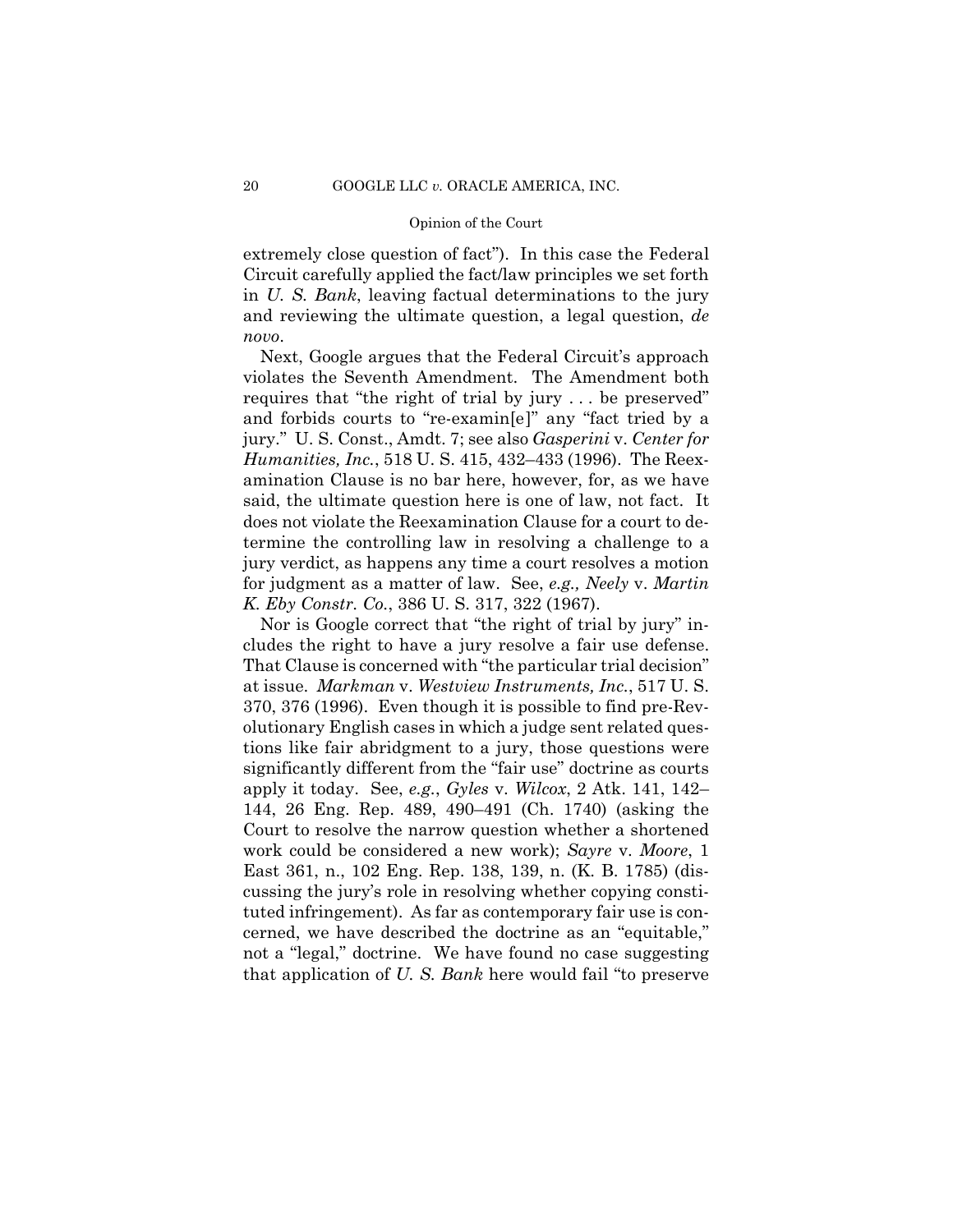the substance of the common-law [jury trial] right as it existed in 1791." *Markman*, 517 U. S., at 376.

## VI

We turn now to the basic legal question before us: Was Google's copying of the Sun Java API, specifically its use of the declaring code and organizational structure for 37 packages of that API, a "fair use." In answering this question, we shall consider the four factors set forth in the fair use statute as we find them applicable to the kind of computer programs before us. We have reproduced those four statutory factors *supra*, at 13–14. For expository purposes, we begin with the second.

A. "The Nature of the Copyrighted Work"

The Sun Java API is a "user interface." It provides a way through which users (here the programmers) can "manipulate and control" task-performing computer programs "via a series of menu commands." *Lotus Development Corp.*, 49 F. 3d, at 809. The API reflects Sun's division of possible tasks that a computer might perform into a set of actual tasks that certain kinds of computers actually will perform. Sun decided, for example, that its API would call up a task that compares one integer with another to see which is the larger. Sun's API (to our knowledge) will not call up the task of determining which great Arabic scholar decided to use Arabic numerals (rather than Roman numerals) to perform that "larger integer" task. No one claims that the decisions about what counts as a task are themselves copyrightable—although one might argue about decisions as to how to label and organize such tasks (*e.g.*, the decision to name a certain task "max" or to place it in a class called "Math." Cf. *Baker* v. *Selden*, 101 U. S. 99 (1880)).

As discussed above, *supra,* at 3–5, and in Appendix B, *infra*, we can think of the technology as having three essential parts. First, the API includes "implementing code," which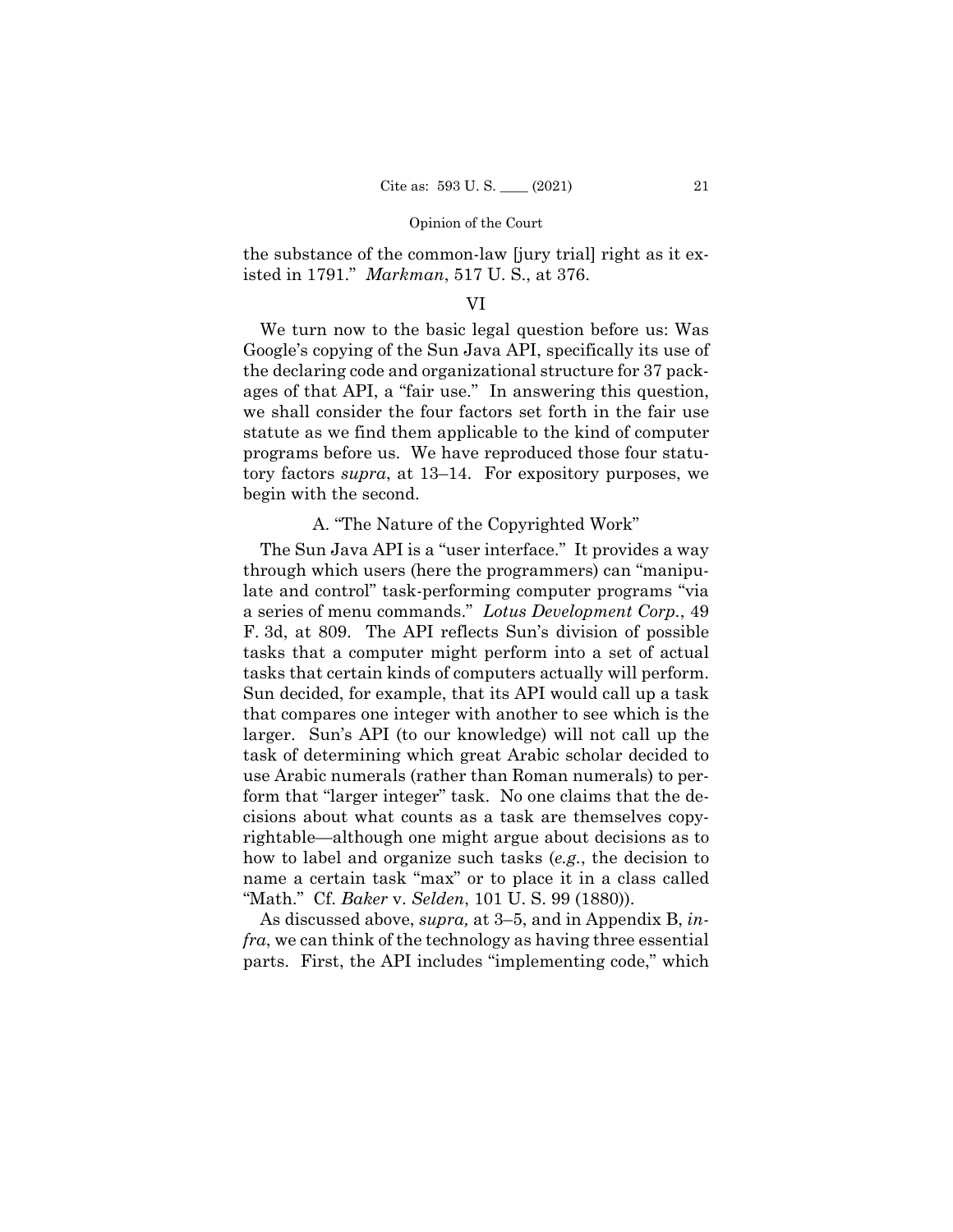actually instructs the computer on the steps to follow to carry out each task. Google wrote its own programs (implementing programs) that would perform each one of the tasks that its API calls up.

Second, the Sun Java API associates a particular command, called a "method call," with the calling up of each task. The symbols **java.lang.**, for example, are part of the command that will call up the program (whether written by Sun or, as here, by Google) that instructs the computer to carry out the "larger number" operation. Oracle does not here argue that the use of these commands by programmers itself violates its copyrights.

Third, the Sun Java API contains computer code that will associate the writing of a method call with particular "places" in the computer that contain the needed implementing code. This is the declaring code. The declaring code both labels the particular tasks in the API and organizes those tasks, or "methods," into "packages" and "classes." We have referred to this organization, by way of rough analogy, as file cabinets, drawers, and files. Oracle does claim that Google's use of the Sun Java API's declaring code violates its copyrights.

The declaring code at issue here resembles other copyrighted works in that it is part of a computer program. Congress has specified that computer programs are subjects of copyright. It differs, however, from many other kinds of copyrightable computer code. It is inextricably bound together with a general system, the division of computing tasks, that no one claims is a proper subject of copyright. It is inextricably bound up with the idea of organizing tasks into what we have called cabinets, drawers, and files, an idea that is also not copyrightable. It is inextricably bound up with the use of specific commands known to programmers, known here as method calls (such as **java.lang.Math.max**, etc.), that Oracle does not here contest. And it is inextricably bound up with implementing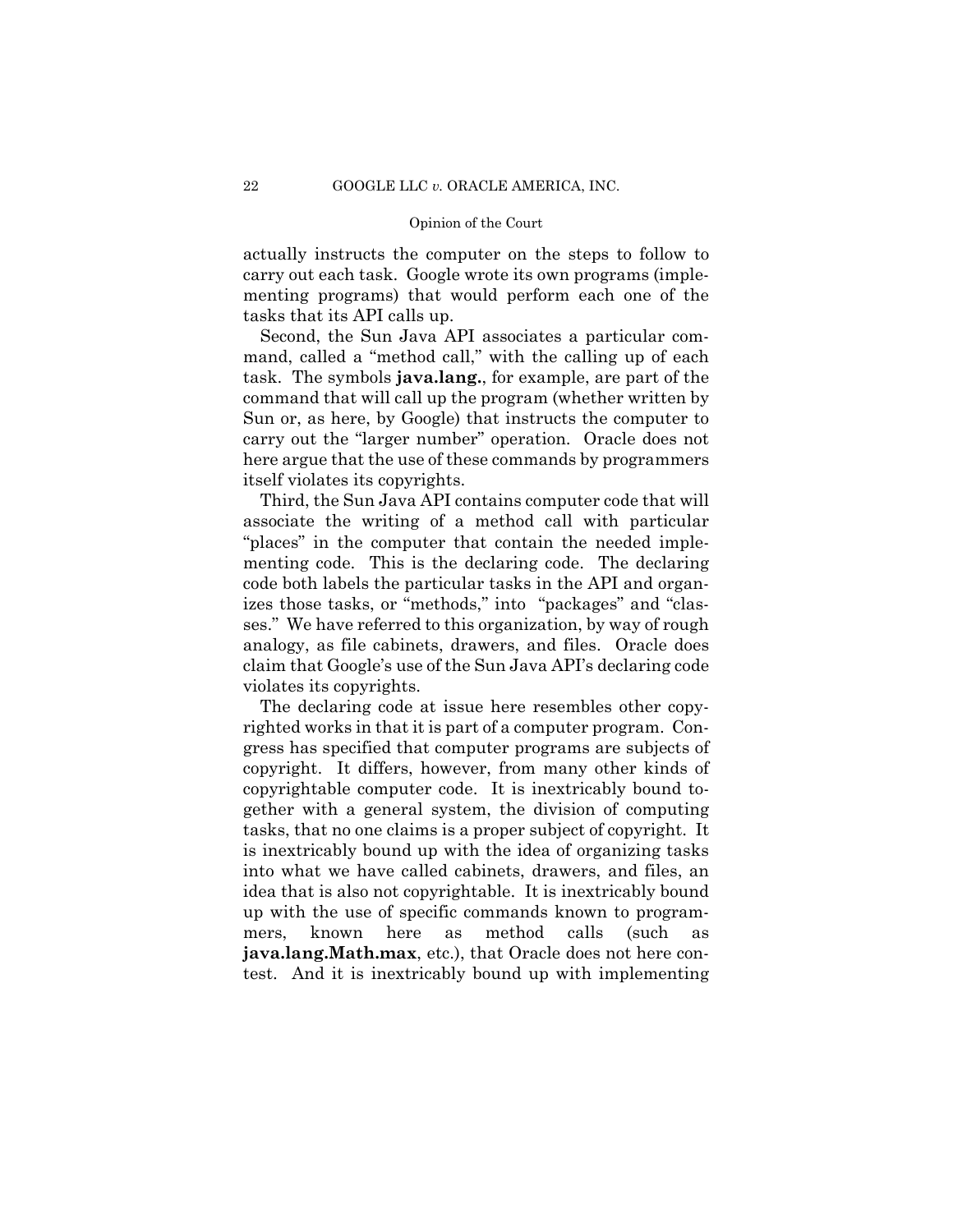code, which is copyrightable but was not copied.

Moreover, the copied declaring code and the uncopied implementing programs call for, and reflect, different kinds of capabilities. A single implementation may walk a computer through dozens of different steps. To write implementing programs, witnesses told the jury, requires balancing such considerations as how quickly a computer can execute a task or the likely size of the computer's memory. One witness described that creativity as "magic" practiced by an API developer when he or she worries "about things like power management" for devices that "run on a battery." App. 143; see also *id*., at 147, 204. This is the very creativity that was needed to develop the Android software for use not in laptops or desktops but in the very different context of smartphones.

The declaring code (inseparable from the programmer's method calls) embodies a different kind of creativity. Sun Java's creators, for example, tried to find declaring code names that would prove intuitively easy to remember. *Id*., at 211. They wanted to attract programmers who would learn the system, help to develop it further, and prove reluctant to use another. See *post*, at 10 ("Declaring code . . . is user facing. It must be designed and organized in a way that is intuitive and understandable to developers so that they can invoke it"). Sun's business strategy originally emphasized the importance of using the API to attract programmers. It sought to make the API "open" and "then . . . compete on implementations." App. 124–125. The testimony at trial was replete with examples of witnesses drawing this critical line between the user-centered declaratory code and the innovative implementing code. *Id*., at 126– 127, 159–160, 163–164, 187, 190–191.

These features mean that, as part of a user interface, the declaring code differs to some degree from the mine run of computer programs. Like other computer programs, it is functional in nature. But unlike many other programs, its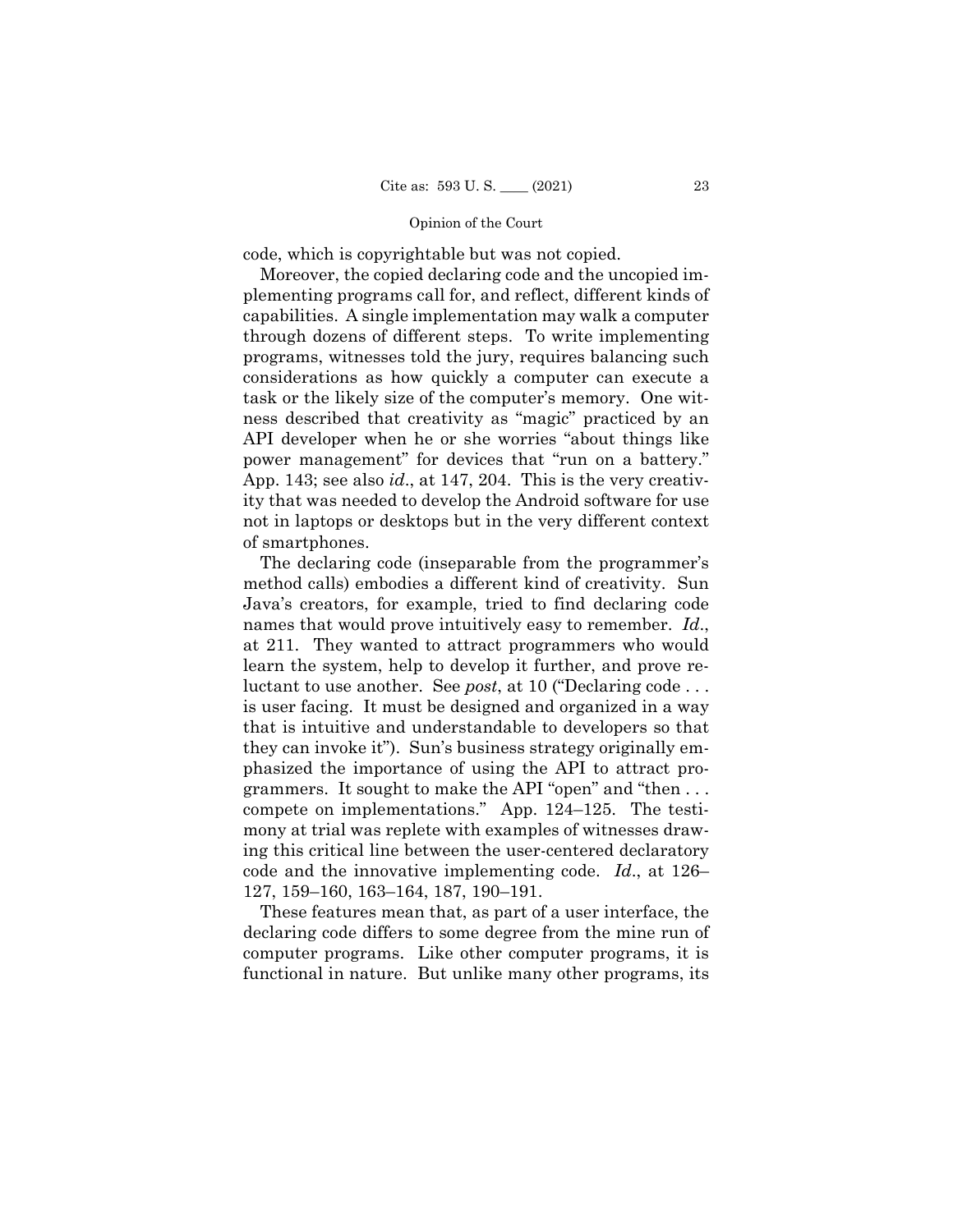use is inherently bound together with uncopyrightable ideas (general task division and organization) and new creative expression (Android's implementing code). Unlike many other programs, its value in significant part derives from the value that those who do not hold copyrights, namely, computer programmers, invest of their own time and effort to learn the API's system. And unlike many other programs, its value lies in its efforts to encourage programmers to learn and to use that system so that they will use (and continue to use) Sun-related implementing programs that Google did not copy.

Although copyrights protect many different kinds of writing, Leval 1116, we have emphasized the need to "recogni[ze] that some works are closer to the core of [copyright] than others," *Campbell*, 510 U. S., at 586. In our view, for the reasons just described, the declaring code is, if copyrightable at all, further than are most computer programs (such as the implementing code) from the core of copyright. That fact diminishes the fear, expressed by both the dissent and the Federal Circuit, that application of "fair use" here would seriously undermine the general copyright protection that Congress provided for computer programs. And it means that this factor, "the nature of the copyrighted work," points in the direction of fair use.

B. "The Purpose and Character of the Use"

In the context of fair use, we have considered whether the copier's use "adds something new, with a further purpose or different character, altering" the copyrighted work "with new expression, meaning or message." *Id.*, at 579. Commentators have put the matter more broadly, asking whether the copier's use "fulfill[s] the objective of copyright law to stimulate creativity for public illumination." Leval 1111. In answering this question, we have used the word "transformative" to describe a copying use that adds something new and important. *Campbell*, 510 U. S., at 579. An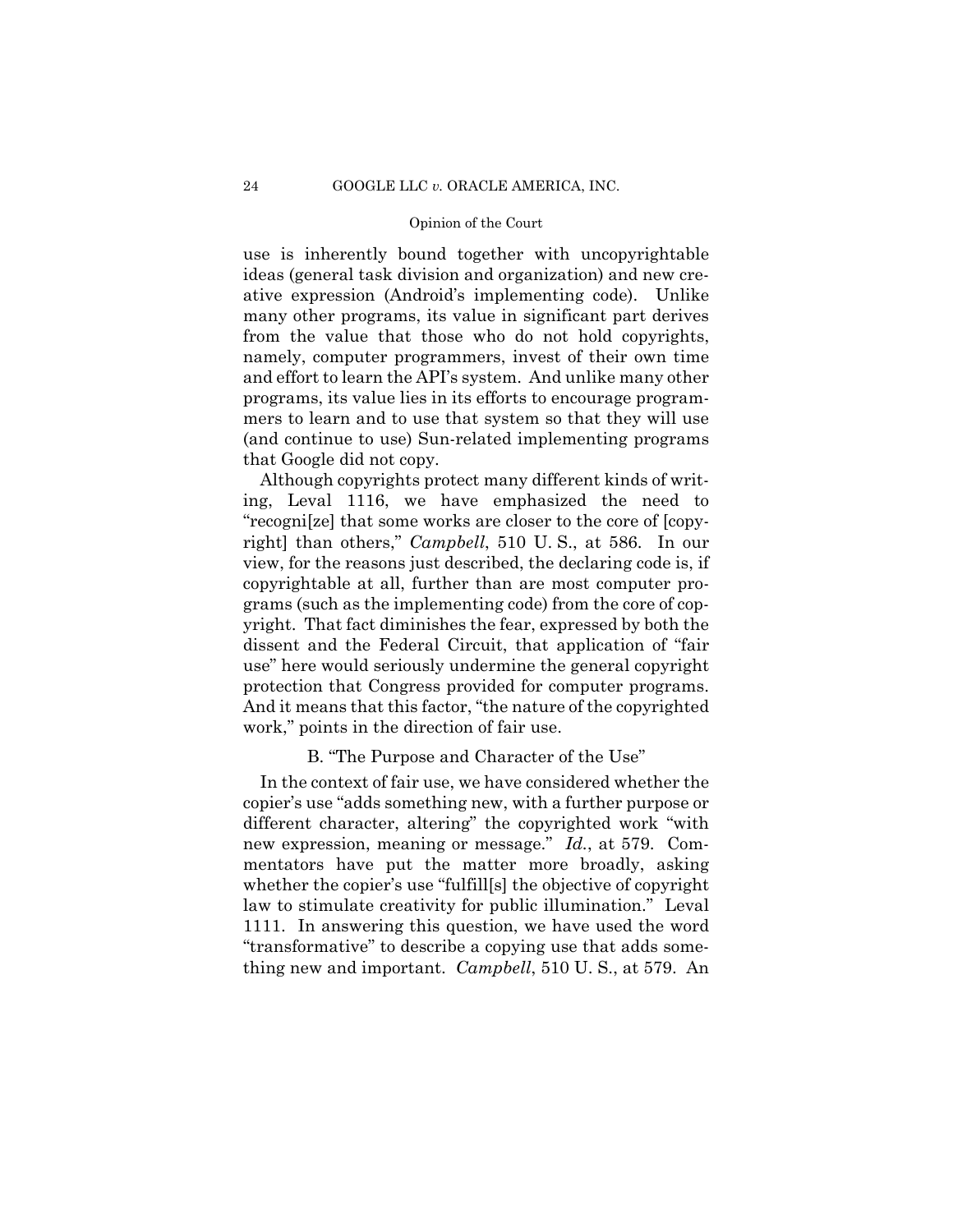"'artistic painting'" might, for example, fall within the scope of fair use even though it precisely replicates a copyrighted "'advertising logo to make a comment about consumerism." 4 Nimmer on Copyright  $$13.05[A][1][b]$  (quoting Netanel, Making Sense of Fair Use, 15 Lewis & Clark L. Rev. 715, 746 (2011)). Or, as we held in *Campbell*, a parody can be transformative because it comments on the original or criticizes it, for "[p]arody needs to mimic an original to make its point." 510 U. S., at 580–581.

 use in the functional context of computer programs. Google copied portions of the Sun Java API precisely, and it did so in part for the same reason that Sun created those portions, namely, to enable programmers to call up implementing programs that would accomplish particular tasks. But since virtually any unauthorized use of a copyrighted computer program (say, for teaching or research) would do the same, to stop here would severely limit the scope of fair Rather, in determining whether a use is "transformative," we must go further and examine the copying's more specifically described "purpose[s]" and "character." 17 U. S. C. §107(1).

Here Google's use of the Sun Java API seeks to create new products. It seeks to expand the use and usefulness of Android-based smartphones. Its new product offers programmers a highly creative and innovative tool for a smartphone environment. To the extent that Google used parts of the Sun Java API to create a new platform that could be readily used by programmers, its use was consistent with that creative "progress" that is the basic constitutional objective of copyright itself. Cf. *Feist*, 499 U. S., at 349–350 ("The primary objective of copyright is not to reward the labor of authors, but '[t]o promote the Progress of Science and useful Arts'" (quoting U. S. Const., Art. I, §8, cl. 8)).

The jury heard that Google limited its use of the Sun Java API to tasks and specific programming demands related to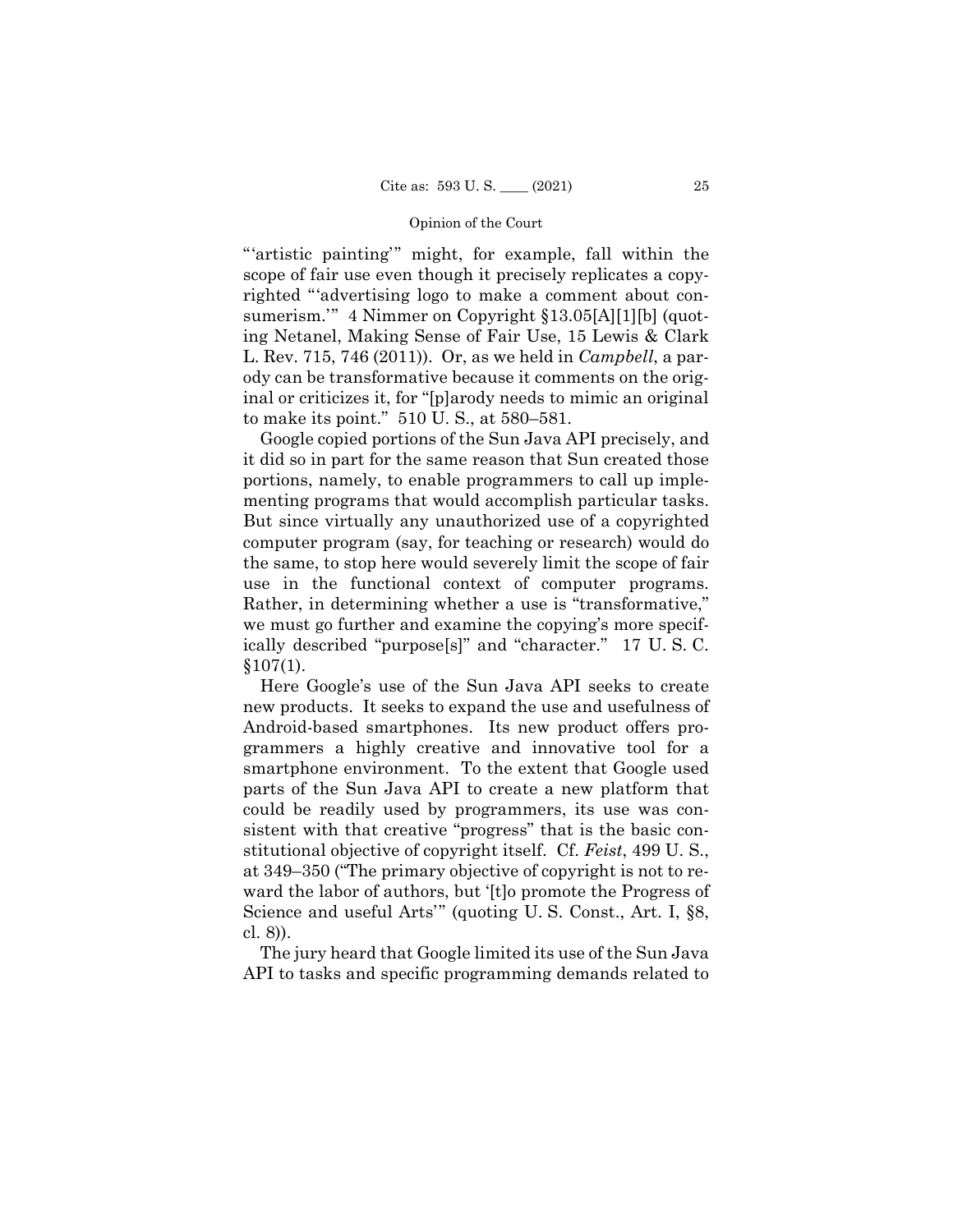to use in a new one. Brief for R Street Institute et al. as Android. It copied the API (which Sun created for use in desktop and laptop computers) only insofar as needed to include tasks that would be useful in smartphone programs. App. 169–170. And it did so only insofar as needed to allow programmers to call upon those tasks without discarding a portion of a familiar programming language and learning a new one. *Id.*, at 139–140. To repeat, Google, through Android, provided a new collection of tasks operating in a distinct and different computing environment. Those tasks were carried out through the use of new implementing code (that Google wrote) designed to operate within that new environment. Some of the *amici* refer to what Google did as "reimplementation," defined as the "building of a system . . . that repurposes the same words and syntaxes" of an existing system—in this case so that programmers who had learned an existing system could put their basic skills *Amici Curiae* 2.

The record here demonstrates the numerous ways in which reimplementing an interface can further the development of computer programs. The jury heard that shared interfaces are necessary for different programs to speak to each other. App. 125 ("We have to agree on the APIs so that the application I write to show a movie runs on your device"). It heard that the reimplementation of interfaces is necessary if programmers are to be able to use their acquired skills. *Id.*, at 191 ("If the API labels change, then either the software wouldn't continue to work anymore or the developer . . . would have to learn a whole new language to be able to use these API labels"). It heard that the reuse of APIs is common in the industry. *Id*., at 115, 155, 663. It heard that Sun itself had used pre-existing interfaces in creating Java. *Id.*, at 664. And it heard that Sun executives thought that widespread use of the Java programming language, including use on a smartphone platform, would benefit the company. *Id.*, at 130–133.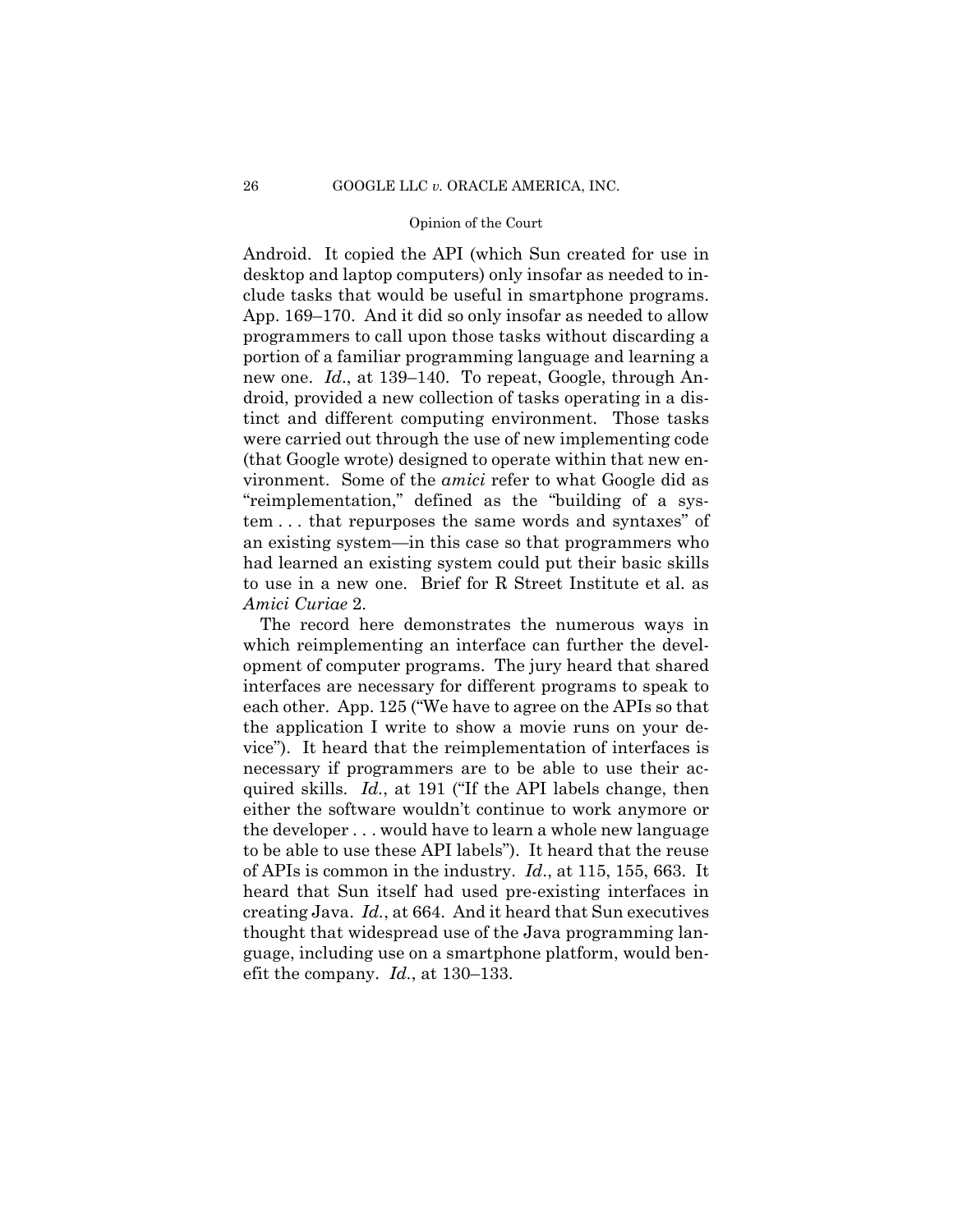*Amici* supporting Google have summarized these same points—points that witnesses explained to the jury. See, *e.g.*, Brief for Copyright Scholars as *Amici Curiae* 25 ("[T]he portions of Java SE that Google reimplemented may have helped preserve consistency of use within the larger Java developer community"); Brief for Microsoft Corporation as *Amicus Curiae* 22 ("[A]llowing reasonable fair use of functional code enables innovation that creates new opportunities for the whole market to grow"); Brief for 83 Computer Scientists as *Amici Curiae* 20 ("Reimplementing interfaces fueled widespread adoption of popular programming languages" (emphasis deleted)); Brief for R Street Institute et al. as *Amici Curiae* 15–20 (describing Oracle's reimplementation of other APIs); see also Brief for American Antitrust Institute as *Amicus Curiae* 7 ("Copyright on largely functional elements of software that [have] become an industry standard gives a copyright holder anti-competitive power").

These and related facts convince us that the "purpose and character" of Google's copying was transformative—to the point where this factor too weighs in favor of fair use.

There are two other considerations that are often taken up under the first factor: commerciality and good faith. The text of §107 includes various noncommercial uses, such as teaching and scholarship, as paradigmatic examples of privileged copying. There is no doubt that a finding that copying was not commercial in nature tips the scales in favor of fair use. But the inverse is not necessarily true, as many common fair uses are indisputably commercial. For instance, the text of §107 includes examples like "news reporting," which is often done for commercial profit. So even though Google's use was a commercial endeavor—a fact no party disputed, see 886 F. 3d, at 1197—that is not dispositive of the first factor, particularly in light of the inherently transformative role that the reimplementation played in the new Android system.

As for bad faith, our decision in *Campbell* expressed some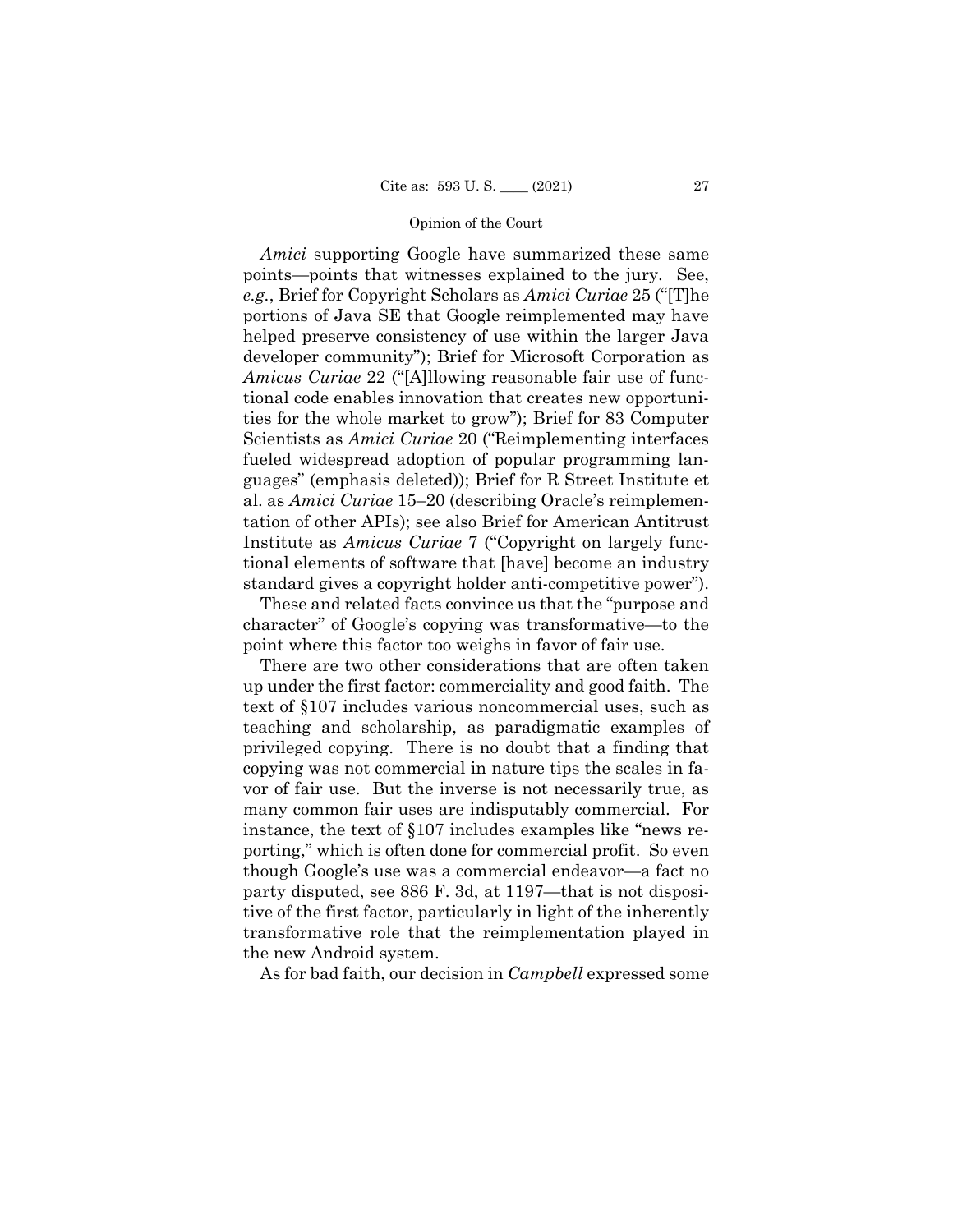skepticism about whether bad faith has any role in a fair use analysis. 510 U. S., at 585, n. 18. We find this skepticism justifiable, as "[c]opyright is not a privilege reserved for the well-behaved." Leval 1126. We have no occasion here to say whether good faith is as a general matter a helpful inquiry. We simply note that given the strength of the other factors pointing toward fair use and the jury finding in Google's favor on hotly contested evidence, that factbound consideration is not determinative in this context.

C. "The Amount and Substantiality of the Portion Used"

If one considers the declaring code in isolation, the quantitative amount of what Google copied was large. Google copied the declaring code for 37 packages of the Sun Java API, totaling approximately 11,500 lines of code. Those lines of code amount to virtually all the declaring code needed to call up hundreds of different tasks. On the other hand, if one considers the entire set of software material in the Sun Java API, the quantitative amount copied was small. The total set of Sun Java API computer code, including implementing code, amounted to 2.86 million lines, of which the copied 11,500 lines were only 0.4 percent. App. 212.

The question here is whether those 11,500 lines of code should be viewed in isolation or as one part of the considerably greater whole. We have said that even a small amount of copying may fall outside of the scope of fair use where the excerpt copied consists of the "'heart'" of the original work's creative expression. *Harper & Row*, 471 U. S., at 564–565. On the other hand, copying a larger amount of material can fall within the scope of fair use where the material copied captures little of the material's creative expression or is central to a copier's valid purpose. See, *e.g.*, *Campbell*, 510 U. S., at 588; *New Era Publications Int'l, ApS* v. *Carol Publishing Group*, 904 F. 2d 152, 158 (CA2 1990). If a defendant had copied one sentence in a novel, that copying may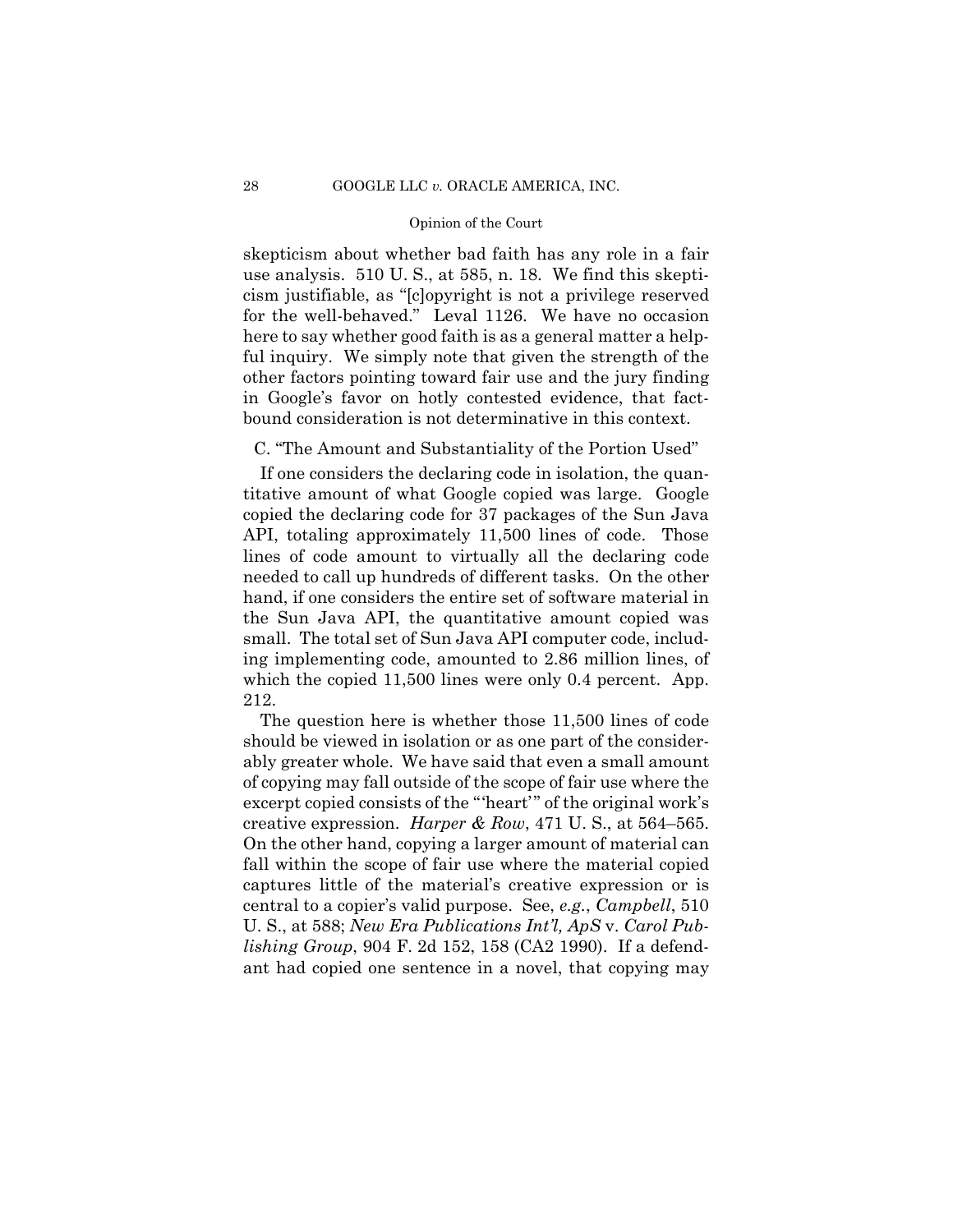well be insubstantial. But if that single sentence set forth one of the world's shortest short stories—"When he awoke, the dinosaur was still there."—the question looks much different, as the copied material constitutes a small part of the novel but the entire short story. See A. Monterroso, El Dinosaurio, in Complete Works & Other Stories 42 (E. Grossman transl. 1995). (In the original Spanish, the story reads: "Cuando despertó, el dinosaurio todavía estaba allí.")

 ying was tethered to a valid, and transformative, purpose. Several features of Google's copying suggest that the better way to look at the numbers is to take into account the several million lines that Google did not copy. For one thing, the Sun Java API is inseparably bound to those taskimplementing lines. Its purpose is to call them up. For another, Google copied those lines not because of their creativity, their beauty, or even (in a sense) because of their purpose. It copied them because programmers had already learned to work with the Sun Java API's system, and it would have been difficult, perhaps prohibitively so, to attract programmers to build its Android smartphone system without them. Further, Google's basic purpose was to create a different task-related system for a different computing environment (smartphones) and to create a platform—the Android platform—that would help achieve and popularize that objective. The "substantiality" factor will generally weigh in favor of fair use where, as here, the amount of cop-*Supra*, at 25–26; see *Campbell*, 510 U. S., at 586–587 (explaining that the factor three "enquiry will harken back to the first of the statutory factors, for . . . the extent of permissible copying varies with the purpose and character of the use").

We do not agree with the Federal Circuit's conclusion that Google could have achieved its Java-compatibility objective by copying only the 170 lines of code that are "necessary to write in the Java language." 886 F. 3d, at 1206. In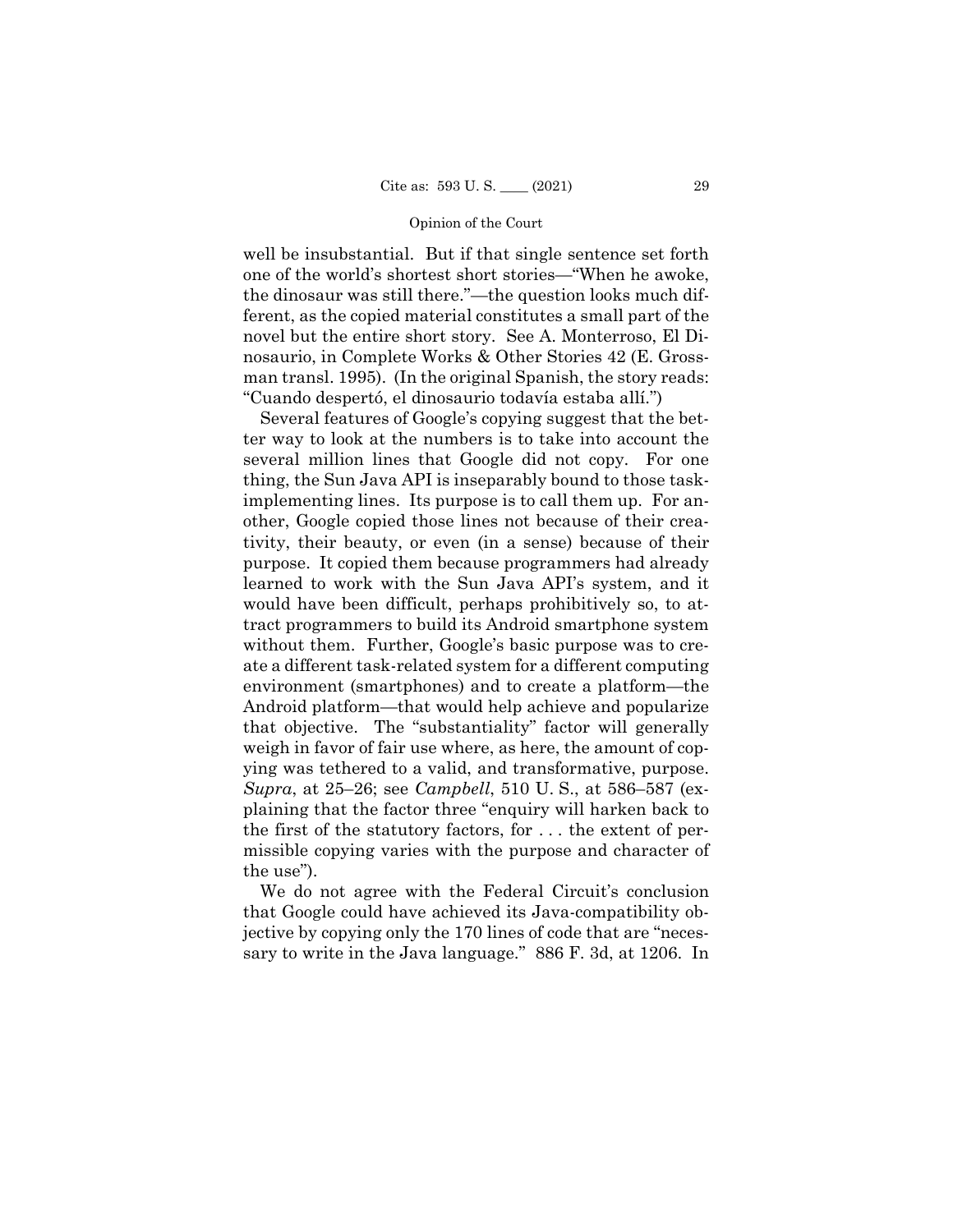our view, that conclusion views Google's legitimate objectives too narrowly. Google's basic objective was not simply to make the Java programming language usable on its Android systems. It was to permit programmers to make use of their knowledge and experience using the Sun Java API when they wrote new programs for smartphones with the Android platform. In principle, Google might have created its own, different system of declaring code. But the jury could have found that its doing so would not have achieved that basic objective. In a sense, the declaring code was the key that it needed to unlock the programmers' creative energies. And it needed those energies to create and to improve its own innovative Android systems.

We consequently believe that this "substantiality" factor weighs in favor of fair use.

## D. Market Effects

The fourth statutory factor focuses upon the "effect" of the copying in the "market for or value of the copyrighted work." 17 U. S. C. §107(4). Consideration of this factor, at least where computer programs are at issue, can prove more complex than at first it may seem. It can require a court to consider the amount of money that the copyright owner might lose. As we pointed out in *Campbell*, "verbatim copying of the original in its entirety for commercial purposes" may well produce a market substitute for an author's work. 510 U. S., at 591. Making a film of an author's book may similarly mean potential or presumed losses to the copyright owner. Those losses normally conflict with copyright's basic objective: providing authors with exclusive rights that will spur creative expression.

But a potential loss of revenue is not the whole story. We here must consider not just the amount but also the source of the loss. As we pointed out in *Campbell*, a "lethal parody, like a scathing theatre review," may "kil[l] demand for the original." *Id.*, at 591–592. Yet this kind of harm, even if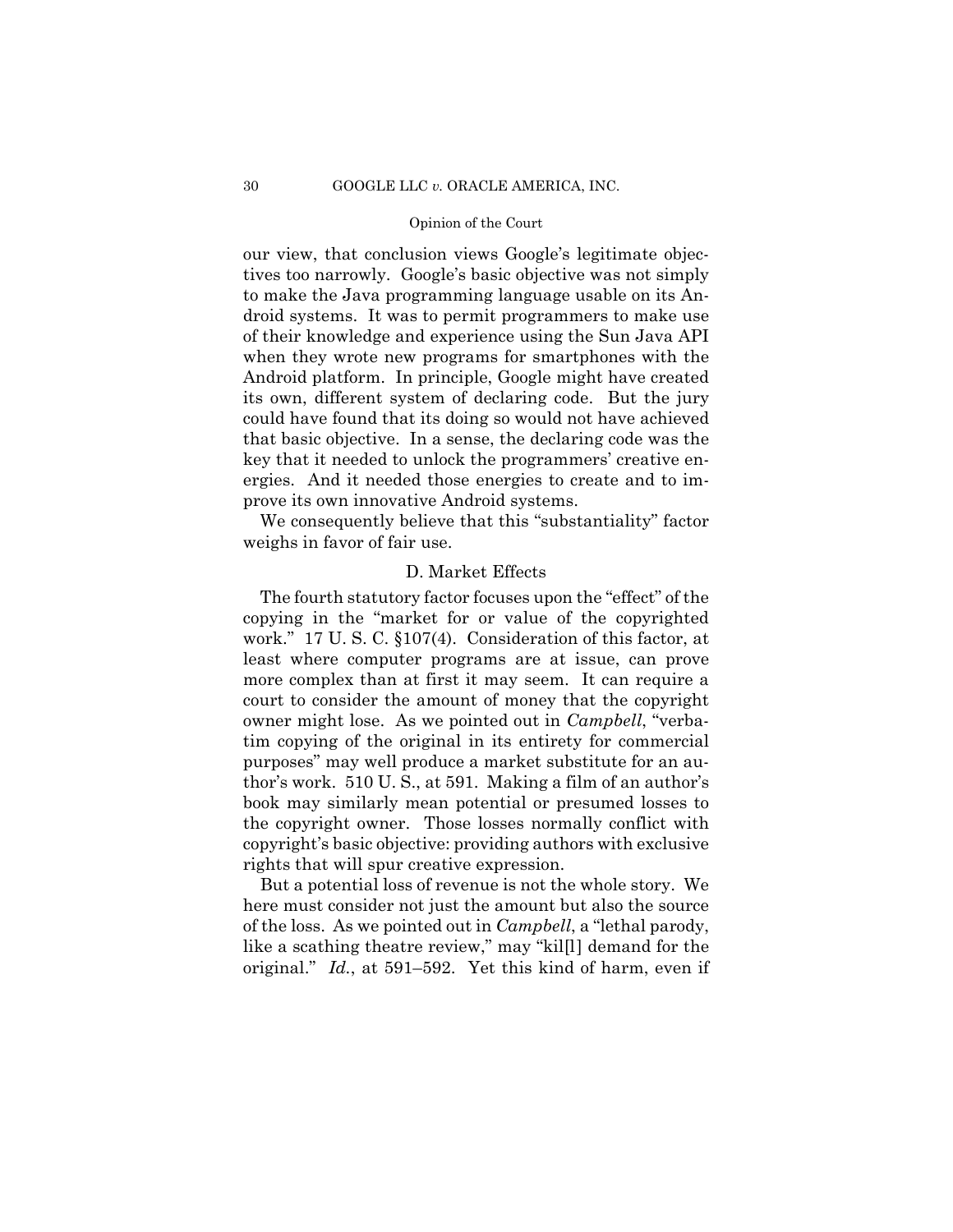directly translated into foregone dollars, is not "cognizable under the Copyright Act." *Id.,* at 592.

Further, we must take into account the public benefits the copying will likely produce. Are those benefits, for example, related to copyright's concern for the creative production of new expression? Are they comparatively important, or unimportant, when compared with dollar amounts likely lost (taking into account as well the nature of the source of the loss)? Cf. *MCA, INC.* v. *Wilson*, 677 F. 2d 180, 183 (CA2 1981) (calling for a balancing of public benefits and losses to copyright owner under this factor).

We do not say that these questions are always relevant to the application of fair use, not even in the world of computer programs. Nor do we say that these questions are the only questions a court might ask. But we do find them relevant here in helping to determine the likely market effects of Google's reimplementation.

As to the likely amount of loss, the jury could have found that Android did not harm the actual or potential markets for Java SE. And it could have found that Sun itself (now Oracle) would not have been able to enter those markets successfully whether Google did, or did not, copy a part of its API. First, evidence at trial demonstrated that, regardless of Android's smartphone technology, Sun was poorly positioned to succeed in the mobile phone market. The jury heard ample evidence that Java SE's primary market was laptops and desktops. App. 99, 200. It also heard that Sun's many efforts to move into the mobile phone market had proved unsuccessful. *Id.,* at 135, 235, 671. As far back as 2006, prior to Android's release, Sun's executives projected declining revenue for mobile phones because of emerging smartphone technology. *Id.,* at 240. When Sun's former CEO was asked directly whether Sun's failure to build a smartphone was attributable to Google's development of Android, he answered that it was not. *Id.,* at 650. Given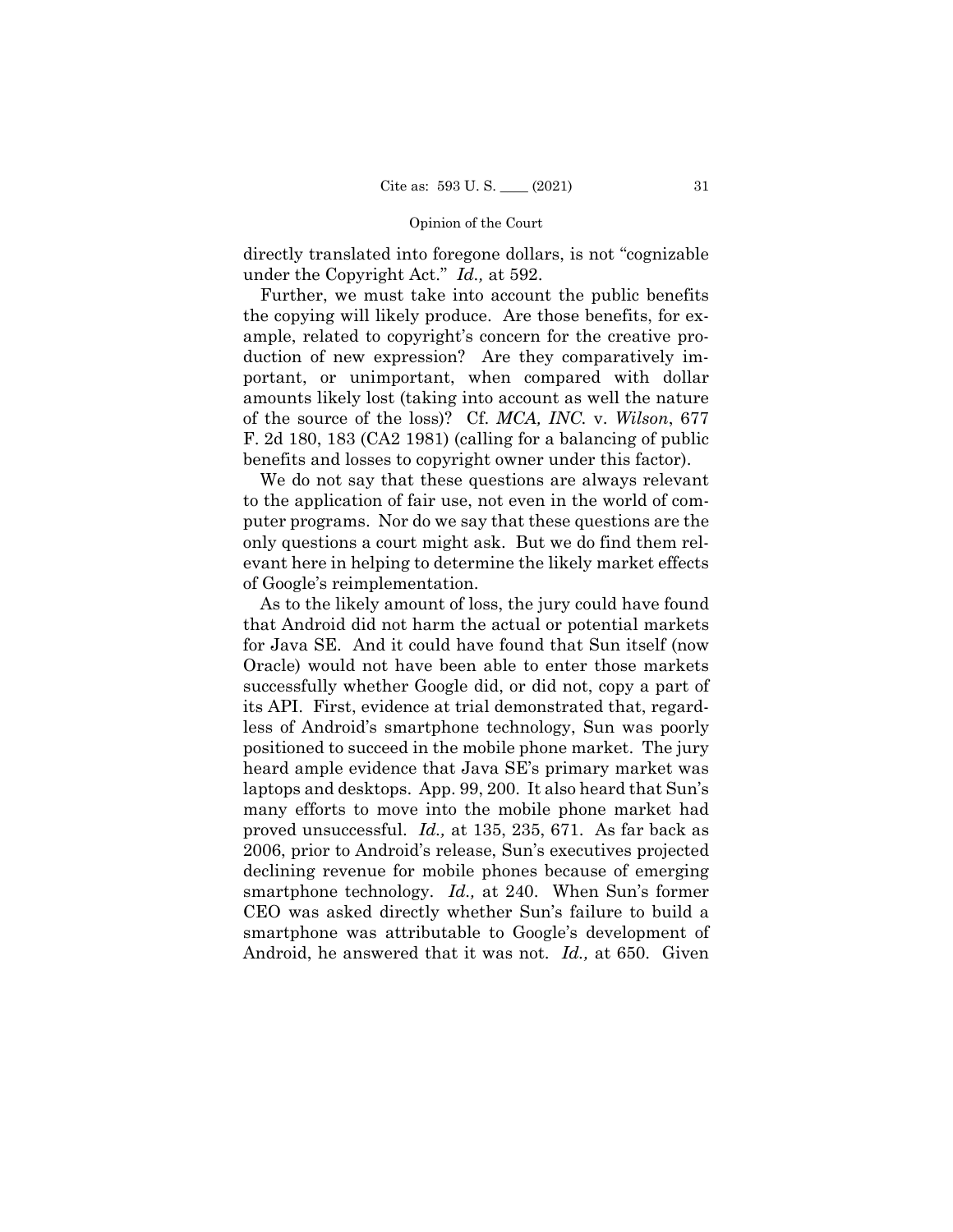the evidence showing that Sun was beset by business challenges in developing a mobile phone product, the jury was entitled to agree with that assessment.

Second, the jury was repeatedly told that devices using Google's Android platform were different in kind from those that licensed Sun's technology. For instance, witnesses explained that the broader industry distinguished between smartphones and simpler "feature phones." *Id.,* at 237. As to the specific devices that used Sun-created software, the jury heard that one of these phones lacked a touchscreen, *id.*, at 359–360, while another did not have a QWERTY keyboard, *id.*, at 672. For other mobile devices, the evidence showed that simpler products, like the Kindle, used Java software, *id.*, at 396, while more advanced technology, like the Kindle Fire, were built on the Android operating system, *id.*, at 206. This record evidence demonstrates that, rather than just "repurposing [Sun's] code from larger computers to smaller computers," *post*, at 16, Google's Android platform was part of a distinct (and more advanced) market than Java software.

Looking to these important differences, Google's economic expert told the jury that Android was not a market substitute for Java's software*.* As he explained, "the two products are on very different devices," and the Android platform, which offers "an entire mobile operating stack," is a "very different typ[e] of produc[t]" than Java SE, which is "just an applications programming framework." App. 256; see also *id.*, at 172–174. Taken together, the evidence showed that Sun's mobile phone business was declining, while the market increasingly demanded a new form of smartphone technology that Sun was never able to offer.

Finally, the jury also heard evidence that Sun foresaw a benefit from the broader use of the Java programming language in a new platform like Android, as it would further expand the network of Java-trained programmers. *Id.*, at 131–133; see also *id.*, at 153 ("Once an API starts getting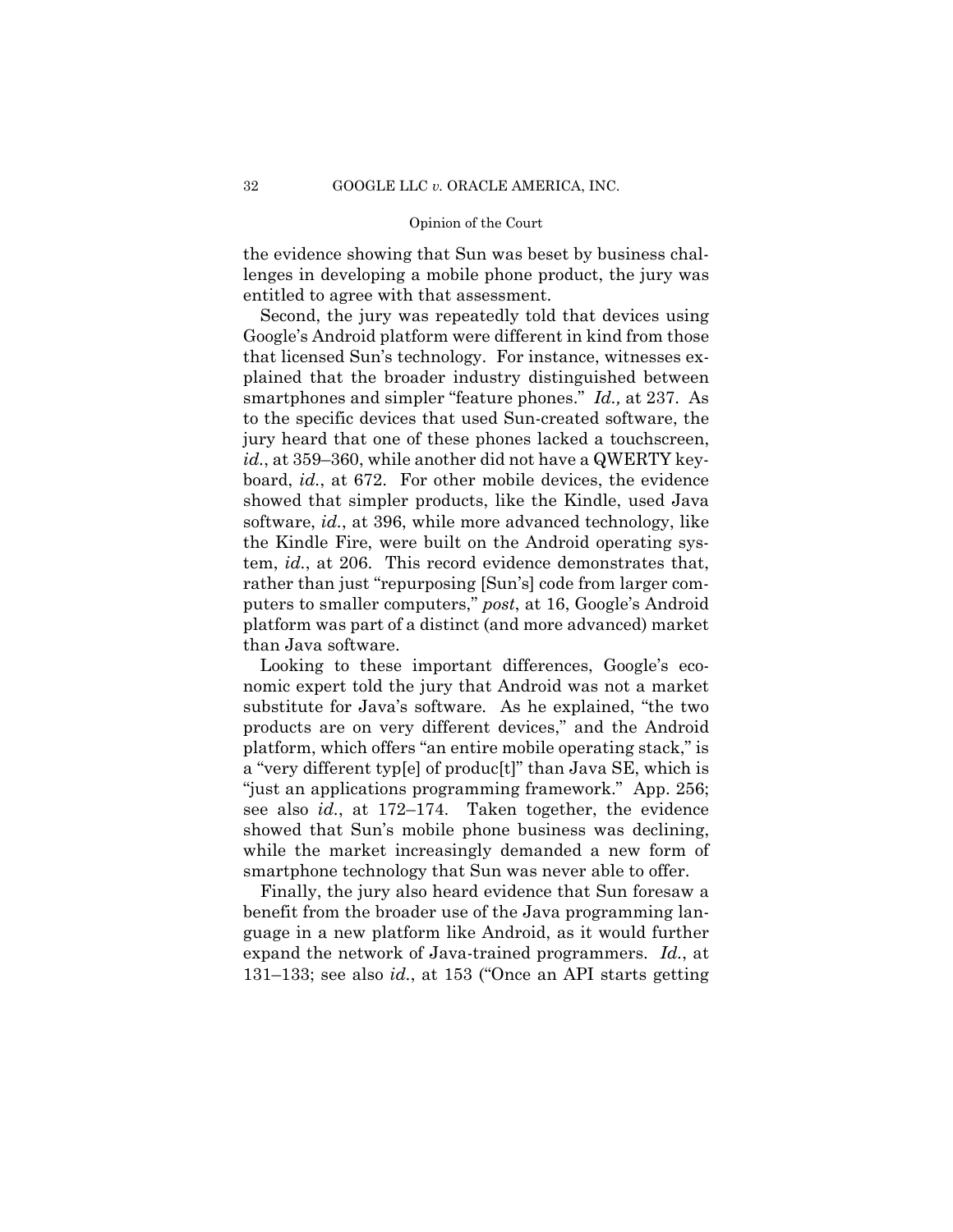reimplemented, you know it has succeeded"). In other words, the jury could have understood Android and Java SE as operating in two distinct markets. And because there are two markets at issue, programmers learning the Java language to work in one market (smartphones) are then able to bring those talents to the other market (laptops). See 4 Nimmer on Copyright §13.05[A][4] (explaining that factor four asks what the impact of "widespread conduct of the sort engaged in by the defendant" would be on the market for the present work).

Sun presented evidence to the contrary. Indeed, the Federal Circuit held that the "market effects" factor militated against fair use in part because Sun had tried to enter the Android market. 886 F. 3d, at 1209 (Sun sought licensing agreement with Google). But those licensing negotiations concerned much more than 37 packages of declaring code, covering topics like "the implementation of [Java's] code" and "branding and cooperation" between the firms. App. 245; see also 4 Nimmer on Copyright §13.05[A][4] (cautioning against the "danger of circularity posed" by considering unrealized licensing opportunities because "it is a given in every fair use case that plaintiff suffers a loss of a *potential* market if that potential is defined as the theoretical market for licensing the very use at bar"). In any event, the jury's fair use determination means that neither Sun's effort to obtain a license nor Oracle's conflicting evidence can overcome evidence indicating that, at a minimum, it would have been difficult for Sun to enter the smartphone market, even had Google not used portions of the Sun Java API.

On the other hand, Google's copying helped Google make a vast amount of money from its Android platform. And enforcement of the Sun Java API copyright might give Oracle a significant share of these funds. It is important, however, to consider why and how Oracle might have become entitled to this money. When a new interface, like an API or a spreadsheet program, first comes on the market, it may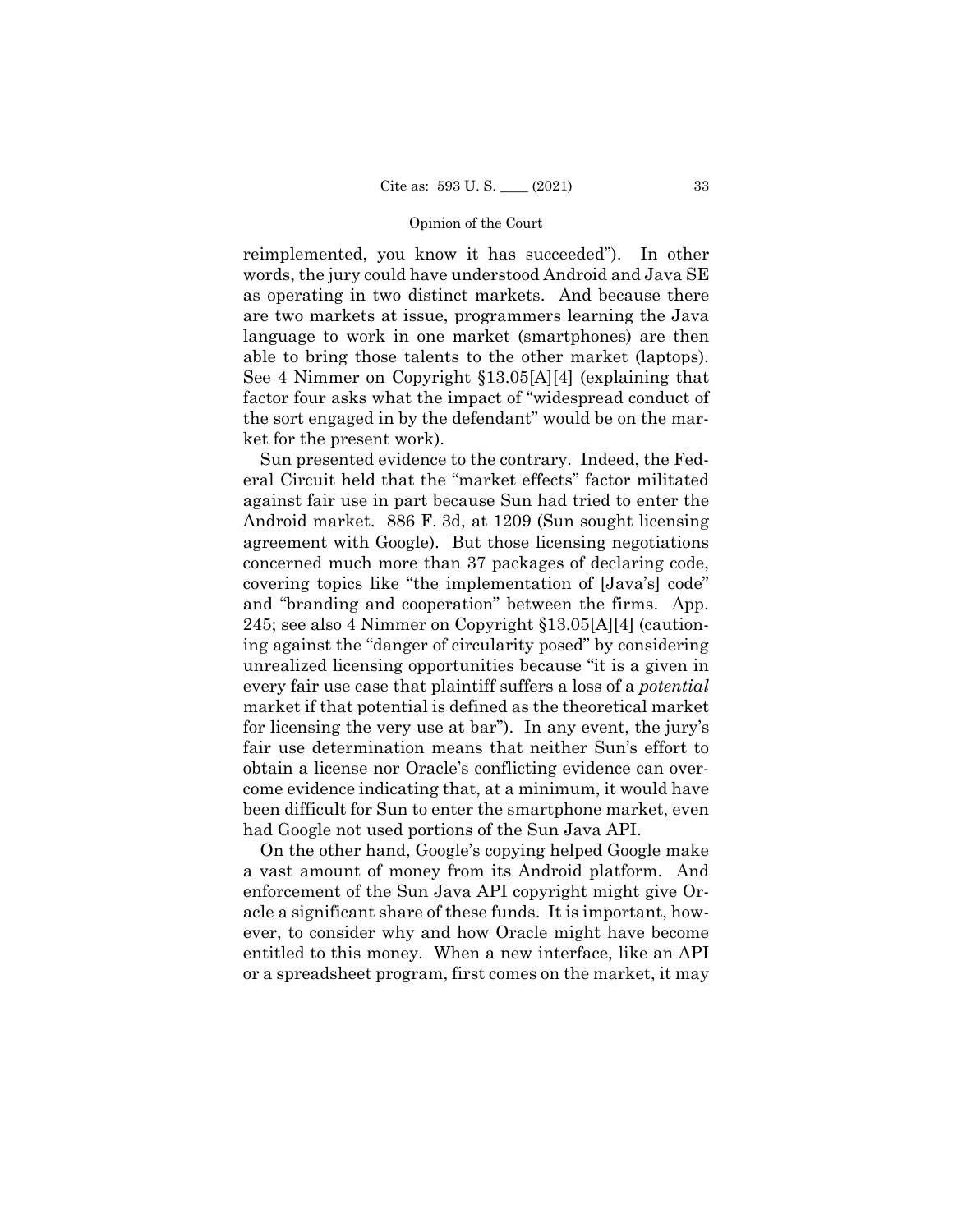attract new users because of its expressive qualities, such as a better visual screen or because of its superior functionality. As time passes, however, it may be valuable for a different reason, namely, because users, including programmers, are just used to it. They have already learned how to work with it. See *Lotus Development Corp.*, 49 F. 3d, at 821 (Boudin, J., concurring).

The record here is filled with evidence that this factor accounts for Google's desire to use the Sun Java API. See, *e.g.,* App. 169–170, 213–214. This source of Android's profitability has much to do with third parties' (say, programmers') investment in Sun Java programs. It has correspondingly less to do with Sun's investment in creating the Sun Java API. We have no reason to believe that the Copyright Act seeks to protect third parties' investment in learning how to operate a created work. Cf. *Campbell*, 510 U. S., at 591–592 (discussing the need to identify those harms that are "cognizable under the Copyright Act").

Finally, given programmers' investment in learning the Sun Java API, to allow enforcement of Oracle's copyright here would risk harm to the public. Given the costs and difficulties of producing alternative APIs with similar appeal to programmers, allowing enforcement here would make of the Sun Java API's declaring code a lock limiting the future creativity of new programs. Oracle alone would hold the key. The result could well prove highly profitable to Oracle (or other firms holding a copyright in computer interfaces). But those profits could well flow from creative improvements, new applications, and new uses developed by users who have learned to work with that interface. To that extent, the lock would interfere with, not further, copyright's basic creativity objectives. See *Connectix Corp.*, 203 F. 3d, at 607; see also *Sega Enterprises*, 977 F. 2d, at 1523–1524 ("An attempt to monopolize the market by making it impossible for others to compete runs counter to the statutory purpose of promoting creative expression");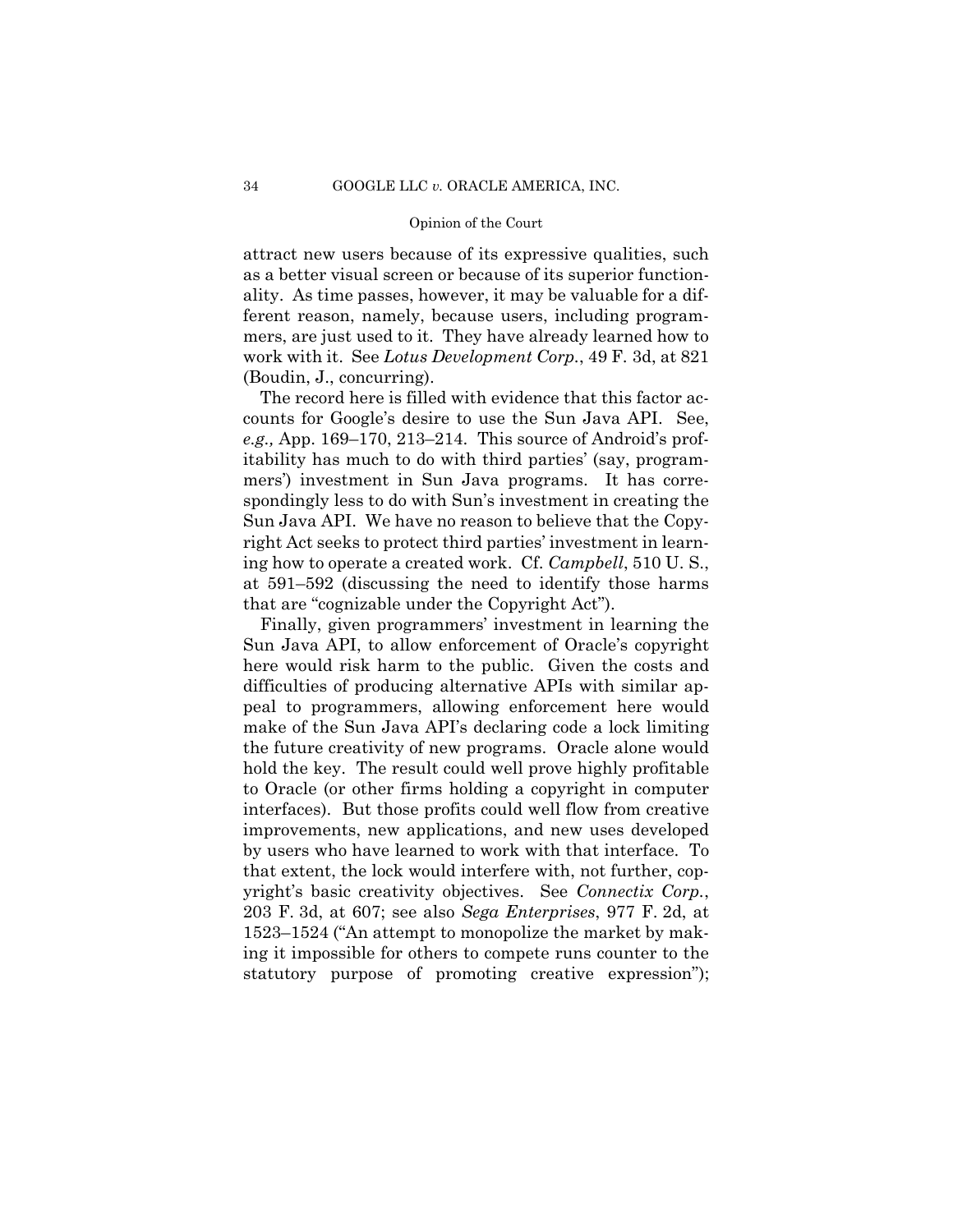*Lexmark Int'l*, 387 F. 3d, at 544 (noting that where a subsequent user copied a computer program to foster functionality, it was not exploiting the programs "commercial value *as a copyrighted work*" (emphasis in original)). After all, "copyright supplies the economic incentive to [both] create and disseminate ideas," *Harper & Row*, 471 U. S., at 558, and the reimplementation of a user interface allows creative new computer code to more easily enter the market.

The uncertain nature of Sun's ability to compete in Android's market place, the sources of its lost revenue, and the risk of creativity-related harms to the public, when taken together, convince that this fourth factor—market effects also weighs in favor of fair use.

\* \* \*

The fact that computer programs are primarily functional makes it difficult to apply traditional copyright concepts in that technological world. See *Lotus Development Corp.*, 49 F. 3d, at 820 (Boudin, J., concurring). In doing so here, we have not changed the nature of those concepts. We do not overturn or modify our earlier cases involving fair use—cases, for example, that involve "knockoff" products, journalistic writings, and parodies. Rather, we here recognize that application of a copyright doctrine such as fair use has long proved a cooperative effort of Legislatures and courts, and that Congress, in our view, intended that it so continue. As such, we have looked to the principles set forth in the fair use statute, §107, and set forth in our earlier cases, and applied them to this different kind of copyrighted work.

We reach the conclusion that in this case, where Google reimplemented a user interface, taking only what was needed to allow users to put their accrued talents to work in a new and transformative program, Google's copying of the Sun Java API was a fair use of that material as a matter of law. The Federal Circuit's contrary judgment is reversed,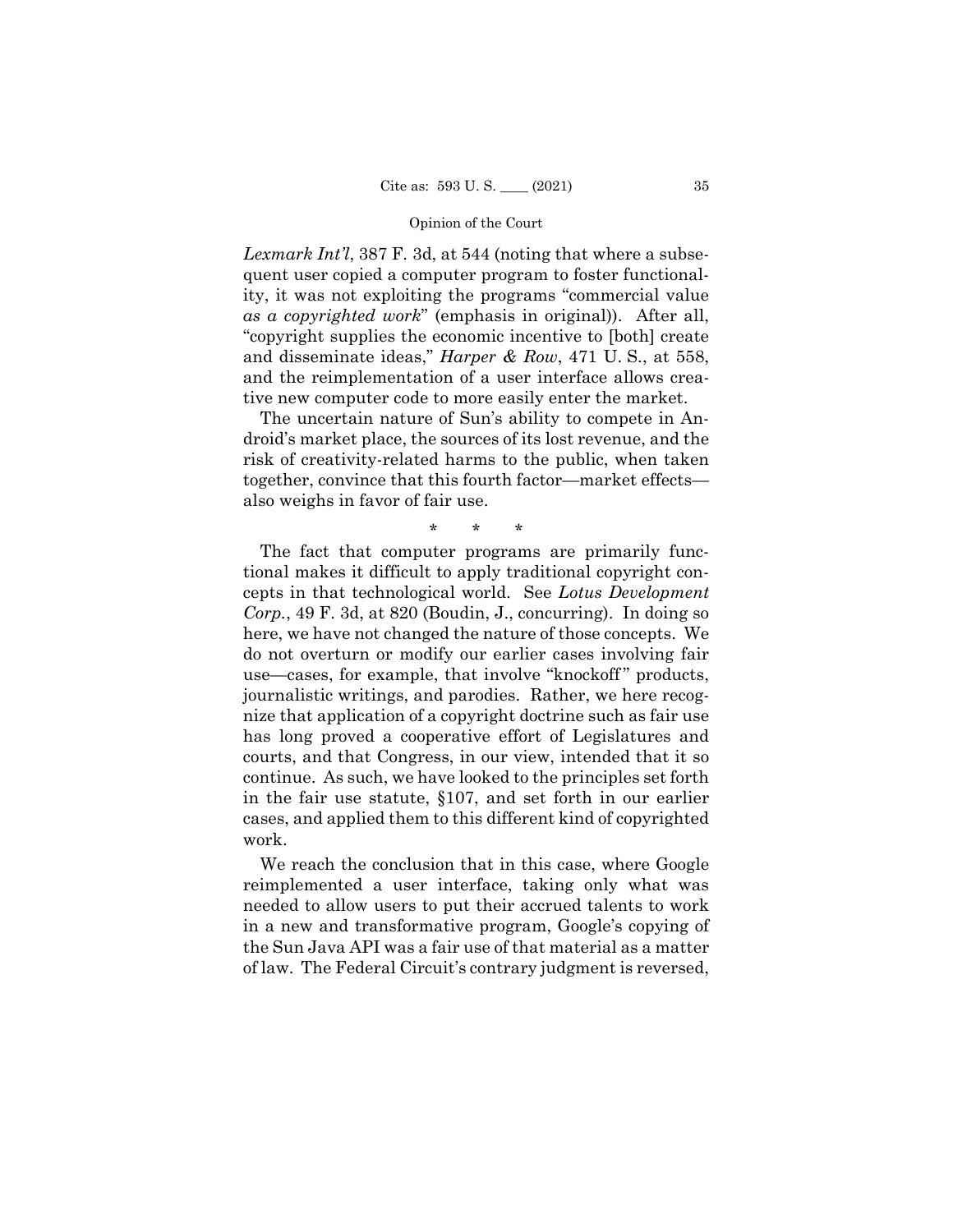and the case is remanded for further proceedings in conformity with this opinion.

*It is so ordered.*

 JUSTICE BARRETT took no part in the consideration or decision of this case.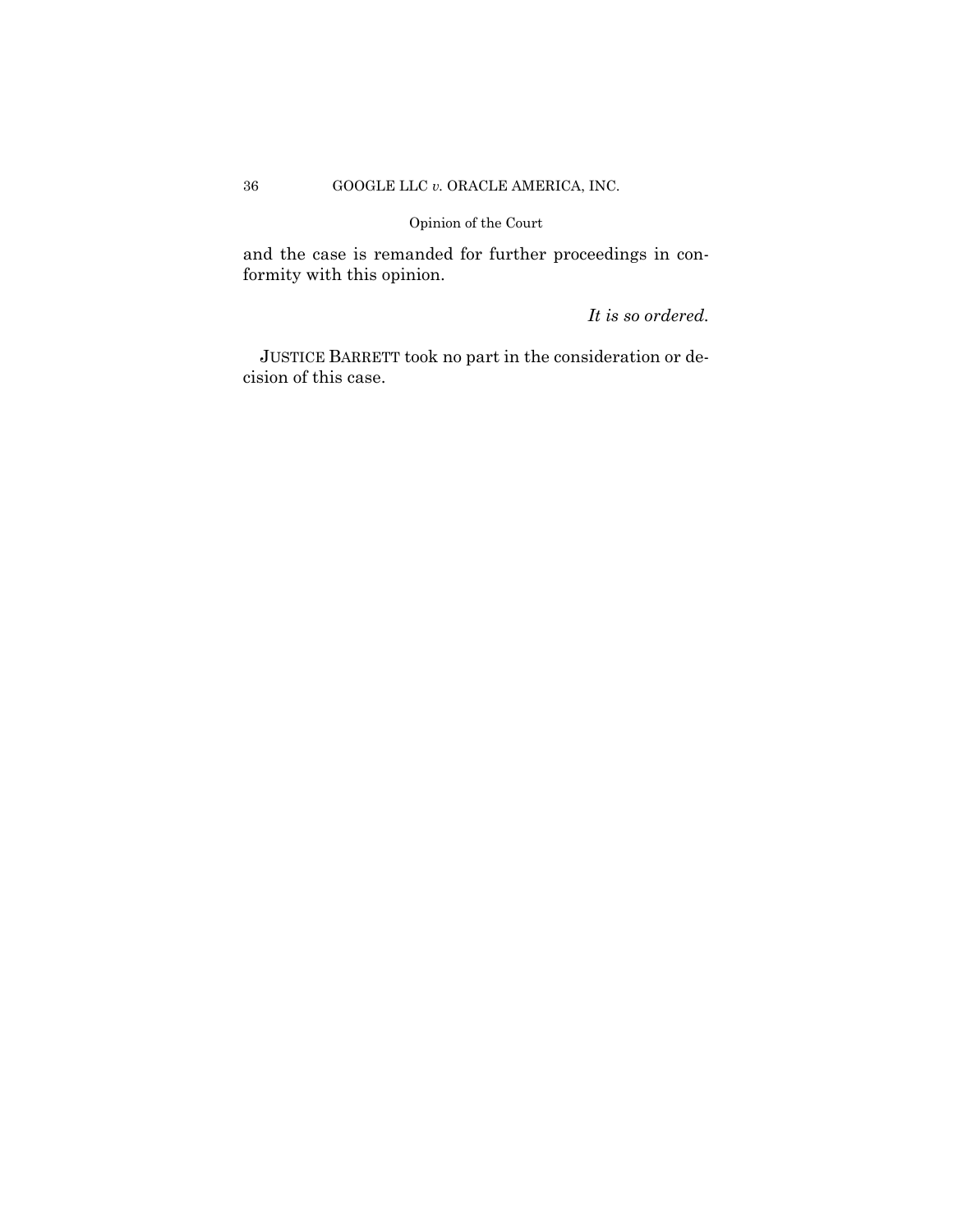Appendix to opinion of the Court

# APPENDIXES A Computer System Diagram

Some readers might find it helpful to start with an explanation of what a "software platform" is. Put simply, a software platform collects all of the software tools that a programmer may need to build computer programs. The Android platform, for instance, includes an "operating system," "core libraries," and a "virtual machine," among other tools. App. 197–198.

The diagram below illustrates the general features of a standard computer system, with the dotted line reflecting the division between a computer's hardware and its software. (It is not intended to reflect any specific technology at issue in this case.)



J. Garrido & R. Schlesinger, Principles of Modern Operating Systems 8 (2008) ("Figure 1.4. An External View of a Computer System").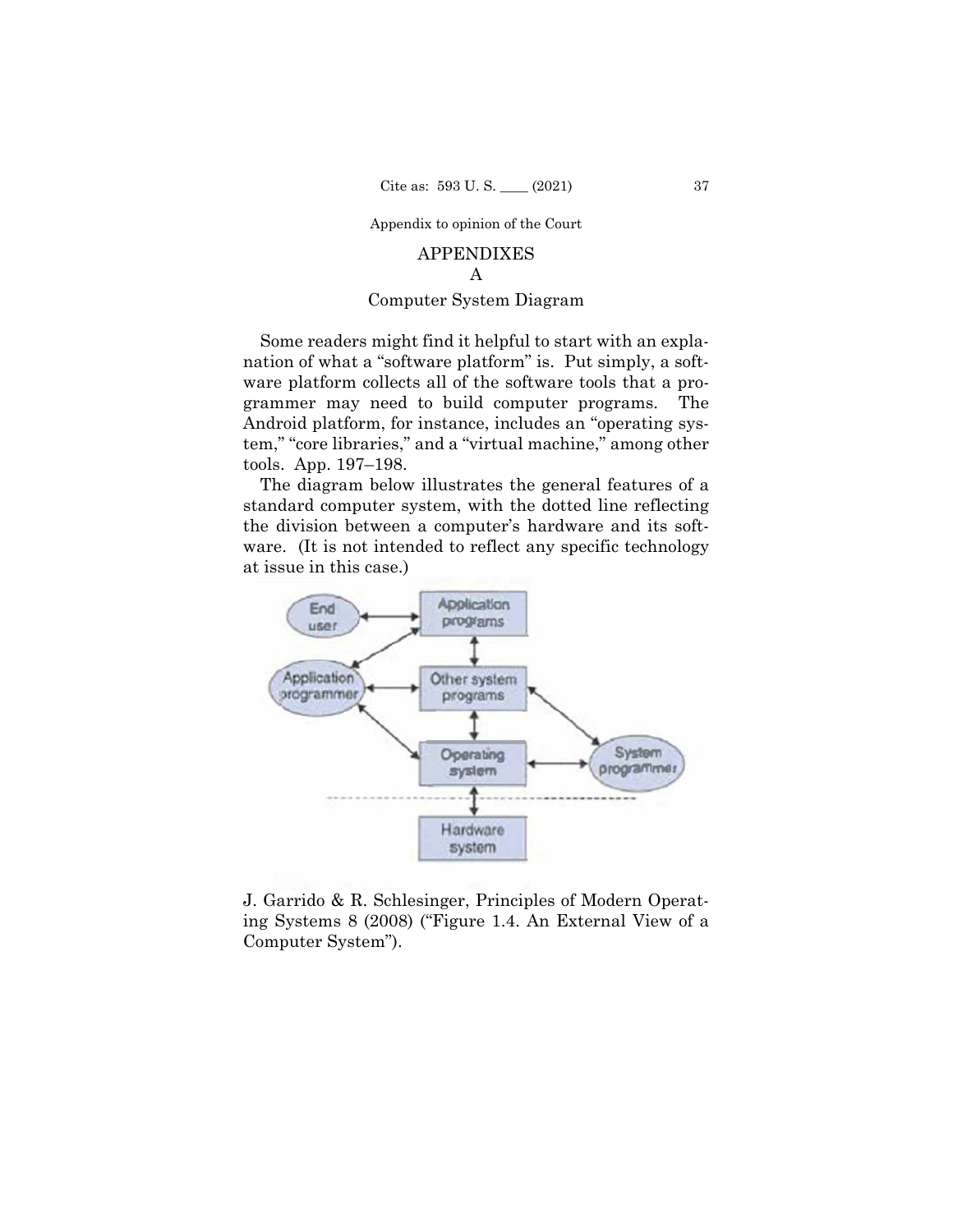Appendix to opinion of the Court

B Sun Java API Diagram



This image depicts the connection between the three parts of the Sun Java API technology at issue, using the District Court's example. *Oracle*, 872 F. Supp. 2d, at 980– 981. The programmer enters a method call to invoke a task from within the API (the solid arrow). The precise symbols in the method call correspond to a single task, which is located within a particular class. That class is located within a particular package. All of the lines of code that provide that organization and name the methods, classes, and packages are "declaring code." For each method, the declaring code is associated with particular lines of implementing code (the dotted arrow). It is that implementing code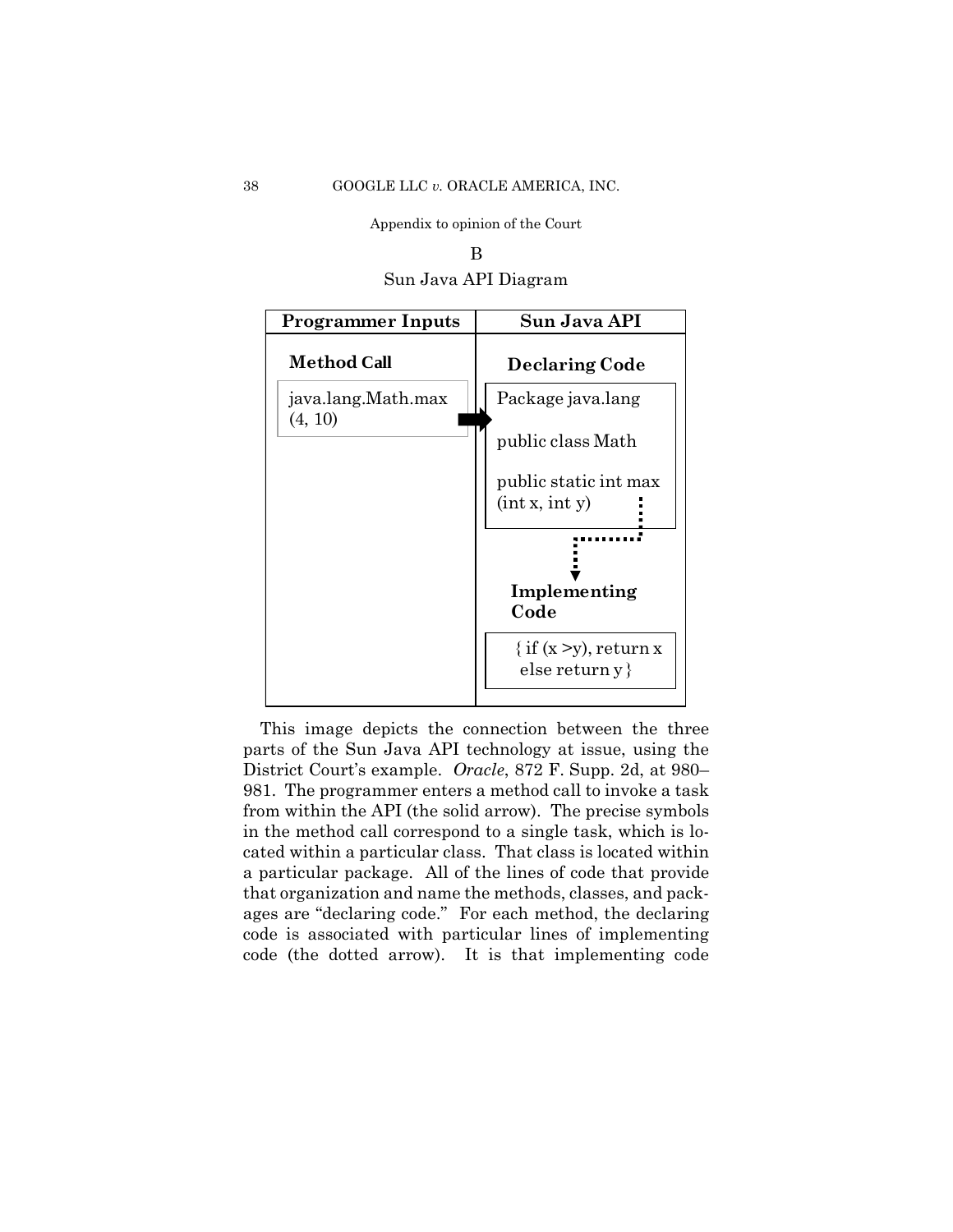#### Appendix to opinion of the Court

(which Google wrote for its Android API) that actually instructs the computer in the programmer's application.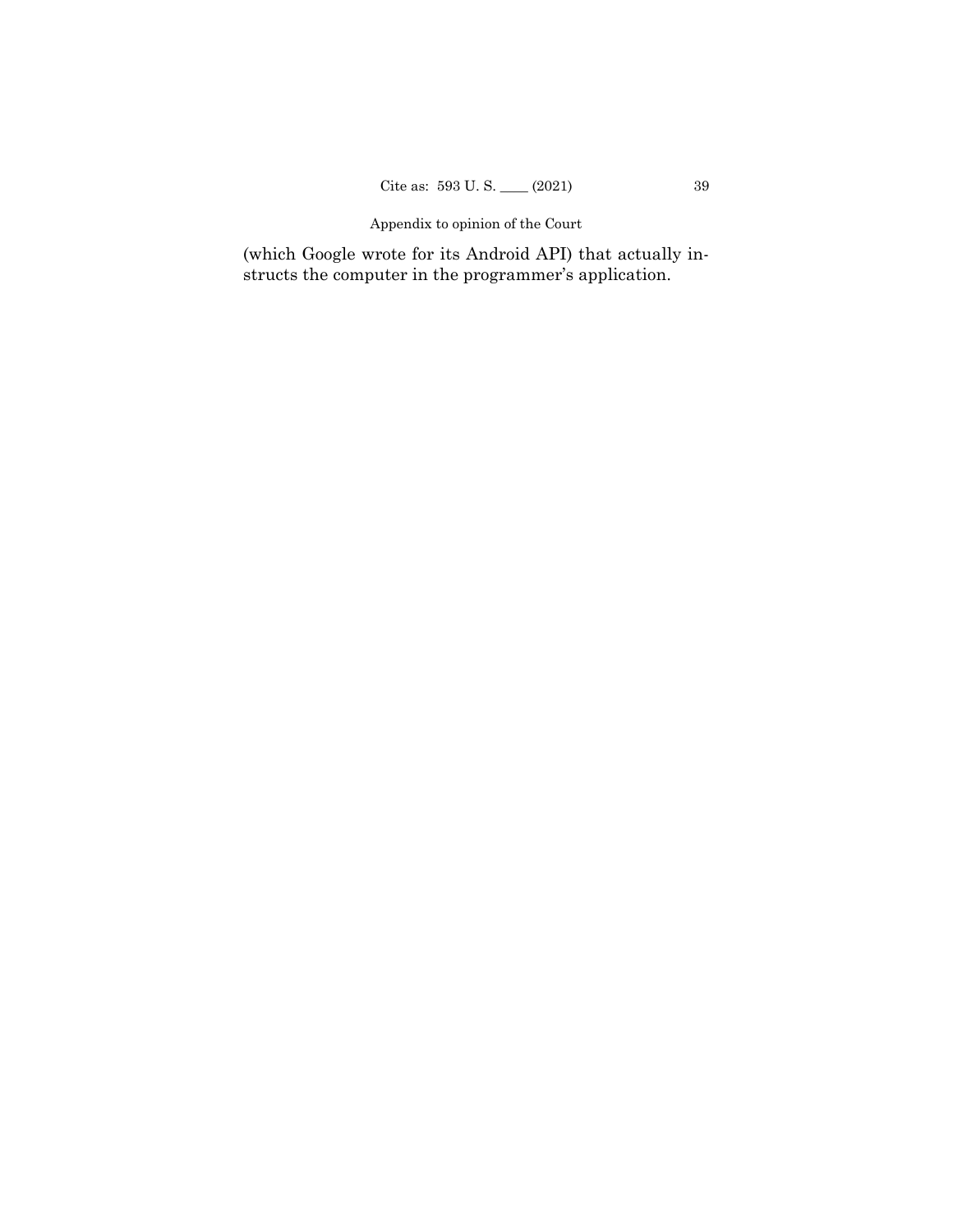## $\frac{1}{2}$  ,  $\frac{1}{2}$  ,  $\frac{1}{2}$  ,  $\frac{1}{2}$  ,  $\frac{1}{2}$  ,  $\frac{1}{2}$  ,  $\frac{1}{2}$ **SUPREME COURT OF THE UNITED STATES**

#### $\frac{1}{2}$  ,  $\frac{1}{2}$  ,  $\frac{1}{2}$  ,  $\frac{1}{2}$  ,  $\frac{1}{2}$  ,  $\frac{1}{2}$ No. 18–956

## GOOGLE LLC, PETITIONER *v.* ORACLE AMERICA, INC.

## ON WRIT OF CERTIORARI TO THE UNITED STATES COURT OF APPEALS FOR THE FEDERAL CIRCUIT

[April 5, 2021]

 JUSTICE THOMAS, with whom JUSTICE ALITO joins, dissenting.

Oracle spent years developing a programming library that successfully attracted software developers, thus enhancing the value of Oracle's products.<sup>1</sup> Google sought a license to use the library in Android, the operating system it was developing for mobile phones. But when the companies could not agree on terms, Google simply copied verbatim 11,500 lines of code from the library. As a result, it erased 97.5% of the value of Oracle's partnership with Amazon, made tens of billions of dollars, and established its position as the owner of the largest mobile operating system in the world. Despite this, the majority holds that this copying was fair use.

The Court reaches this unlikely result in large part because it bypasses the antecedent question clearly before us: Is the software code at issue here protected by the Copyright Act? The majority purports to assume, without deciding, that the code is protected. But its fair-use analysis is wholly inconsistent with the substantial protection Congress gave to computer code. By skipping over the copy-

<sup>&</sup>lt;sup>1</sup>A different company, Sun, created the library. But because Oracle later purchased Sun, for simplicity I refer to both companies as Oracle.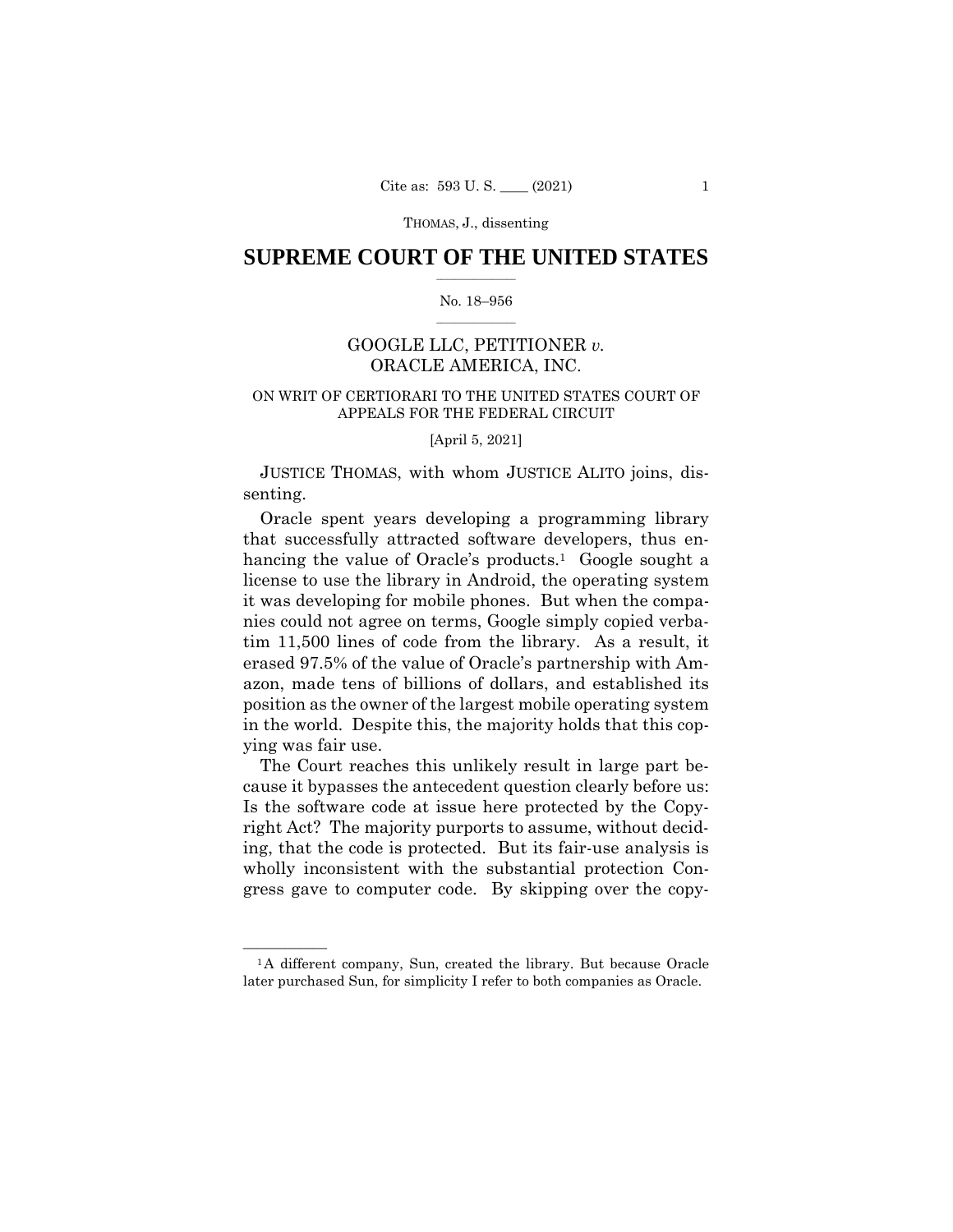rightability question, the majority disregards half the relevant statutory text and distorts its fair-use analysis. Properly considering that statutory text, Oracle's code at issue here is copyrightable, and Google's use of that copyrighted code was anything but fair.

## I

fine terms and then use those definitions as a shorthand. into each relevant section. Java methods work similarly. In the 1990s, Oracle created a programming language called Java. Like many programming languages, Java allows developers to prewrite small subprograms called "methods." Methods form the building blocks of more complex programs. This process is not unlike what legislatures do with statutes. To save space and time, legislatures de-For example, the legal definition for "refugee" is more than 300 words long. 8 U. S. C. §1101(42). Rather than repeat all those words every time they are relevant, the U. S. Code encapsulates them all with a single term that it then inserts Once a method has been defined, a developer need only type a few characters (the method name and relevant inputs) to invoke everything contained in the subprogram. A programmer familiar with prewritten methods can string many of them together to quickly develop complicated programs without having to write from scratch all the basic subprograms.

To create Java methods, developers use two kinds of code. The first, "declaring code," names the method, defines what information it can process, and defines what kind of data it can output. It is like the defined term in a statute. The second, "implementing code," includes the step-by-step instructions that make those methods run.<sup>2</sup> It is like the detailed definition in a statute.

<sup>&</sup>lt;sup>2</sup>Consider what the relevant text of a simple method—designed to return the largest of three integers—might look like: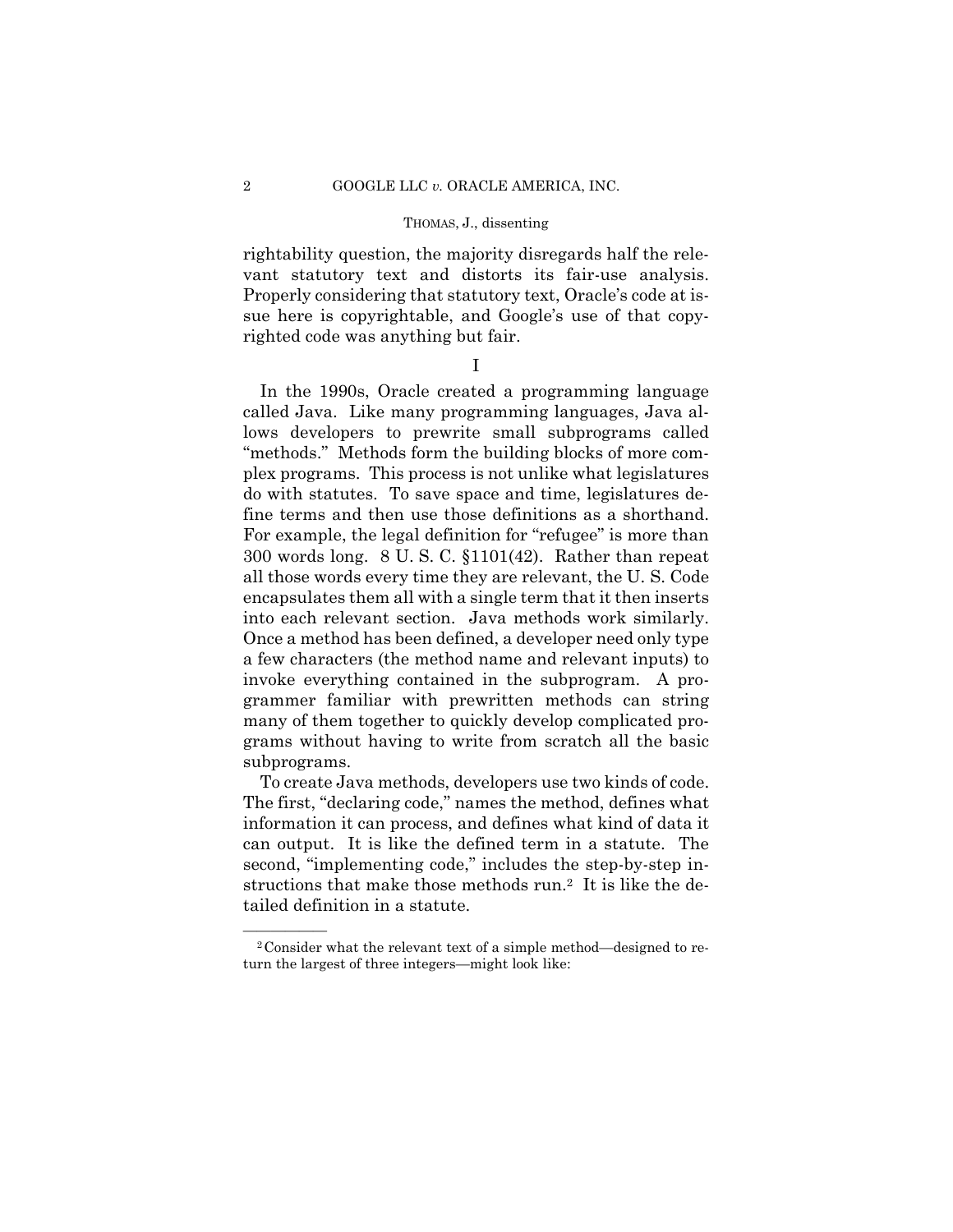Oracle's declaring code was central to its business model. Oracle profited financially by encouraging developers to create programs written in Java and then charging manufacturers a fee to embed in their devices the Java software platform needed to run those programs. To this end, Oracle created a work called Java 2 Platform, Standard Edition, which included a highly organized library containing about 30,000 methods. Oracle gave developers free access to these methods to encourage them to write programs for the Java platform. In return, developers were required to make their programs compatible with the Java platform on any device. Developers were encouraged to make improvements to the platform, but they were required to release beneficial modifications to the public. If a company wanted to customize the platform and keep those customizations secret for business purposes, it had to pay for a separate license.

 ing systems for what would become modern smartphones. By 2005, many companies were racing to develop operat-Oracle's strategy had successfully encouraged millions of programmers to learn Java. As a result, Java software platforms were in the vast majority of mobile phones. Google wanted to attract those programmers to Android by including in Android the declaring code with which they were now familiar. But the founder of Android, Andrew Rubin, understood that the declaring code was copyrighted, so Google sought a custom license from Oracle. At least four times between 2005 and 2006, the two companies attempted to

——————

The first line is declaring code that defines the method, including what inputs (integers x, y, and z) it can process and what it can output (an integer). The remainder is implementing code that checks which of the inputs is largest and returns the result. Once this code is written, a programmer could invoke it by typing, for example, "MaxNum (4, 12, 9)."

public static int MaxNum (int x, int y, int z) { if  $(x \ge y \&& x \ge z)$  return x; else if  $(y \ge x \&& y \ge z)$  return y; else return z; }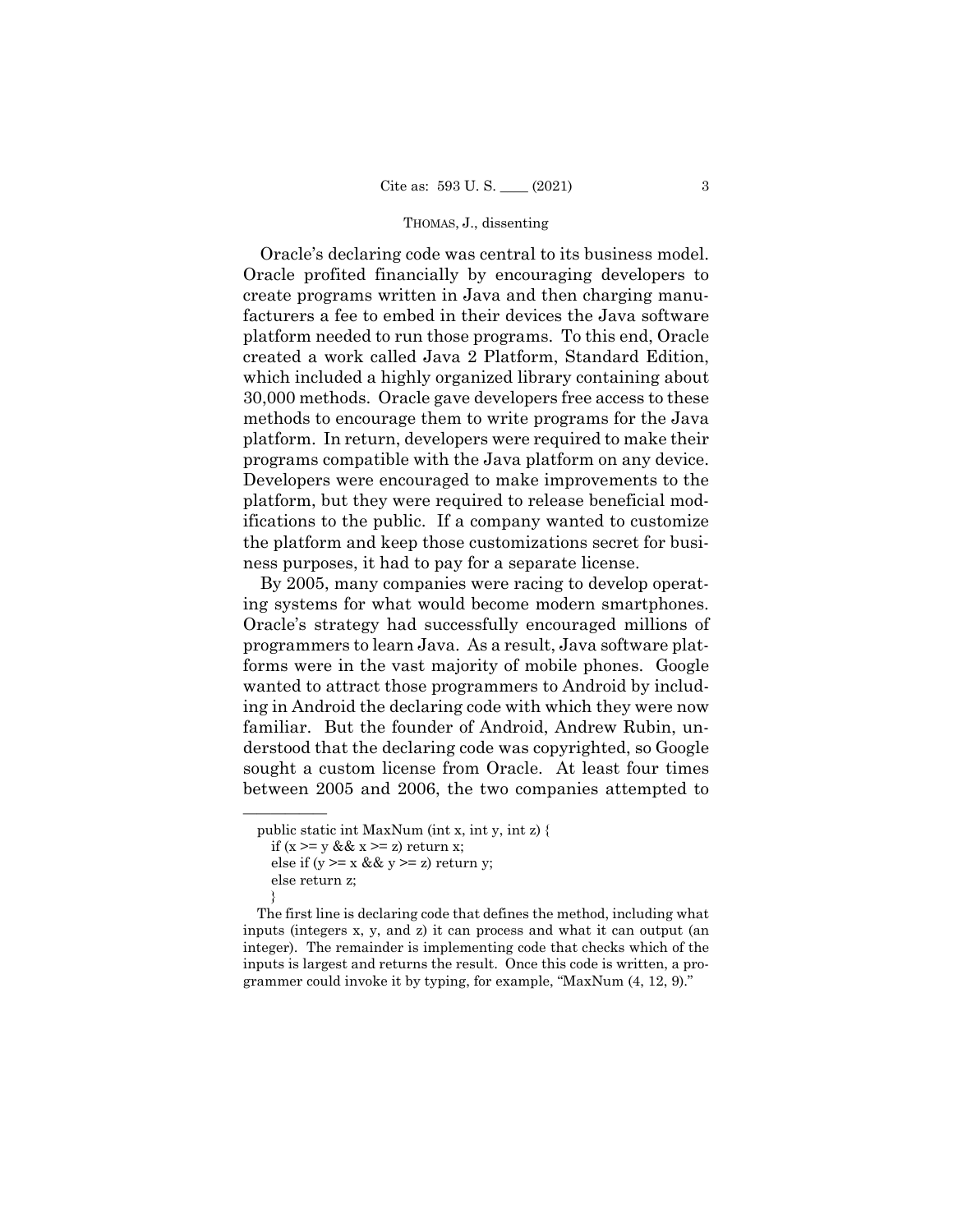negotiate a license, but they were unsuccessful, in part because of "trust issues." App. 657.

When those negotiations broke down, Google simply decided to use Oracle's code anyway. Instead of creating its own declaring code—as Apple and Microsoft chose to do— Google copied verbatim 11,500 lines of Oracle's declaring code and arranged that code exactly as Oracle had done. It then advertised Android to device manufacturers as containing "Core Java Libraries." *Id*., at 600. Oracle predictably responded by suing Google for copyright infringement. The Federal Circuit ruled that Oracle's declaring code is copyrightable and that Google's copying of it was not fair use.

II

The Court wrongly sidesteps the principal question that we were asked to answer: Is declaring code protected by copyright? I would hold that it is.

Computer code occupies a unique space in intellectual property. Copyright law generally protects works of authorship. Patent law generally protects inventions or discoveries. A library of code straddles these two categories. It is highly functional like an invention; yet as a writing, it is also a work of authorship. Faced with something that could fit in either space, Congress chose copyright, and it included declaring code in that protection.

The Copyright Act expressly protects computer code. It recognizes that a "computer program" is protected by copyright. See 17 U. S. C. §§109(b), 117, 506(a). And it defines "'computer program'" as "a set of statements or instructions to be used directly or indirectly in a computer in order to bring about a certain result." §101. That definition clearly covers declaring code—sets of statements that indirectly perform computer functions by triggering prewritten implementing code.

Even without that express language, declaring code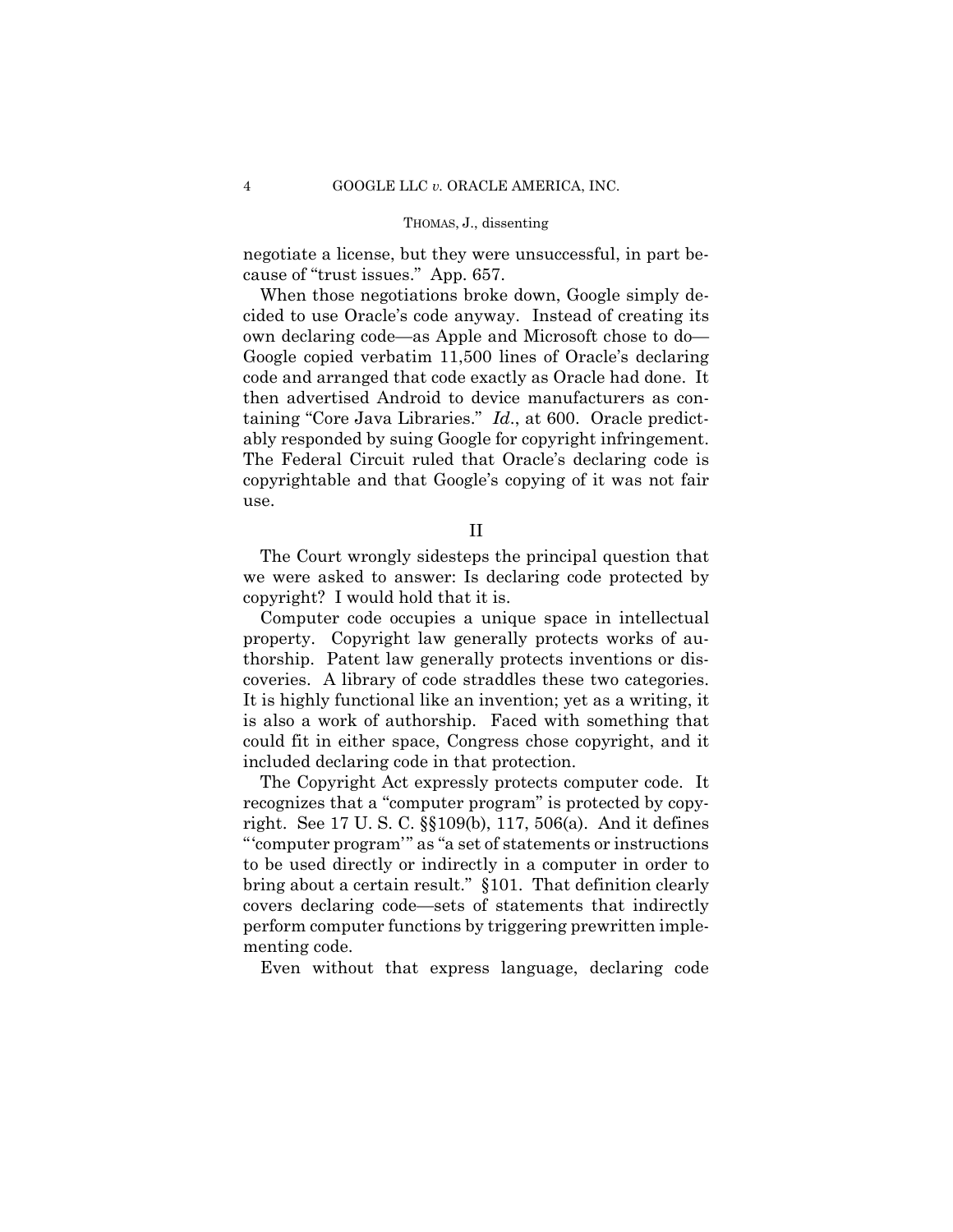would satisfy the general test for copyrightability. "Copyright protection subsists . . . in original works of authorship fixed in any tangible medium of expression." §102(a). "Works of authorship include . . . literary works," which are "works . . . expressed in words, numbers, or other verbal or numerical symbols." §§101, 102(a). And a work is "original" if it is "independently created by the author" and "possesses at least some minimal degree of creativity." *Feist Publications*, *Inc.* v. *Rural Telephone Service Co*., 499 U. S. 340, 345 (1991). The lines of declaring code in the Java platform readily satisfy this "extremely low" threshold. *Ibid.* First, they are expressed in "words, numbers, or other verbal or numerical symbols" and are thus works of authorship. §101. Second, as Google concedes, the lines of declaring code are original because Oracle could have created them any number of ways.

 idea, not the idea itself. *Golan* v. *Holder*, 565 U. S. 302, 328 Google contends that declaring code is a "method of operation" and thus excluded from protection by §102(b). That subsection excludes from copyright protection "any idea, procedure, process, system, method of operation, concept, principle, or discovery, regardless of the form in which it is described, explained, illustrated, or embodied." This provision codifies the "idea/expression dichotomy" that copyright protection covers only the "the author's expression" of an (2012). A property right in the idea itself "can only be secured, if it can be secured at all, by letters-patent." *Baker*  v. *Selden*, 101 U. S. 99, 105 (1880). Thus, for example, a "method of book-keeping" is not protected by copyright, but the expression describing that accounting method is. *Id.*, at 101–102. So too, a person who writes a book inventing the idea of declaring code has a copyright protection in the expression in the book, but not in the idea of declaring code itself. Google acknowledges that implementing code is protected by the Copyright Act, but it contends that declaring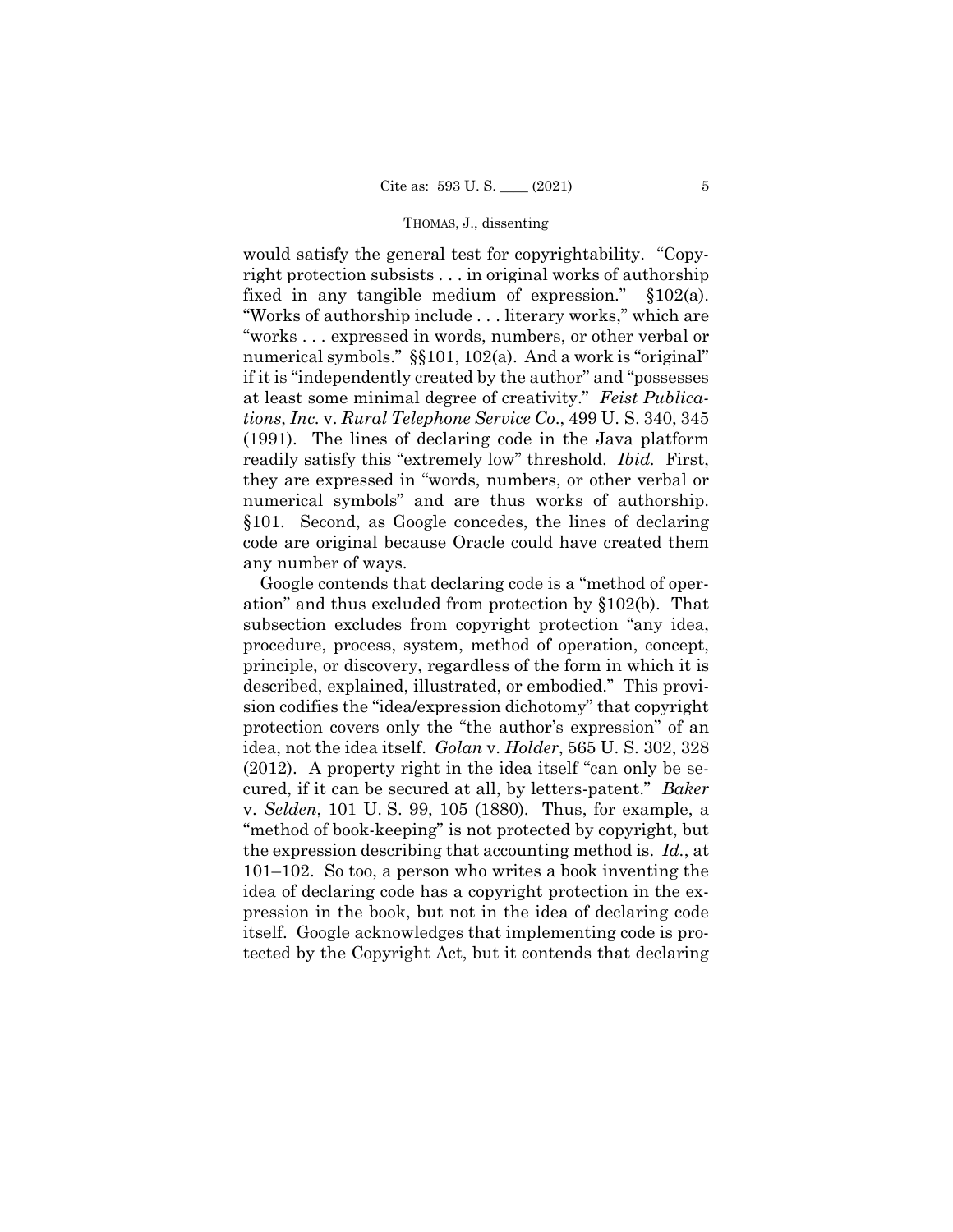code is much more functional and thus is a "method of operation" outside the scope of protection.

That argument fails. As the majority correctly recognizes, declaring code and implementing code are "inextricably bound" together. *Ante*, at 22. Declaring code defines the scope of a set of implementing code and gives a programmer a way to use it by shortcut. Because declaring code incorporates implementing code, it has no function on its own. Implementing code is similar. Absent declaring code, developers would have to write every program from scratch, making complex programs prohibitively time consuming to create. The functionality of both declaring code and implementing code will thus typically rise and fall together.

 Implementing code orders a computer operation directly. Google's argument also cannot account for Congress' decision to define protected computer code as "a set of statements or instructions to be used *directly or indirectly* in a computer in order to bring about a certain result." §101 (emphasis added). Hence, Congress rejected any categorical distinction between declaring and implementing code. Declaring code does so indirectly by incorporating implementing code. When faced with general language barring protection for "methods of operation" and specific language protecting declaring code, the "'specific governs the general.'" *RadLAX Gateway Hotel*, *LLC* v. *Amalgamated Bank*, 566 U. S. 639, 645 (2012).

This context makes clear that the phrase "method of operation" in §102(b) does not remove protection from declaring code simply because it is functional. That interpretation does not, however, render "method of operation" meaningless. It is "given more precise content by the neighboring words with which it is associated." *United States* v. *Williams*, 553 U. S. 285, 294 (2008). Other terms in the same subsection such as "idea," "principle," and "concept" suggest that "method of operation" covers the functions and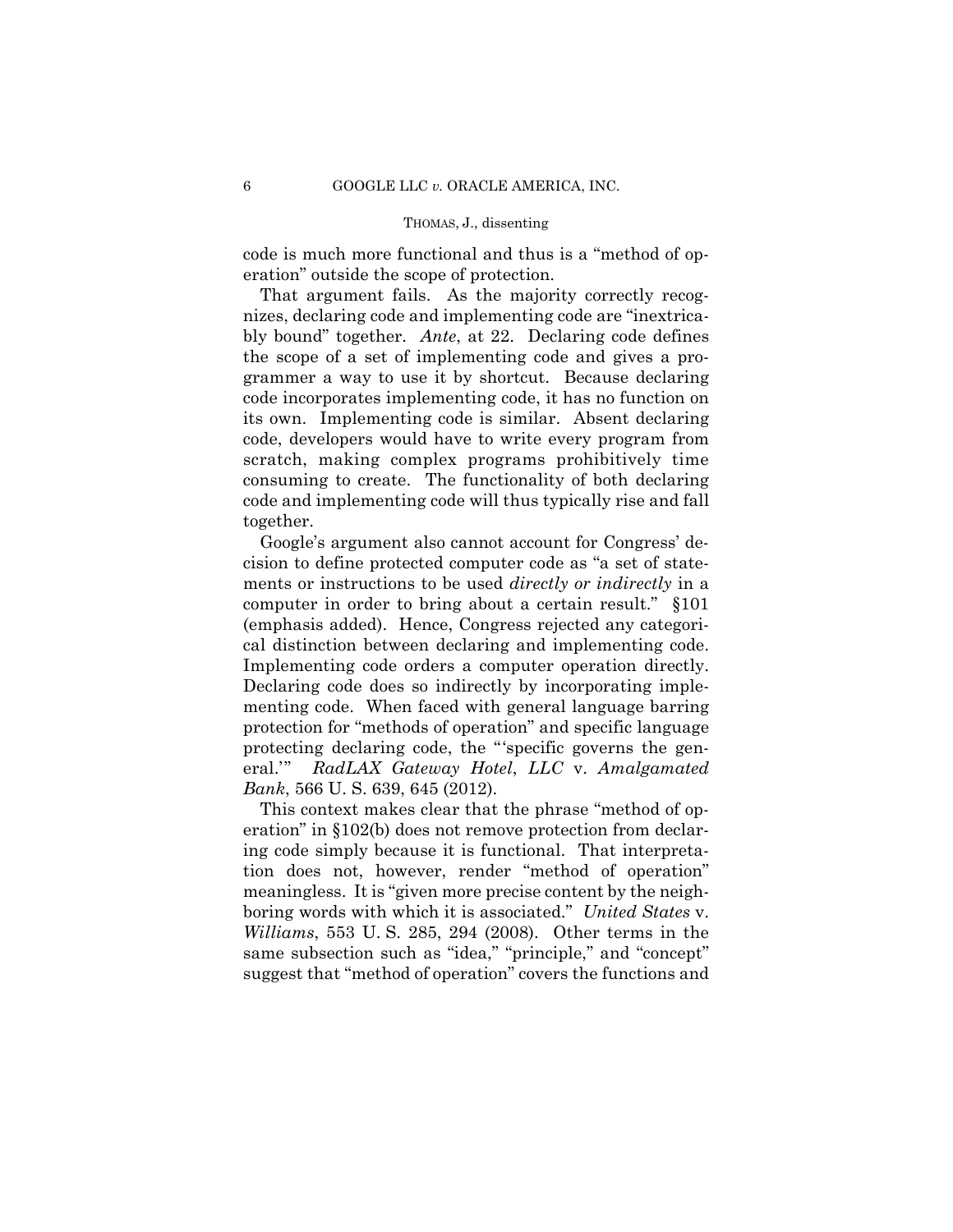ideas implemented by computer code—such as math functions, accounting methods, or the idea of declaring code not the specific expression Oracle created. Oracle cannot copyright the idea of using declaring code, but it can copyright the specific expression of that idea found in its library.

Google also contends that declaring code is not copyrightable because the "merger doctrine" bars copyright protection when there is only one way to express an idea. That argument fails for the same reasons Google's §102(b) argument fails. Even if the doctrine exists, Google admits that it is merely an application of §102(b). And, in any event, there may have been only one way for Google to copy the lines of declaring code, but there were innumerable ways for Oracle to write them. Certainly, Apple and Microsoft managed to create their own declaring code.

## III

The Court inexplicably declines to address copyrightability. Its sole stated reason is that "technological, economic, and business-related circumstances" are "rapidly changing." *Ante*, at 15. That, of course, has been a constant where computers are concerned.

Rather than address this principal question, the Court simply assumes that declaring code is protected and then concludes that every fair-use factor favors Google. I agree with the majority that Congress did not "shiel[d] computer programs from the ordinary application" of fair use. *Ante,*  at 18. But the majority's application of fair use is far from ordinary. By skipping copyrightability, the majority gets the methodology backward, causing the Court to sidestep a key conclusion that ineluctably affects the fair-use analysis: Congress rejected categorical distinctions between declaring and implementing code. But the majority creates just such a distinction. The result of this distorting analysis is an opinion that makes it difficult to imagine any circum-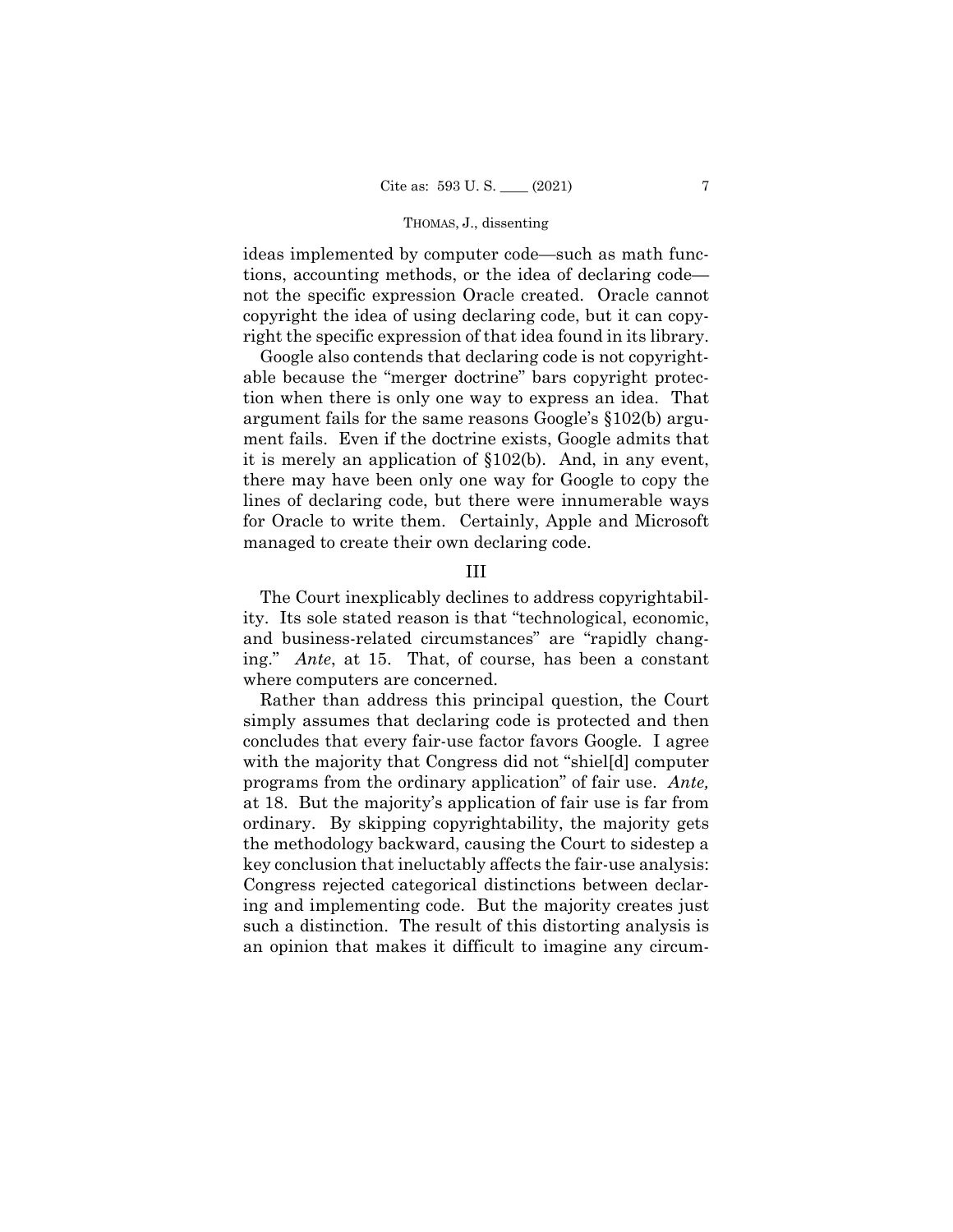stance in which declaring code will remain protected by copyright.

I agree with the majority that, under our precedent, fair use is a mixed question of fact and law and that questions of law predominate.3 Because the jury issued a finding of fair use in favor of Google, we must construe all factual disputes and inferences in Google's favor and ask whether the evidence was sufficient as a matter of law to support the jury's verdict. See Fed. Rule Civ. Proc. 50(b). But whether a statutory fair-use factor favors one side or the other is a legal question reviewed *de novo*. Congress has established four statutory fair-use factors for courts to weigh.4 Three decisively favor Oracle. And even assuming that the remaining factor favors Google, that factor, without more, cannot legally establish fair use in this context.

The majority holds otherwise—concluding that *every* factor favors Google—by relying, in large part, on a distinction it draws between declaring and implementing code, a distinction that the statute rejects. Tellingly, the majority

<sup>&</sup>lt;sup>3</sup>I would not, however, definitively resolve Google's argument that the Seventh Amendment commits the question of fair use to a jury. I tend to agree with the Court that fair use was not "itself necessarily a jury issue" when the Constitution was ratified. *Markman* v. *Westview Instruments*, *Inc*., 517 U. S. 370, 376–377 (1996). Google cites cases about "fair abridgment," but Congress has since made clear that copyright holders have "exclusive rights" over any "abridgment." 17 U. S. C. §§101, 106. And in any event, judges often declined to refer these issues to juries. See, *e.g.*, *Gyles* v. *Wilcox*, 2 Atk. 141, 144, 26 Eng. Rep. 489, 490–491 (Ch. 1740); *Folsom* v. *Marsh*, 9 F. Cas. 342, 345–349 (No. 4,901) (CC Mass. 1841) (Story, J). Still, we should not so casually decide this question

when the parties barely addressed it.<br><sup>4</sup>The factors are: "(1) the purpose and character of the use, including whether such use is of a commercial nature or is for nonprofit educational purposes; (2) the nature of the copyrighted work; (3) the amount and substantiality of the portion used in relation to the copyrighted work as a whole; and (4) the effect of the use upon the potential market for or value of the copyrighted work."  $\S(107(1)–(4))$ .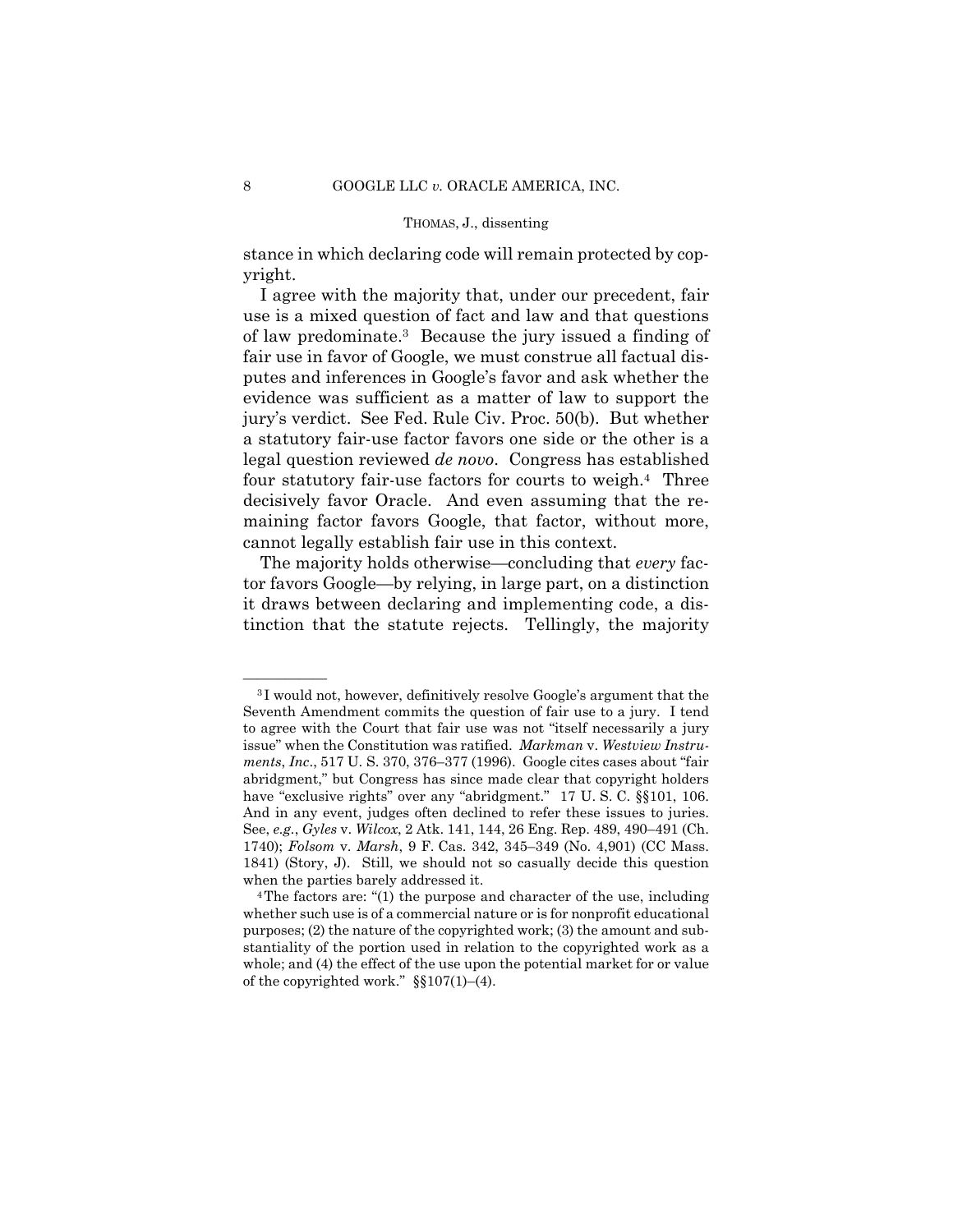evaluates the factors neither in sequential order nor in order of importance (at least two factors are more important under our precedent<sup>5</sup>). Instead, it starts with the second factor: the nature of the copyrighted work. It proceeds in this manner in order to create a distinction between declaring and implementing code that renders the former less worthy of protection than the latter. Because the majority's mistaken analysis rests so heavily on this factor, I begin with it as well.

## A. The Nature of the Copyrighted Work

This factor requires courts to assess the level of creativity or functionality in the original work. It generally favors fair use when a copyrighted work is more "informational or functional" than "creative." 4 M. Nimmer & D. Nimmer, Copyright §13.05[A][2][a] (2019). Because code is predominantly functional, this factor will often favor copying when the original work is computer code. But because Congress determined that declaring and implementing code are copyrightable, this factor alone cannot support a finding of fair use.

The majority, however, uses this factor to create a distinction between declaring and implementing code that in effect removes copyright protection from declaring code. It concludes that, unlike implementing code, declaring code is far "from the core of copyright" because it becomes valuable only when third parties (computer programmers) value it and because it is "inherently bound together with uncopyrightable ideas." *Ante*, at 23–24.

 $5$ The fourth factor—the effect of Google's copying on the potential market for Oracle's work—is "undoubtedly the single most important element of fair use." *Harper & Row*, *Publishers*, *Inc*. v. *Nation Enterprises*, 471 U. S. 539, 566 (1985). The first factor—the purpose and character of the use, including whether the use is commercial—is the second-most important because it can prove dispositive. See *id*., at 550 ("[In general,] the fair use doctrine has always precluded a use that 'supersede[s] the use of the original' ").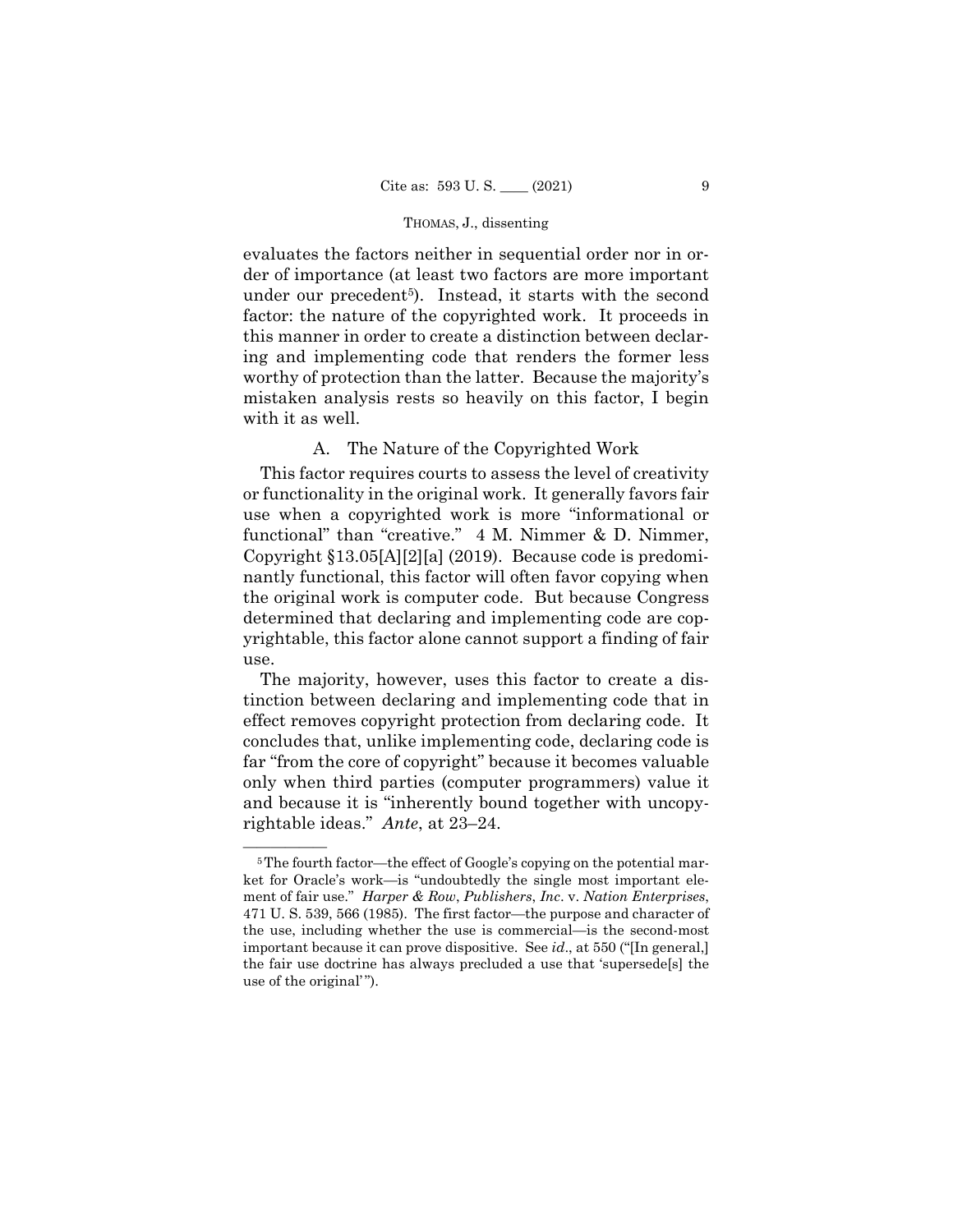Congress, however, rejected this sort of categorical distinction that would make declaring code less worthy of protection. The Copyright Act protects code that operates "in a computer in order to bring about a certain result" both "directly" (implementing code) and "indirectly" (declaring code). §101. And if anything, declaring code is *closer* to the "core of copyright." *Ante*, at 24. Developers cannot even see implementing code. *Oracle Am.*, *Inc.* v. *Google Inc.*, 2016 WL 3181206, \*4 (ND Cal., June 8, 2016); see also *ante*, at 23 (declaring code is "user-centered"). Implementing code thus conveys *no* expression to developers. Declaring code, in contrast, is user facing. It must be designed and organized in a way that is intuitive and understandable to developers so that they can invoke it.

 copyrighted.6 *Ante*, at 22. We have not discounted a work sions of those ideas can. *Golan*, 565 U. S., at 328. Even setting those concerns aside, the majority's distinction is untenable. True, declaring code is "inherently bound together with uncopyrightable ideas." *Ante,* at 23–24. Is anything not? Books are inherently bound with uncopyrightable ideas—the use of chapters, having a plot, or including dialogue or footnotes. This does not place books far "from the core of copyright." And implementing code, which the majority concedes is copyrightable, is inherently bound up with "the division of computing tasks" that cannot be of authorship simply because it is associated with noncopyrightable ideas. While ideas cannot be copyrighted, expres-

Similarly, it makes no difference that the value of declaring code depends on how much time third parties invest in

 ${}^6$ The majority also belittles declaring code by suggesting it is simply a way to organize implementing code. *Ante*, at 22–23. Not so. Declaring code *defines* subprograms of implementing code, including by controlling what inputs they can process. Similarly, the majority is wrong to suggest that the purpose of declaring code is to connect pre-existing method calls to implementing code. *Ante,* at 5. Declaring code *creates* the method calls.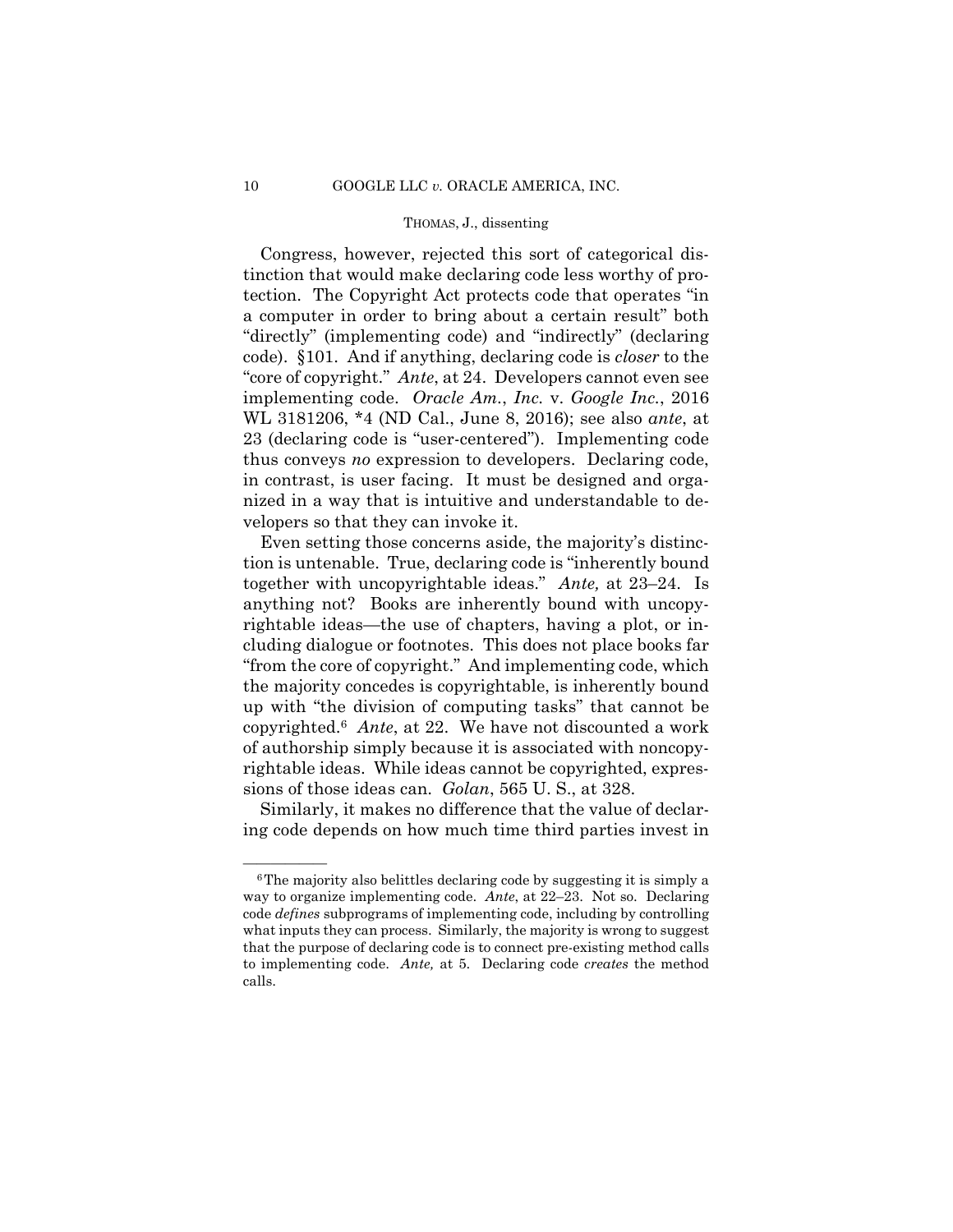learning it. Many other copyrighted works depend on the same. A Broadway musical script needs actors and singers to invest time learning and rehearsing it. But a theater cannot copy a script—the rights to which are held by a smaller theater—simply because it wants to entice actors to switch theaters and because copying the script is more efficient than requiring the actors to learn a new one.

What the majority says is true of declaring code is no less true of implementing code. Declaring code is how programmers access prewritten implementing code. The value of that implementing code thus is directly proportional to how much programmers value the associated declaring code. The majority correctly recognizes that declaring code "is inextricably bound up with implementing code," *ante*, at 22– 23, but it overlooks the implications of its own conclusion.

Only after wrongly concluding that the nature of declaring code makes that code generally unworthy of protection does the Court move on to consider the other factors. This opening mistake taints the Court's entire analysis.

## B. Market Effects

"[U]ndoubtedly the single most important element of fair use" is the effect of Google's copying "'upon the potential market for or value of [Oracle's] copyrighted work.'" *Harper & Row*, *Publishers*, *Inc*. v. *Nation Enterprises*, 471 U. S. 539, 566 (1985). As the Federal Circuit correctly determined, "evidence of actual and potential harm stemming from Google's copying was 'overwhelming.'" 886 F. 3d 1179, 1209 (2018). By copying Oracle's code to develop and release Android, Google ruined Oracle's potential market in at least two ways.

First, Google eliminated the reason manufacturers were willing to pay to install the Java platform. Google's business model differed from Oracle's. While Oracle earned revenue by charging device manufacturers to install the Java platform, Google obtained revenue primarily through ad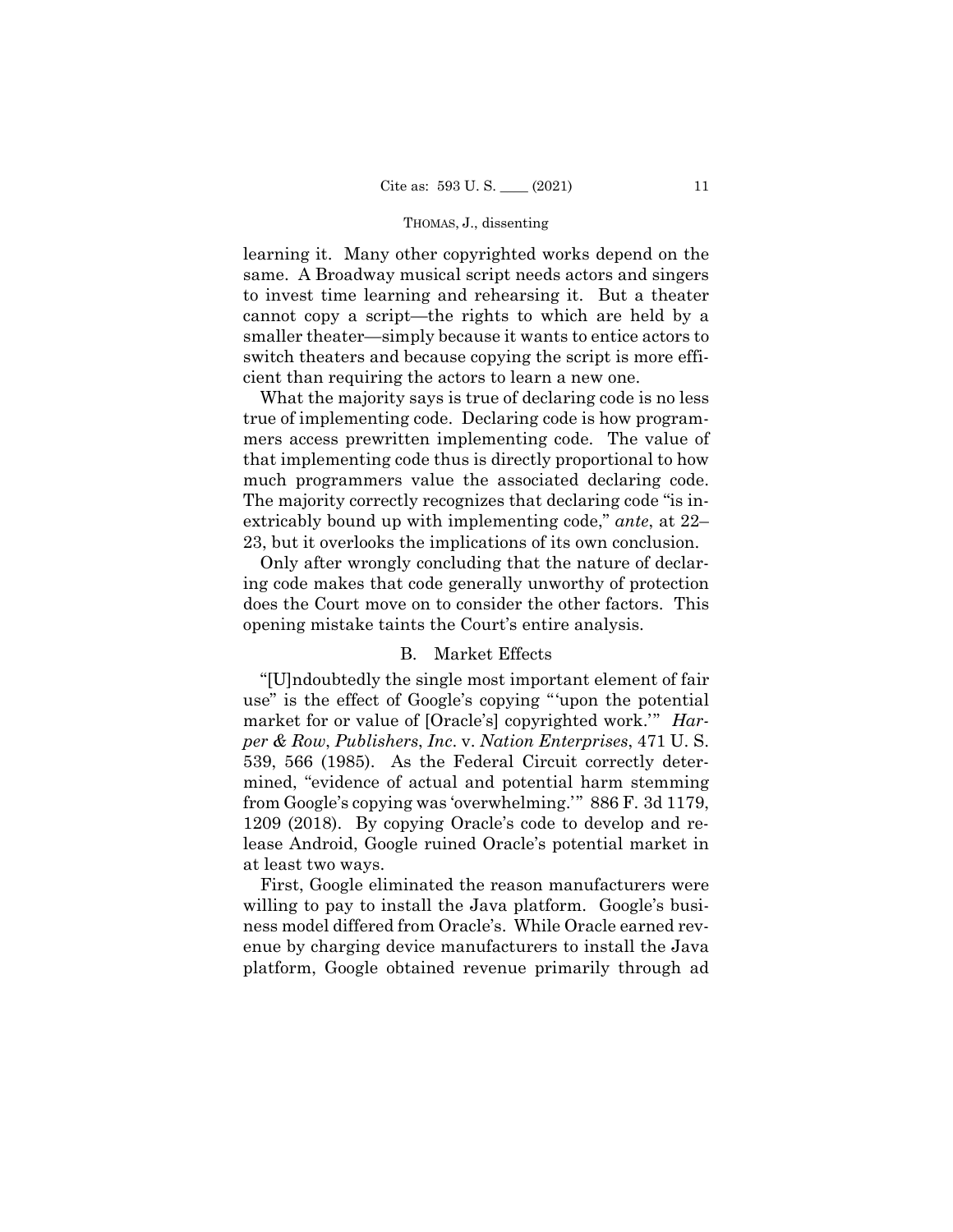sales. Its strategy was to release Android to device manufacturers for free and then use Android as a vehicle to collect data on consumers and deliver behavioral ads. With a free product available that included much of Oracle's code (and thus with similar programming potential), device manufacturers no longer saw much reason to pay to embed the Java platform.

For example, before Google released Android, Amazon paid for a license to embed the Java platform in Kindle devices. But after Google released Android, Amazon used the cost-free availability of Android to negotiate a 97.5% discount on its license fee with Oracle. Evidence at trial similarly showed that right after Google released Android, Samsung's contract with Oracle dropped from \$40 million to about \$1 million. Google contests none of this except to say that Amazon used a different Java platform, Java Micro Edition instead of Java Standard Edition. That difference is inconsequential because the former was simply a smaller subset of the latter. Google copied code found in both platforms. The majority does not dispute—or even mention this enormous harm.

Second, Google interfered with opportunities for Oracle to license the Java platform to developers of smartphone operating systems. Before Google copied Oracle's code, nearly every mobile phone on the market contained the Java platform. Oracle's code was extraordinarily valuable to anybody who wanted to develop smartphones, which explains why Google tried no fewer than four times to license it. The majority's remark that Google also sought other licenses from Oracle, *ante*, at 33, does not change this central fact. Both parties agreed that Oracle could enter Google's current market by licensing its declaring code. But by copying the code and releasing Android, Google eliminated Oracle's opportunity to license its code for that use.

The majority writes off this harm by saying that the jury could have found that Oracle might not have been able to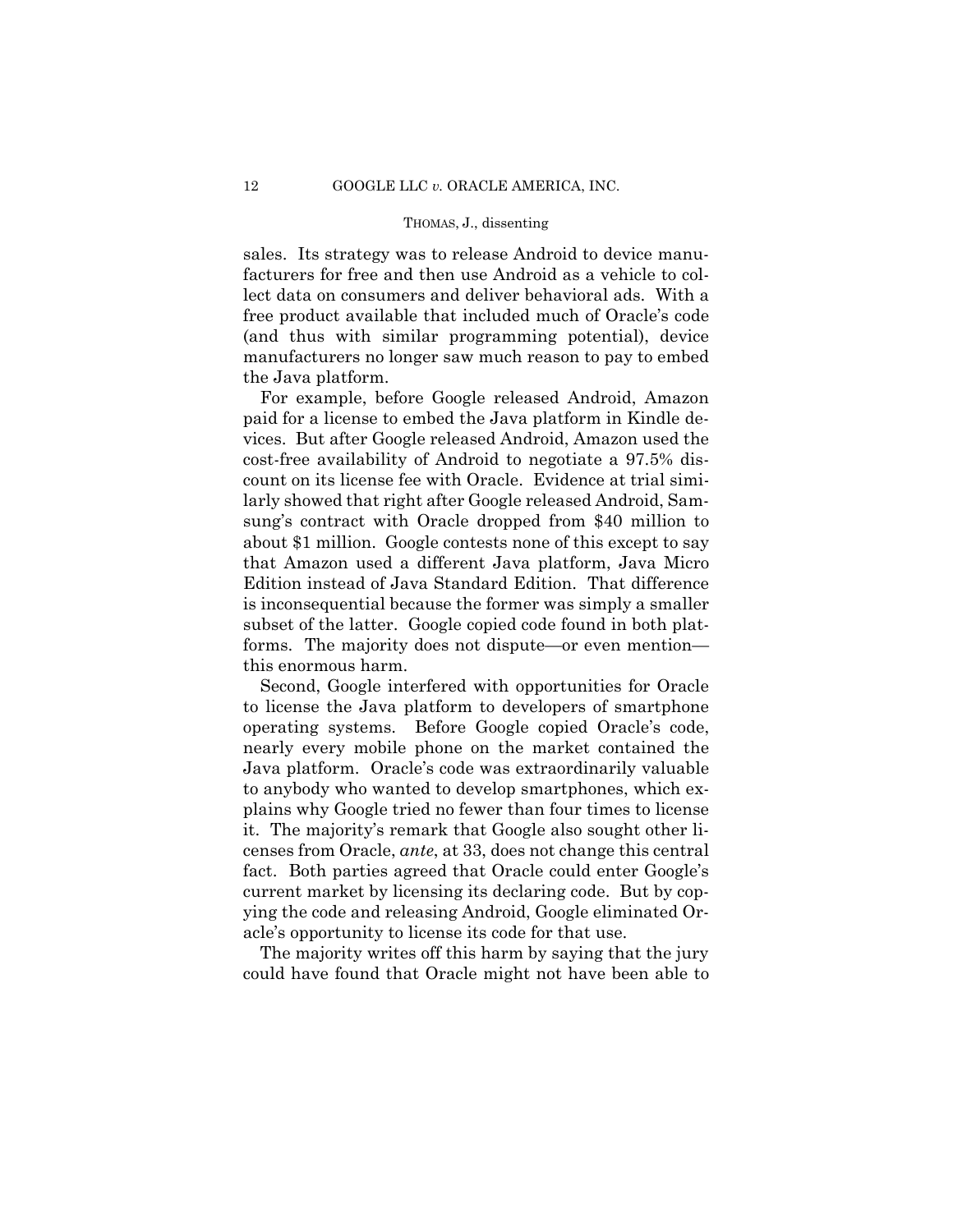enter the modern smartphone market successfully.7 *Ante*, at 31–32. But whether Oracle could itself enter that market is only half the picture. We look at not only the potential market "that creators of original works would in general develop" but also those potential markets the copyright holder might "license others to develop." *Campbell* v. *Acuff-Rose Music*, *Inc.*, 510 U. S. 569, 592 (1994). A book author need not be able to personally convert a book into a film so long as he can license someone else to do so. That Oracle could have licensed its code for use in Android is undisputed.

Unable to seriously dispute that Google's actions had a disastrous effect on Oracle's potential market, the majority changes course and asserts that enforcing copyright protection could harm the public by giving Oracle the power to "limi[t] the future creativity" of programs on Android. *Ante*, at 34. But this case concerns only versions of Android released through November 2014. Order in No. 3:10–cv–3561 (ND Cal., Feb. 5, 2016), Doc. 1479, p. 2 (identifying versions through Android Lollipop 5.0). Google has released six major versions since then. Only about 7.7% of active Android devices still run the versions at issue.<sup>8</sup> The majority's concern about a lock-in effect might carry more weight if this suit concerned versions of Android widely in use or that will be widely in use. It makes little sense in a suit about versions that are close to obsolete.

The majority's concern about a lock-in effect also is speculation belied by history. First, Oracle never had lock-in

<sup>&</sup>lt;sup>7</sup>It also suggests that Oracle may have received some incidental benefit from Android. *Ante*, at 32–33. But even assuming that is true, it would go to the question of damages, not fair use. And there is no evidence that any benefit came even close to offsetting Oracle's enormous

loss. 8Rahman, Android Version Distribution Statistics Will Now Only Be Available in Android Studio (Apr. 10, 2020), https://www.xda-developers. com/android-version-distribution-statistics-android-studio.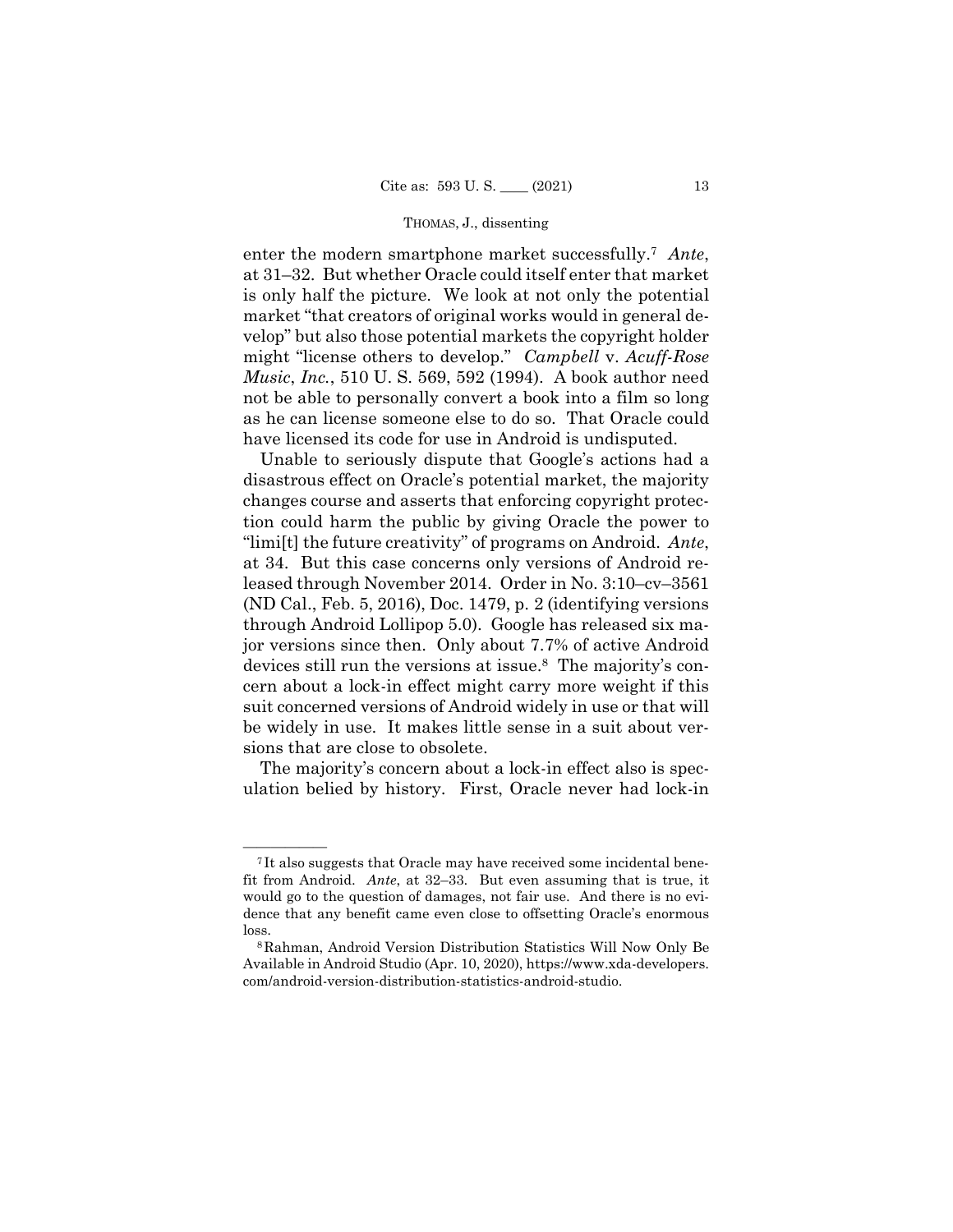power. The majority (again) overlooks that Apple and Microsoft created mobile operating systems without using Oracle's declaring code. Second, Oracle always made its declaring code freely available to programmers. There is little reason to suspect Oracle might harm programmers by stopping now. And third, the majority simply assumes that the jury, in a future suit over current Android versions, would give Oracle control of Android instead of just awarding damages or perpetual royalties.

If the majority is going to speculate about what Oracle *might* do, it at least should consider what Google *has* done. The majority expresses concern that Oracle might abuse its copyright protection (on outdated Android versions) and "'attempt to monopolize the market.'" *Ante*, at 34–35. But it is Google that recently was fined a record \$5 billion for abusing Android to violate antitrust laws. Case AT.40099, *Google Android*, July 18, 2018 (Eur. Comm'n-Competition); European Comm'n Press Release, Commission Fines Google €4.34 Billion for Illegal Practices Regarding Android Mobile Devices to Strengthen Dominance of Google's Search Engine, July 18, 2018. Google controls the most widely used mobile operating system in the world. And if companies may now freely copy libraries of declaring code whenever it is more convenient than writing their own, others will likely hesitate to spend the resources Oracle did to create intuitive, well-organized libraries that attract programmers and could compete with Android. If the majority is worried about monopolization, it ought to consider whether Google is the greater threat.

By copying Oracle's work, Google decimated Oracle's market and created a mobile operating system now in over 2.5 billion actively used devices, earning tens of billions of dollars every year. If these effects on Oracle's potential market *favor* Google, something is very wrong with our fairuse analysis.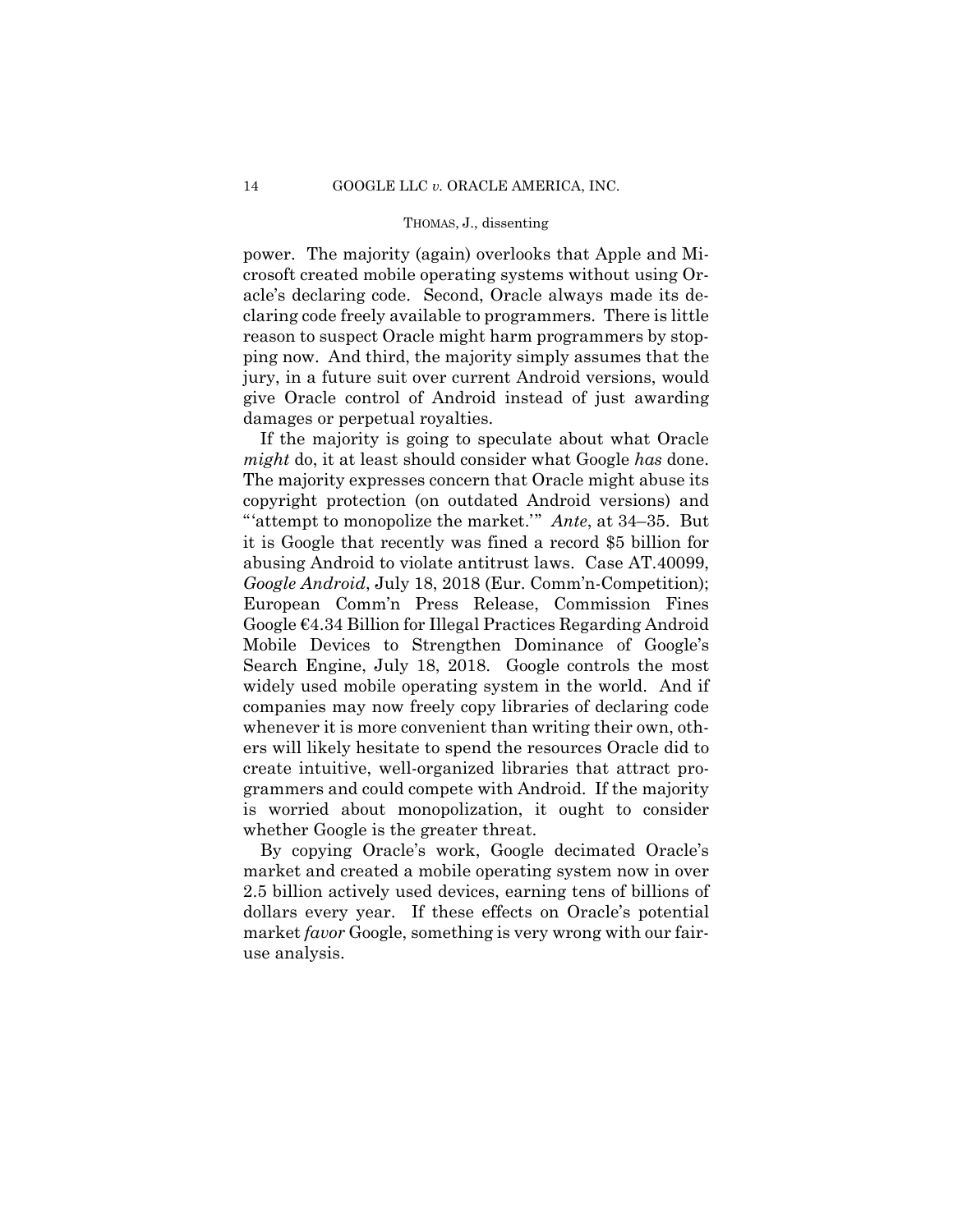### C. The Purpose and Character of the Use

The second-most important factor—"the purpose and character of the use, including whether such use is of a commercial nature or is for nonprofit educational purposes," §107(1)—requires us to consider whether use was "commercial" and whether it was "transformative." *Campbell*, 510 U. S., at 578–579. Both aspects heavily favor Oracle.

Begin with the overwhelming commercial nature of Google's copying. In 2015 alone, the year before the fairuse trial, Google earned \$18 billion from Android. That number has no doubt dramatically increased as Android has grown to dominate the global market share.<sup>9</sup> On this scale, Google's use of Oracle's declaring code weighs heavily—if not decisively—against fair use.

The majority attempts to dismiss this overwhelming commercial use by noting that commercial use does "not necessarily" weigh against fair use. *Ante*, at 27. True enough. Commercial use sometimes can be overcome by use that is sufficiently "transformative." *Campbell*, 510 U. S., at 579. But "we cannot ignore [Google's] *intended purpose* of supplanting [Oracle's] commercially valuable" platform with its own. *Harper*, 471 U. S., at 562 (emphasis in original). Even if we could, we have never found fair use for copying that reaches into the tens of billions of dollars and wrecks  $\frac{1}{\sqrt{2\pi}}$  The real value also may be much higher because Android indirectly

 boosts other sources of revenue. For years Google has set its search engine as the default engine on Android. Google can use that engine to collect reams of data used to deliver behavioral advertisements to consumers on desktops. Using control over Android to choose a default search engine may seem trivial, but Google certainly does not think so. According to a Goldman Sachs analysis, Google paid Apple *\$12 billion* to be the default search engine for Safari, Apple's web browser, for just one year. Leswing, Apple Makes Billions From Google's Dominance in Search—And It's a Bigger Business Than iCloud or Apple Music, Business Insider, Sept. 29, 2018. Google does not appear to have disputed this figure.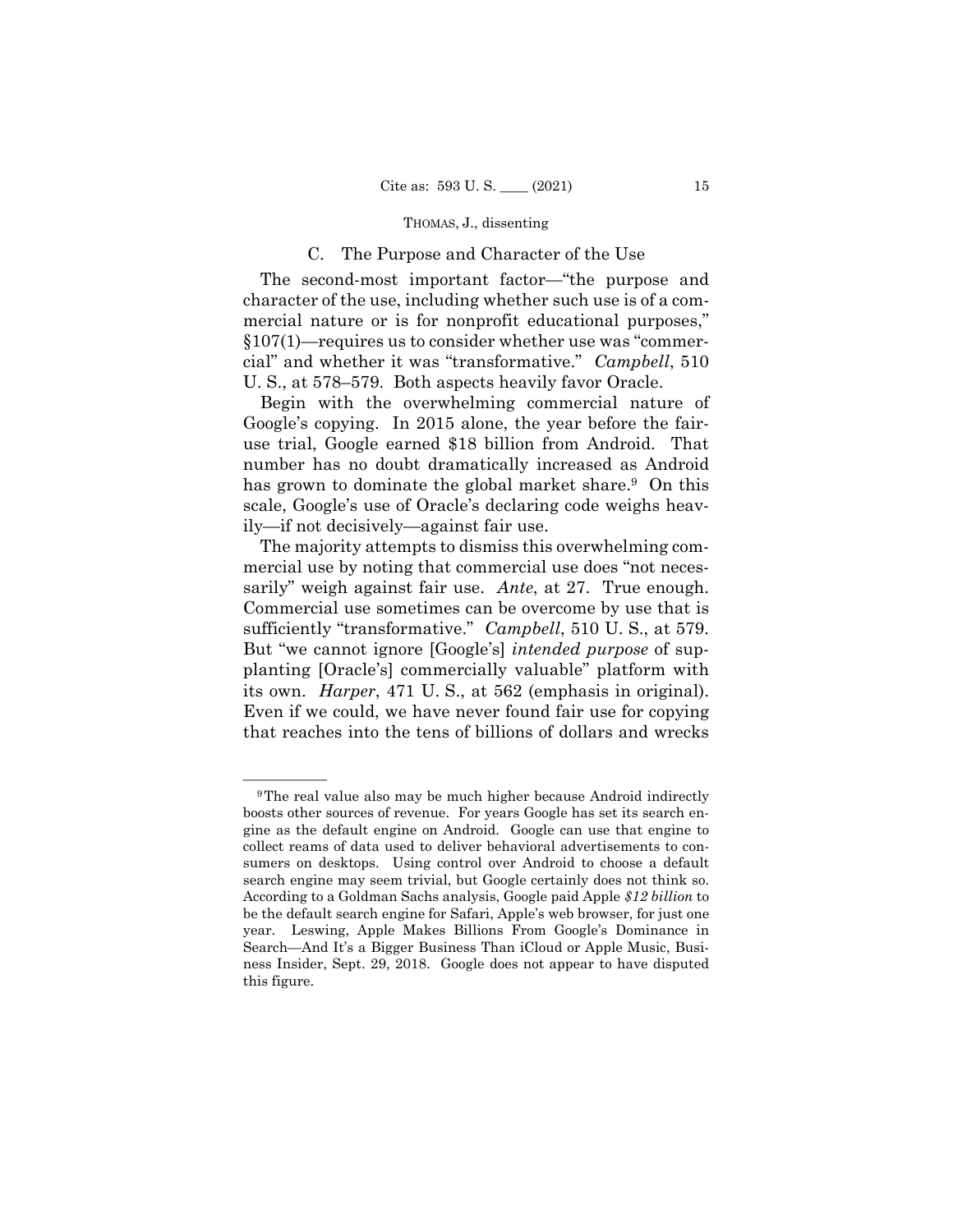the copyright holder's market.

Regardless, Google fairs no better on transformative use. A court generally cannot find fair use unless the copier's use is transformative.10 A work is "transformative" if it "adds something new, with a further purpose or different character, altering the first with new expression, meaning, or message." *Campbell*, 510 U. S., at 579. This question is "guided by the examples [of fair use] given in the preamble to §107." Id., at 578. Those examples include: "criticism, comment, news reporting, teaching ..., scholarship, or research." §107. Although these examples are not exclusive, they are illustrative, and Google's repurposing of Java code from larger computers to smaller computers resembles none of them. Google did not use Oracle's code to teach or reverse engineer a system to ensure compatibility. Instead, to "avoid the drudgery in working up something fresh," *id*., at 580, Google used the declaring code for the same exact purpose Oracle did. As the Federal Circuit correctly determined, "[t]here is nothing fair about taking a copyrighted work verbatim and using it for the same purpose and function as the original in a competing platform." 886 F. 3d, at 1210.

The majority acknowledges that Google used the copied declaring code "for the same reason" Oracle did. *Ante*, at 25. So, by turns, the majority transforms the definition of "transformative." Now, we are told, "transformative" simply means—at least for computer code—a use that will help others "create new products." *Ibid;* accord, *ante*, at 26 (Google's copying "can further the development of computer programs").

 time, *Campbell* v. *Acuff-Rose Music*, *Inc.*, 510 U. S. 569, 579, and n. 11 <sup>10</sup>Although "transformative use is not *absolutely* necessary" every (1994) (emphasis added), as a general matter "the fair use doctrine has always precluded a use that 'supersedes the use of the original,'" *Harper*, 471 U. S., at 550 (brackets omitted).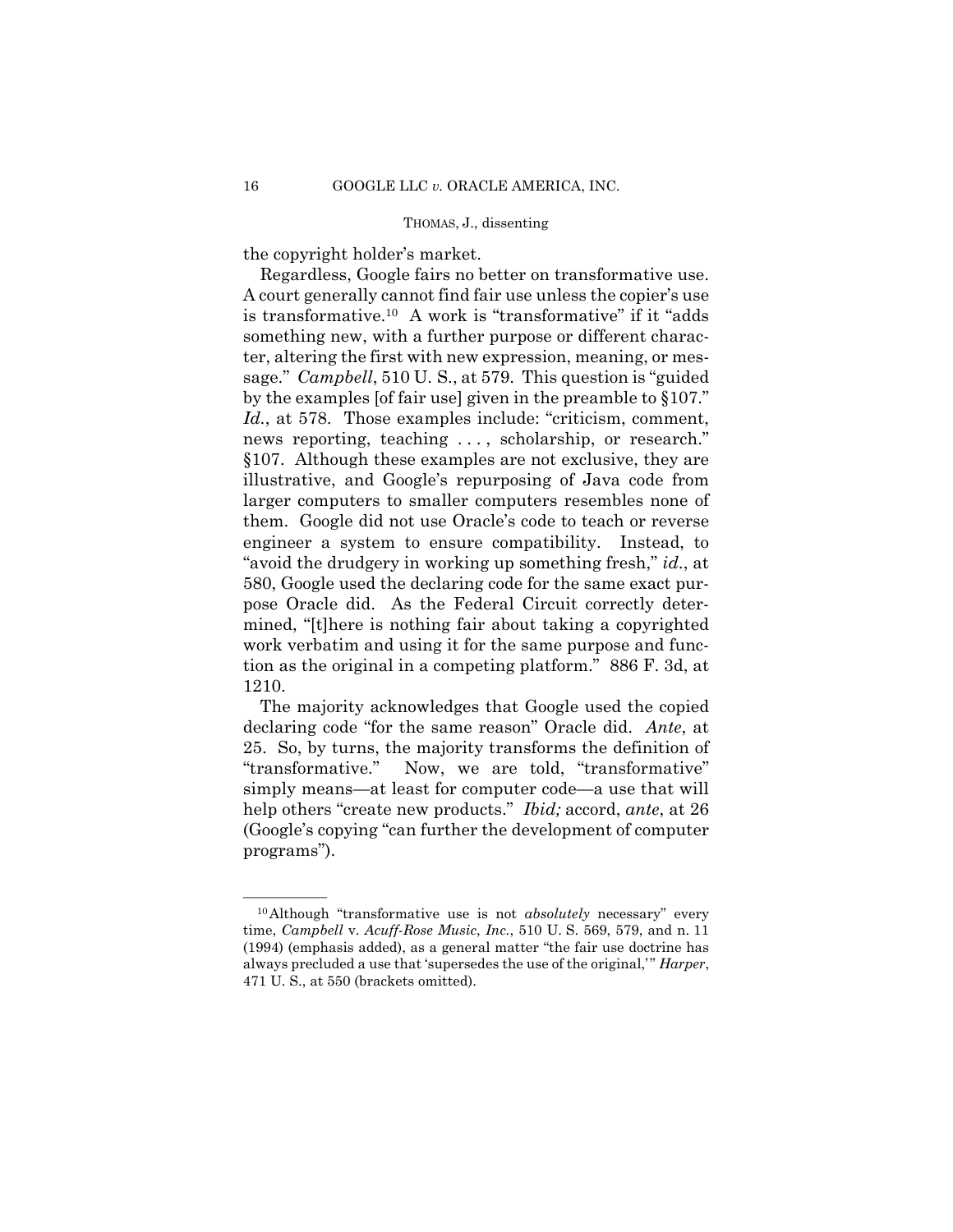That new definition eviscerates copyright. A movie studio that converts a book into a film without permission not only creates a new product (the film) but enables others to "create products"—film reviews, merchandise, YouTube highlight reels, late night television interviews, and the like. Nearly every computer program, once copied, can be used to create new products. Surely the majority would not say that an author can pirate the next version of Microsoft Word simply because he can use it to create new manuscripts.<sup>11</sup>

Ultimately, the majority wrongly conflates transformative use with derivative use. To be transformative, a work must do something fundamentally different from the original. A work that simply serves the same purpose in a new context—which the majority concedes is true here—is derivative, not transformative. Congress made clear that Oracle holds "the exclusive rights . . . to prepare derivative works." §106(2). Rather than create a transformative product, Google "profit[ed] from exploitation of the copyrighted material without paying the customary price." *Harper*, 471 U. S., at 562.

## D. The Amount and Substantiality of the Portion Used

 ying is unfair. *Ibid.* But even if the copier takes only a The statutory fair-use factors also instruct us to consider "the amount and substantiality of the portion used in relation to the copyrighted work as a whole." §107(3). In general, the greater the amount of use, the more likely the copsmall amount, copying the "'heart'" or "focal points" of a work weighs against fair use, *Harper*, 471 U. S., at 565– 566, unless "'no more was taken than necessary'" for the copier to achieve transformative use, *Campbell*, 510 U. S., at 589.

 $11$  Because the majority's reasoning would undermine copyright protection for so many products long understood to be protected, I understand the majority's holding as a good-for-declaring-code-only precedent.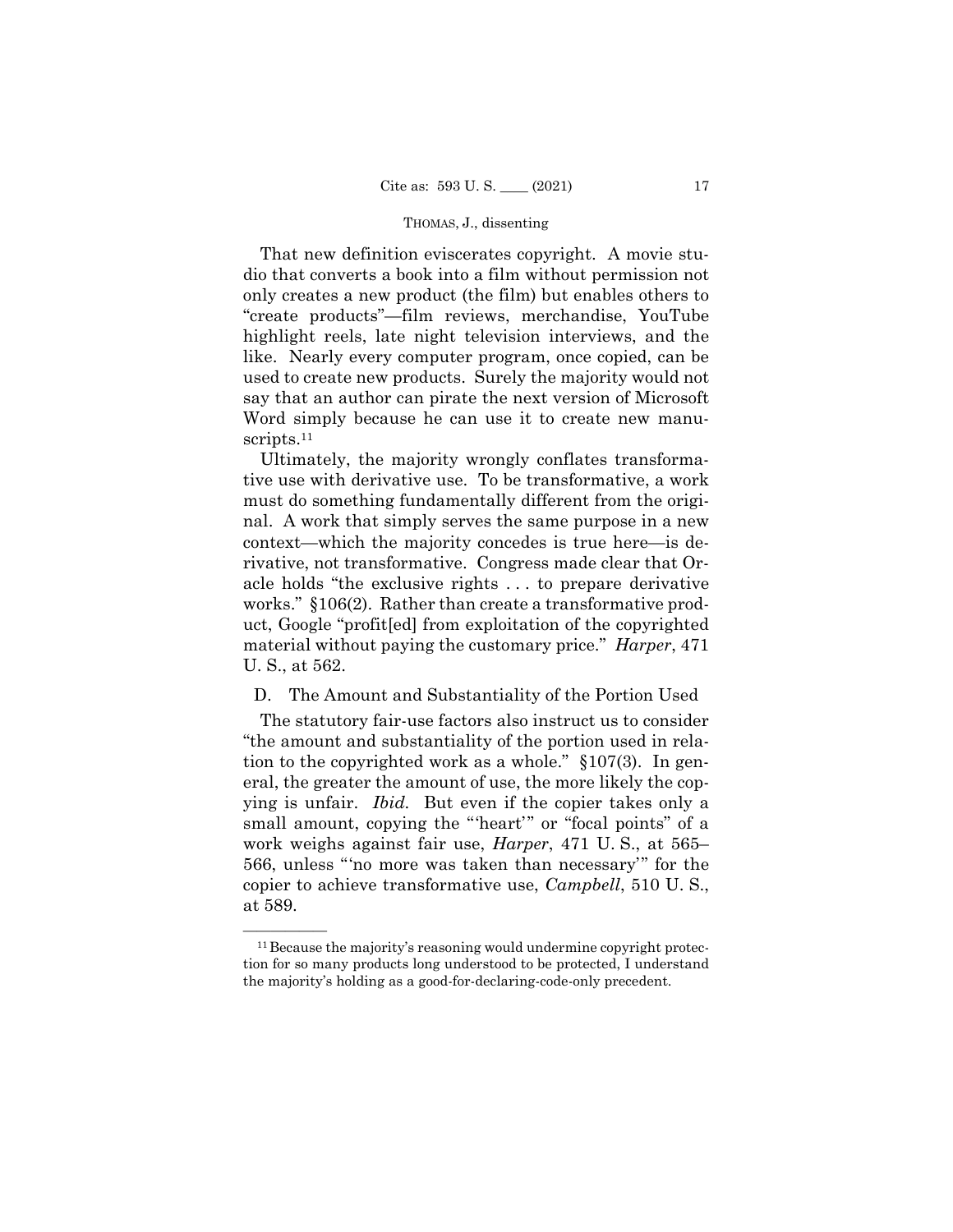Google does not dispute the Federal Circuit's conclusion that it copied the heart or focal points of Oracle's work. 886 F. 3d, at 1207. The declaring code is what attracted programmers to the Java platform and why Google was so interested in that code. And Google copied that code "verbatim," which weighs against fair use. *Harper*, 471 U. S., at 565. The majority does not disagree. Instead, it concludes that Google took no more than necessary to create new products. That analysis fails because Google's use is not transformative. *Campbell*, 510 U. S., at 586 (recognizing that this fourth factor "will harken back to the [purposeand-character] statutory facto $[r]$ "). This factor thus weighs against Google.

Even if Google's use were transformative, the majority is wrong to conclude that Google copied only a small portion of the original work. The majority points out that the 11,500 lines of declaring code—enough to fill about 600 pages in an appendix, Tr. of Oral Arg. 57—were just a fraction of the code in the Java platform. But the proper denominator is *declaring code*, not all code. A copied work is quantitatively substantial if it could "serve as a market substitute for the original" work or "potentially licensed derivatives" of that work. *Campbell*, 510 U. S., at 587. The declaring code is what attracted programmers. And it is what made Android a "market substitute" for "potentially licensed derivatives" of Oracle's Java platform. Google's copying was both qualitatively and quantitatively substantial.

\* \* \*

In sum, three of the four statutory fair-use factors weigh decidedly against Google. The nature of the copyrighted work—the sole factor possibly favoring Google—cannot by itself support a determination of fair use because holding